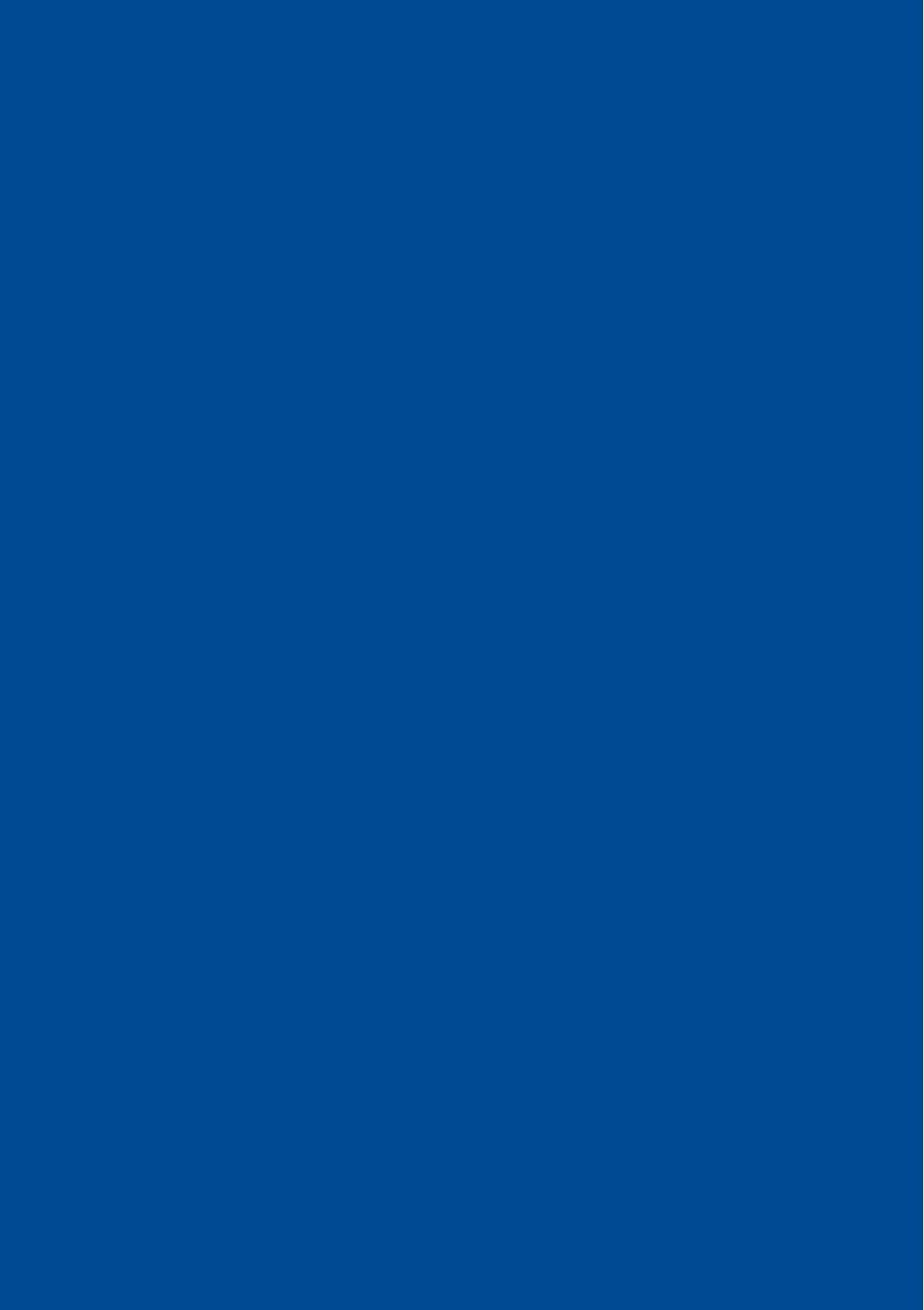## Foreword

The Tax Reform has been debated, implemented and adjusted over the past several months. This process has resulted in a new regime that provides more stable tax receipts under various headings, following the publication in late 2014 of the legislative package that stabilises the tax structure governing the activities of businesses.

The main challenges relate to the speed and ease with which organisations will adapt to the new regime, and adjust their processes and management models to provide greater administrative and tax efficiency. The tax obligations are retained under the new regime, with the private sector, organisations and other businesses being expected to perform their role in an environment in which compliance by them, and monitoring by the tax authorities, will become more efficient and harmonious.

It is a path that all must follow and play their part. For our part, we will continue to be available to work



with our clients and the authorities to contribute to a better and more rapid adoption of, and adaptation to, the new tax regime. We hope that this guide, intended for use by all interested parties, will be a useful tool in that direction.

Duarte Galhardas Partner, Tax dgalhardas@deloitte.co.ao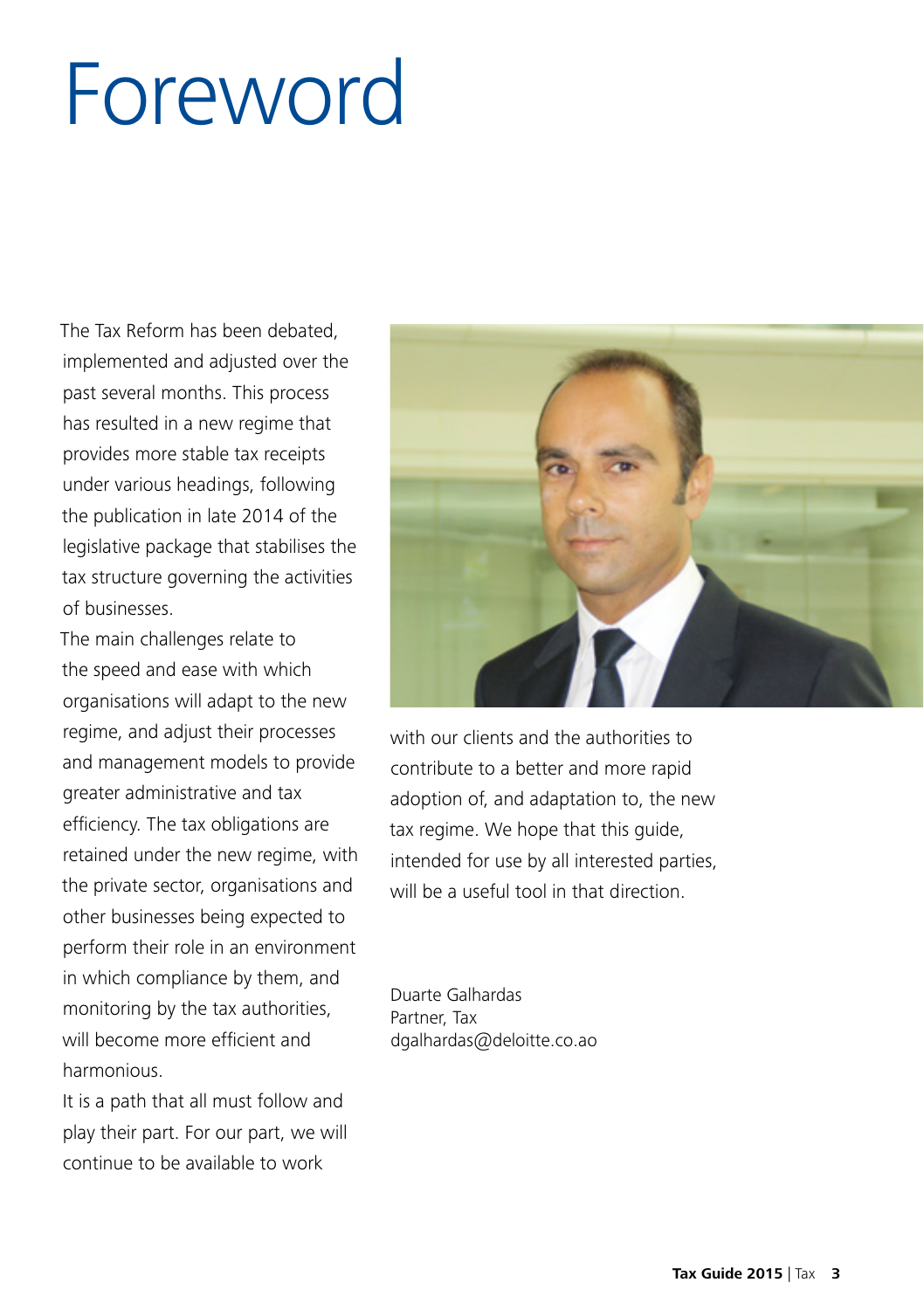# **Contents**

| 4  | <b>Industrial Tax</b>                                            |
|----|------------------------------------------------------------------|
| 13 | Tax on employment income                                         |
| 18 | <b>Investment Income Tax</b>                                     |
| 24 | <b>Urban Property Tax</b>                                        |
| 26 | <b>Stamp Tax</b>                                                 |
| 31 | <b>Consumption Tax</b>                                           |
| 35 | Gift and Inheritance Tax and the Property<br><b>Transfer Tax</b> |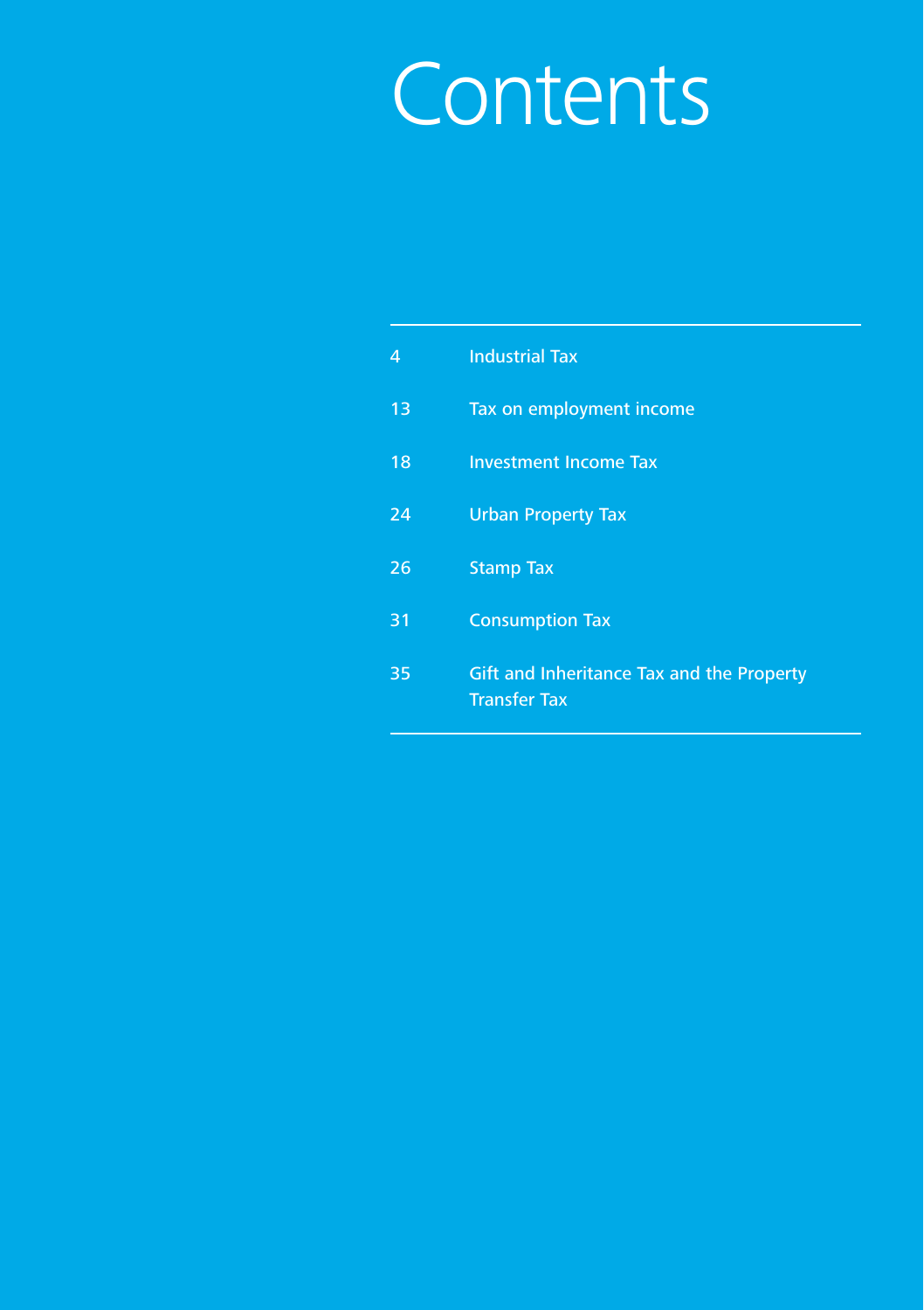## Industrial Tax

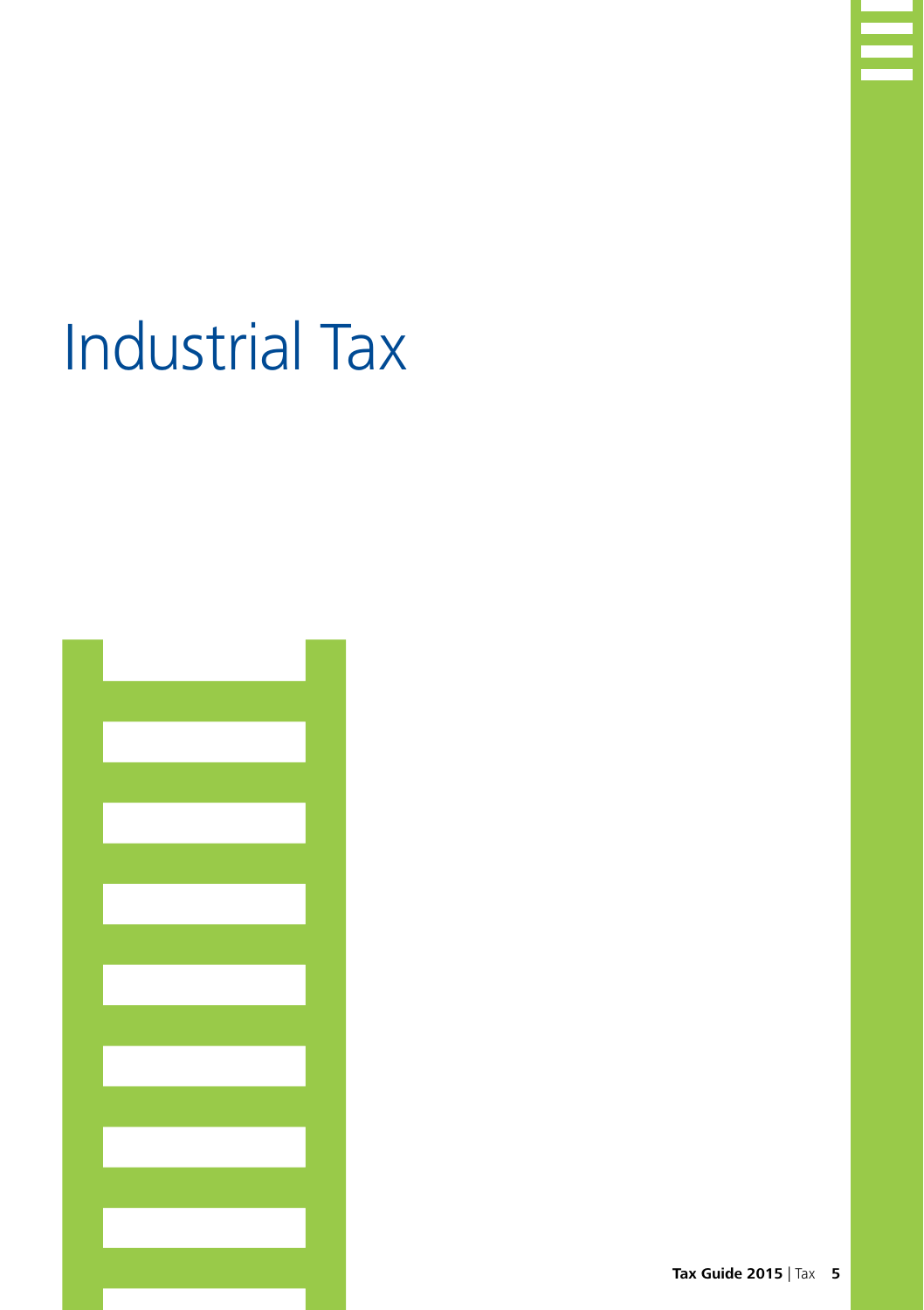## **Activities liable to tax**

The Industrial Tax is levied on profits from the carrying on of any commercial or industrial activity of any nature, including casual or sporadic activities.

## Activities of a commercial or industrial nature

Farming, aquaculture, production of poultry, livestock or fish and the cultivation of forestry;

Mediation, agency or representation in carrying out contracts of any nature;

Activities subject to supervision by the insurance supervisory body, the gaming authority, the National Bank of Angola (BNA ) and the Commission on Capital Markets;

The management of portfolios real estate, shares or securities;

Activities carried on by foundations, autonomous funds, cooperatives and charitable associations.

## **Persons and entities liable to tax**

| <b>Taxpayers</b>                                                                                                                                                                                                                                                        | <b>Tax base</b>                                                                                                                                                     |  |
|-------------------------------------------------------------------------------------------------------------------------------------------------------------------------------------------------------------------------------------------------------------------------|---------------------------------------------------------------------------------------------------------------------------------------------------------------------|--|
| Commercial and civil companies in commercial<br>form, cooperatives, foundations, associations,<br>autonomous funds, state-owned companies<br>and other legal persons of public or private<br>law, with their head office or place of effective<br>management in Angola. | Profits made in Angola and abroad.                                                                                                                                  |  |
| Entities without legal personality, with their head<br>office or place of effective management in Angola,<br>whose income is not directly liable to Industrial Tax<br>headquarters in the hands of individuals or collective<br>entities. <sup>1</sup>                  |                                                                                                                                                                     |  |
| Branches of non-resident companies.                                                                                                                                                                                                                                     |                                                                                                                                                                     |  |
|                                                                                                                                                                                                                                                                         | Profits attributable to the permanent<br>establishment located in Angola;                                                                                           |  |
| Non-resident legal entities with a permanent<br>establishment in Angola.                                                                                                                                                                                                | Profits attributable to the sales in Angola of goods<br>and merchandise of the same or similar kind as<br>those sold through that permanent establishment;          |  |
|                                                                                                                                                                                                                                                                         | Profits attributable to other business activities<br>carried on in Angola of the same or similar<br>kind as those effected through the permanent<br>establishment.  |  |
| Non-resident legal entities without a permanent<br>establishment in Angola.                                                                                                                                                                                             | Profit from the provision of services in Angola by<br>legal entities will be subject to Industrial Tax at a<br>flat rate, under the incidental services tax regime. |  |

1Including undistributed inheritances, legal entities in respect of which a declaration of invalidity has been made, associations and civil companies without legal personality and commercial or civil companies in commercial form, pending their final registration.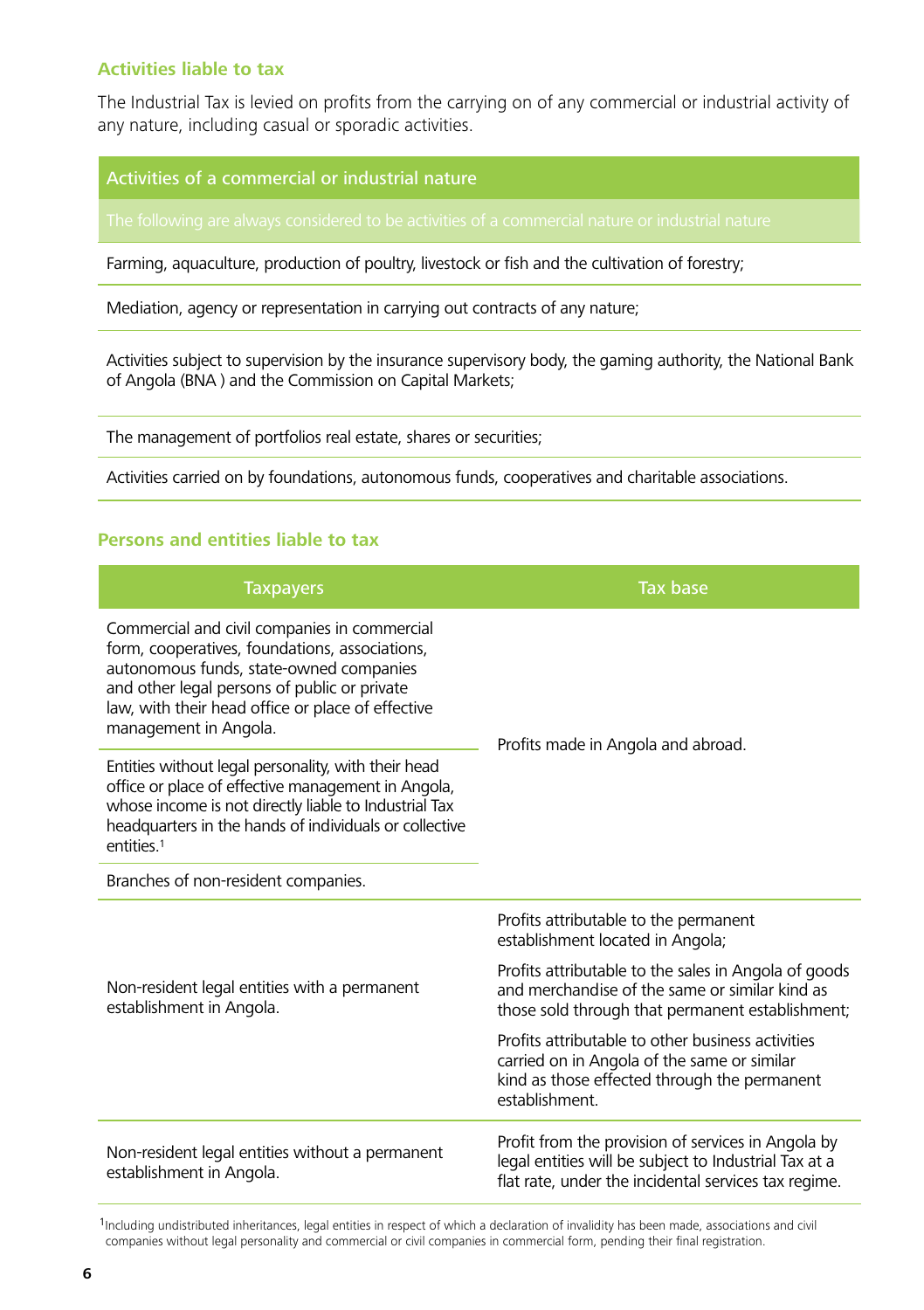## **Groups**

The Industrial Tax Code categorises taxpayers in two groups:

| Group | <b>Taxpayers</b>                                                                                                                                                                                | <b>Tax base</b>                                                                                                               |  |
|-------|-------------------------------------------------------------------------------------------------------------------------------------------------------------------------------------------------|-------------------------------------------------------------------------------------------------------------------------------|--|
| А     | State-owned companies and similar entities;                                                                                                                                                     | Taxable profit determined from<br>the accounts as adjusted in<br>accordance with the provisions                               |  |
|       | Companies with a share capital of AKZ 2,000,000<br>or more;                                                                                                                                     |                                                                                                                               |  |
|       | Companies with an annual turnover of AKZ<br>500,000,000 or more;                                                                                                                                |                                                                                                                               |  |
|       | Associations, foundations and cooperatives,<br>whose activity generates revenues in addition<br>to contributions and subsidies received from its<br>associates, cooperative members or patrons; | of the Industrial Tax Code                                                                                                    |  |
|       | Non-resident legal entities without a permanent<br>establishment in Angola;                                                                                                                     |                                                                                                                               |  |
|       |                                                                                                                                                                                                 |                                                                                                                               |  |
| B     | All taxpayers not included in Group A;                                                                                                                                                          | Taxable profit determined from<br>the accounts as adjusted in<br>accordance with the provisions<br>of the Industrial Tax Code |  |
|       | Taxpayers liable to tax only because of the exercise<br>of an isolated act <sup>3</sup> of a commercial or industrial<br>nature.                                                                | or<br>Taxable profit determined by<br>reference to turnover <sup>2</sup> .                                                    |  |

**Note:** Any taxpayer may opt for inclusion in Group A. This option has to be made up to the end of the month of February of the first year of application and must be kept for a minimum period of three years.

<sup>2</sup>An isolated act is defined as the conduct of an activity, continuously or with interruptions, for not more than 180 days in a tax year.

<sup>3</sup>Where the taxpayer does not have organised accounting.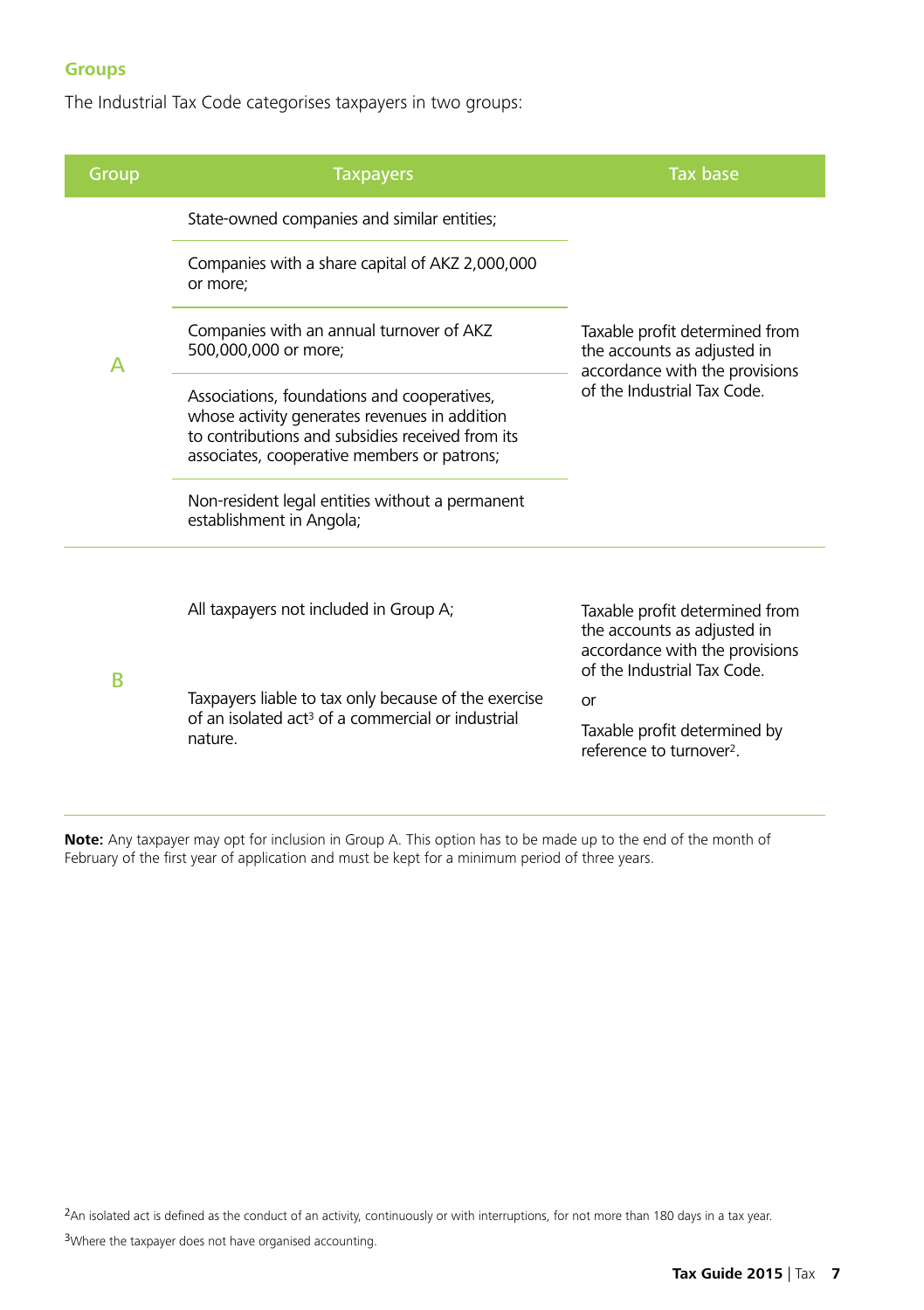## **Determining Taxable Profit in Group A**

The taxable profit is computed on the basis of the accounts of the accounting period, and consists of the difference between the turnover and the costs and expenses of the period, adjusted in accordance with the provisions of the Industrial Tax Code.

| Turnover or gains                                                                                                                                                                                                                                              | Deductible costs or losses                                                                                                                                                                                                                                                                        |
|----------------------------------------------------------------------------------------------------------------------------------------------------------------------------------------------------------------------------------------------------------------|---------------------------------------------------------------------------------------------------------------------------------------------------------------------------------------------------------------------------------------------------------------------------------------------------|
| Those realised in the period, from any<br>transactions or operations carried out by taxpayers,<br>in particular derived from:                                                                                                                                  | Those demonstrably indispensable to the<br>maintenance of the productive source or the realisation of<br>income and gains subject to tax in particular the following:                                                                                                                             |
| Basic transactions, such as the sale of goods or<br>services, bonuses and rebates or commissions and<br>brokerage fees obtained;                                                                                                                               | Charges relating to the production or acquisition of any<br>goods or services, such as materials used, labour, energy and<br>other manufacturing overheads, maintenance and repair;                                                                                                               |
| Complementary or ancillary activities, including<br>those of a social and welfare nature:                                                                                                                                                                      | Distribution and selling expenses, including transportation,<br>insurance, advertising and placement of goods;                                                                                                                                                                                    |
| Transactions of a financial nature, such as interest,<br>dividends and other participations in the profits of<br>corporations, discounts, premiums, transfers, exchange<br>rate variations and share premium of shares or bonds, not<br>liable to another tax: | Expenses of a financial nature, such as interest on<br>borrowed capital, discounts, premiums, transfers,<br>exchange rate charges, debt collection and issues of<br>shares, bonds and redemption premiums;                                                                                        |
| Accretions to net worth, excluding tax credits and<br>those arising from capital injections by shareholders or<br>to cover losses:                                                                                                                             | Expenses of an administrative nature, such as payroll,<br>allowances, pensions, contributions to pension funds, current<br>consumables, transport, communications, rents, leases, security,<br>legal services and litigation, insurance and the costs incurred on<br>the cessation of employment; |
| Construction, equipment or other capital assets produced by<br>and used in the company;                                                                                                                                                                        | Costs of analyses, rationalisation, research,<br>consultation and training;                                                                                                                                                                                                                       |
| The provision of scientific and technical services;                                                                                                                                                                                                            | Taxes and similar costs <sup>4</sup> ;                                                                                                                                                                                                                                                            |
| Indemnities representing compensation for<br>loss of profits or consequential damages;                                                                                                                                                                         | Depreciation and amortization in accordance with<br>specific provisions on this subject;                                                                                                                                                                                                          |
| Realised capital gains <sup>5</sup> ;                                                                                                                                                                                                                          | Provisions made under applicable legislation;                                                                                                                                                                                                                                                     |
| Industrial and other similar property;                                                                                                                                                                                                                         | Damages and losses resulting from uninsurable risks;                                                                                                                                                                                                                                              |
| Forgiveness of amounts owed.                                                                                                                                                                                                                                   | Social assistance charges <sup>6</sup> ;                                                                                                                                                                                                                                                          |
|                                                                                                                                                                                                                                                                | Bad debts <sup>7</sup> .                                                                                                                                                                                                                                                                          |

<sup>4</sup>The following are not deductible for Industrial Tax purposes: Industrial Tax, Urban Property Tax, Employment Income Tax, Investment Income Tax, Social Security contributions payable by the employee, the tax on transfer of bequests or gifts that are the liability of third parties to the company and the tax on employee remuneration or fees paid to service providers borne by the entity liable to Industrial Tax.

<sup>5</sup>For this purpose, profits or gains on the transfer for valuable consideration of any assets or rights, however designated and by whatever means transferred, are regarded as capital gains.

<sup>6</sup>With regard to costs or losses on social assistance (maintenance of medical assistance, crèches, canteens, libraries and school infrastructures) these are deductible only to the extent that they are available to all employees. The opening of these facilities to outside users not connected with the company to generate income necessitates the inclusion of such income, duly disclosed, in the taxable profit for Industrial Tax purposes.

<sup>7</sup>To the extent that they result from a process of collection, bankruptcy or insolvency and that they are duly documented by public certification.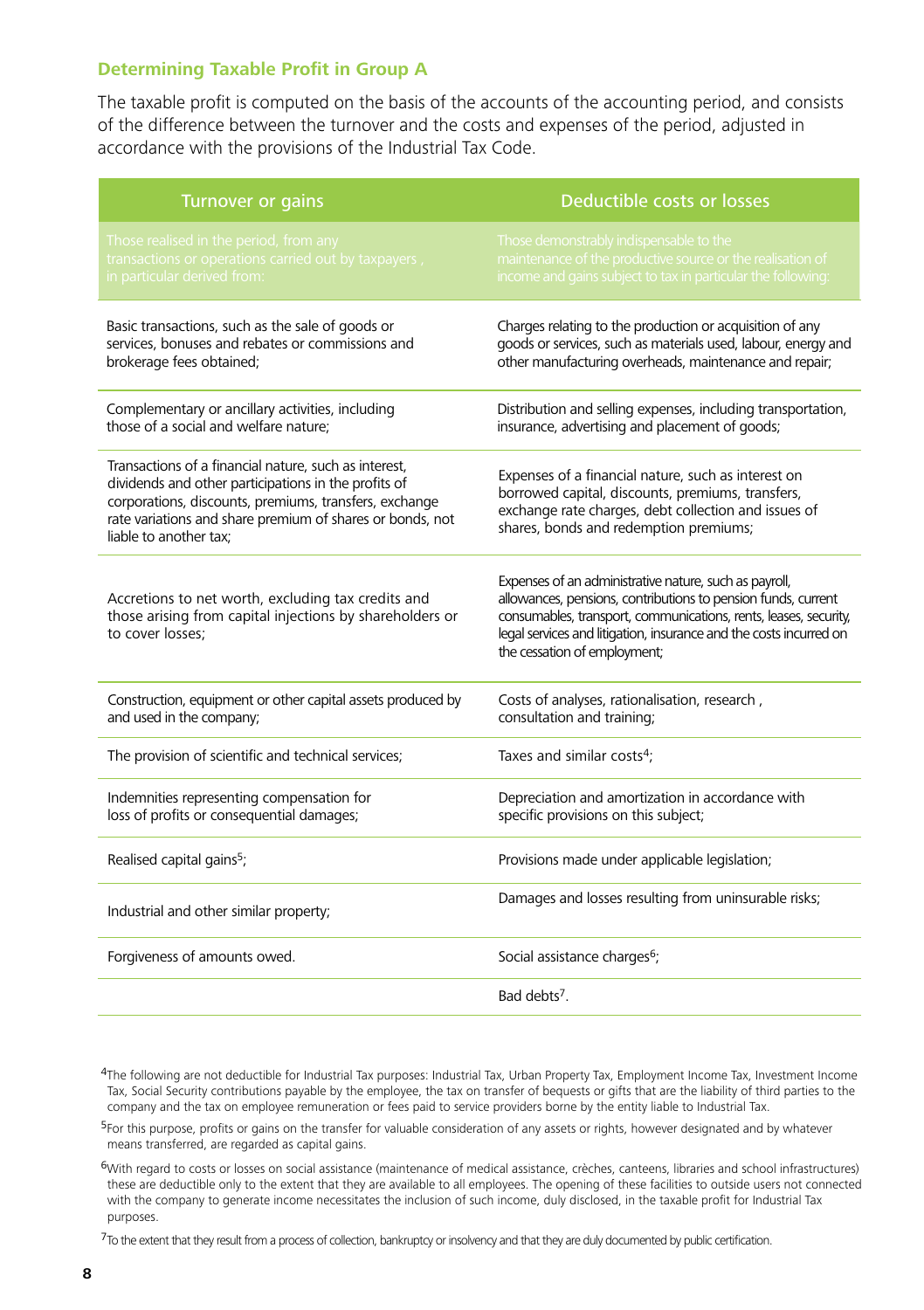### Non-deductible costs or losses

The Industrial Tax , Urban Property Tax (IPU) the tax on employment income, the investment income tax;

Contributions to the Social Security portion that are the worker's burden;

The transfer tax on bequests or gifts to the company that are the liability of third parties and the tax on employee remuneration or fees paid to service providers borne by the entity liable to Industrial Tax;

Fines and all charges for offences of any kind;

Maintenance and repair costs of immovable property treated as costs in computing the Urban Property Tax;

Any adjustments to the taxable profits of previous years;

Extraordinary corrections in the current year;

Life and health insurance costs where these benefits are not provided to all employees;

Interest on loans of any kind by the holders of share capital or shareholders' loans ("suprimentos");

Gifts and donations granted in breach of rules laid down in the Patronage Act<sup>8</sup>;

Costs not documented under the legal system governing Invoices and equivalent documents ("RJFDE").

### **Documentation of expenses**

Expenditure incurred will be accepted in computing taxable profit only if properly documented under the laws in force, in particular, the RJFDE.

### Invoice requirements under the RJFDE

Name, business name or corporate name and head office or domicile of the supplier of goods and services and the consignee or purchaser, as well as their tax identification numbers (NIF);

Quantity and common description of the goods supplied or services rendered;

Final price in national currency, with all the detail showing how it was arrived at, unless the invoices relate to imports and exports, subject to the rules of international trade;

Rates and amount of tax due, if applicable;

Date on which the goods were made available to the purchaser, on which the services were performed or where advance payments were made, where that date is not the date of issue of the invoice;

Be written in Portuguese.

8Any gift or donation given in or after 2017 in breach of the rules of the Patronage Act will result not only in the non-deductibility of the related costs, but will also incur a levy of 15%.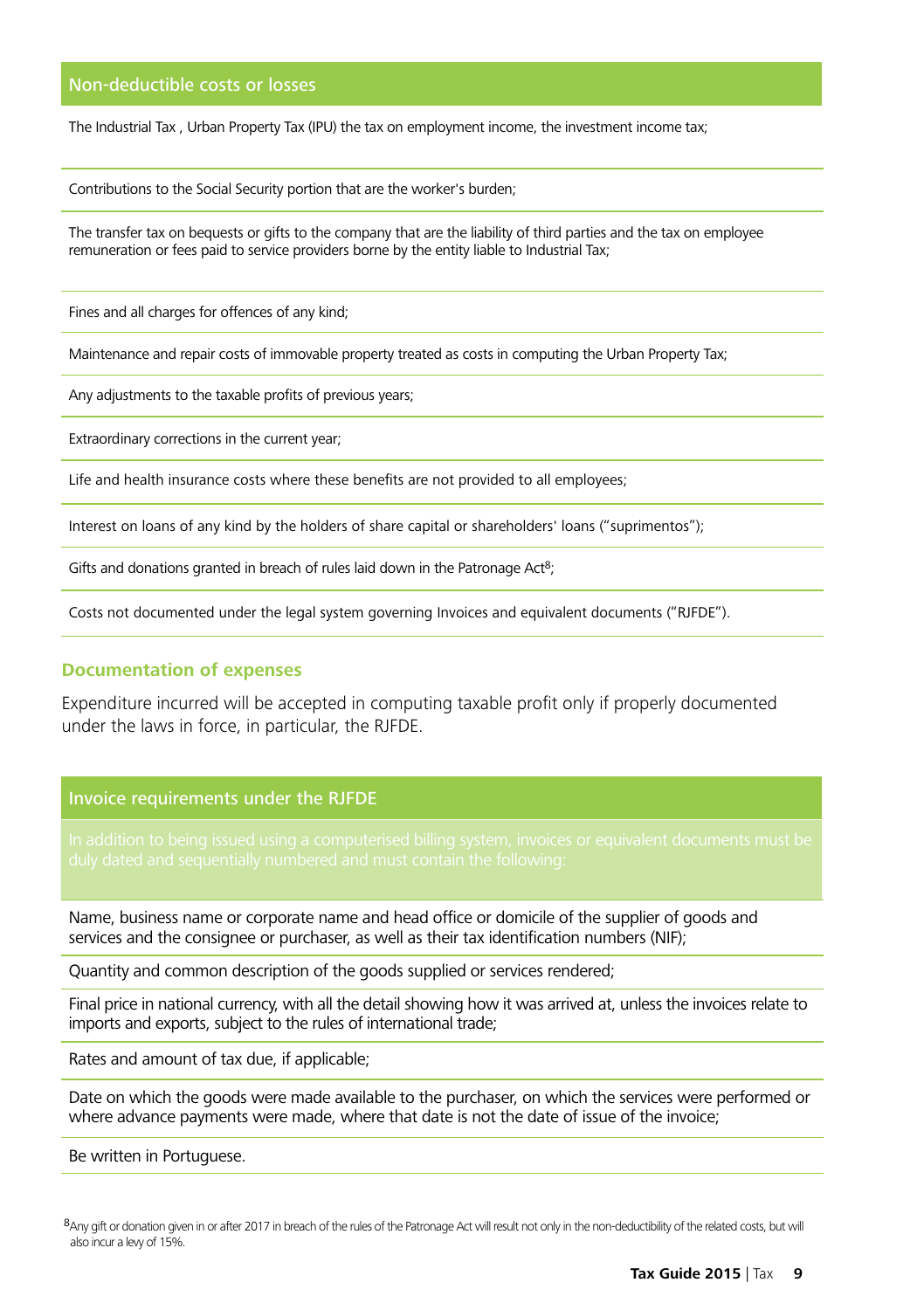Undocumented expenses and those that are not properly documented, besides not being deductible for Industrial Tax purposes (and accordingly added back for purposes of calculating taxable income), are also subject to a levy from 2017 onwards, under the following conditions:

| <b>Expenses</b>                   | <b>Description</b>                                                                                                                                  | Rate of levy |
|-----------------------------------|-----------------------------------------------------------------------------------------------------------------------------------------------------|--------------|
| Improperly documented<br>expenses | Expenses where the supporting<br>documentation shows only the name of the<br>payee and his/its taxpayer ID number.                                  | 2%           |
| Undocumented expenses             | Expenses for which there is no valid<br>documentary support, but the occurrence and<br>nature of which are materially verifiable.                   | 4%           |
| Confidential expenses             | Expenses for which there is no valid<br>documentary support and where the<br>occurrence and nature of the expense are not<br>materially verifiable. | 30% / 50%    |

## **Stock valuation**

For purposes of calculation of the profits and losses of the year, stocks must be valued using methods that can be clearly assessed and controlled, are generally accepted within the industry, are recognised as valid in terms of the accounting technique and, in addition:

- Are uniformly applied in successive years;
- Use prices of acquisition actually applied in practice and documented or prices of sale included in official documentation or other trustworthy sources.

The booking of costs arising from depreciation, obsolescence or decrease of value of stock is allowed under the terms and limits defined in the applicable legislation. These costs must be approved by the Angolan Tax Authorities (Administração Geral Tributária).

## **Depreciation and amortisation**

The new regime, introduced by the new Industrial tax Code, applies only to assets that enter in service on or after 1 january 2015. Assets already in service at that date will continue to be depreciated in accordance with the prior rules.

<sup>&</sup>lt;sup>9</sup>The 50% rate applies where the expense is incurred by a taxpayer exempt from, or not liable to, Industrial Tax.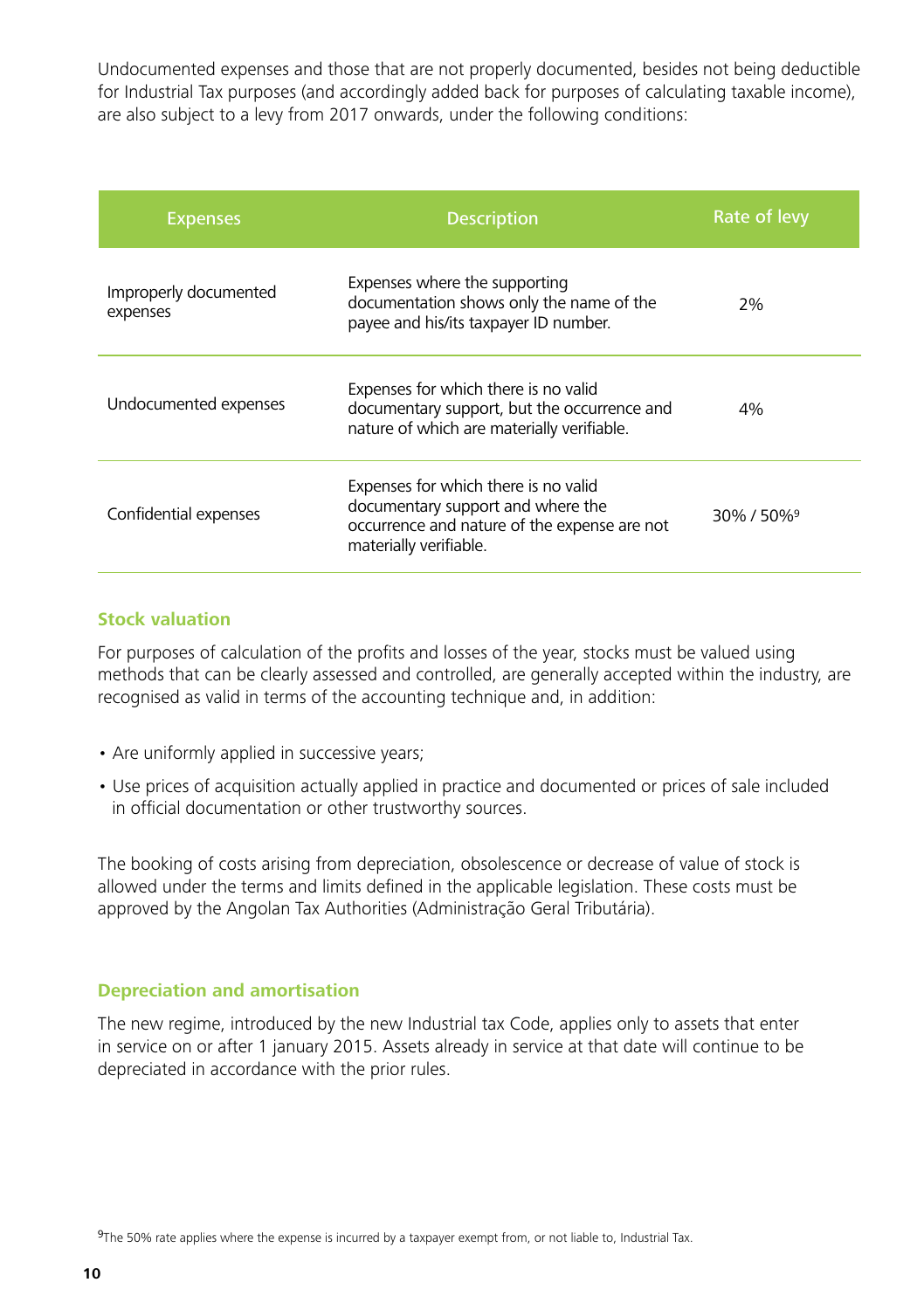## **Method of calculation**

Depreciation must be calculated using the straight line method. The taxpayer may opt to calculate an annual basis or by reference to monthly periods. Taxpayers may also use any other method of calculation subject to the prior approval of AGT.

Generally, all tangible fixed assets or intangible subject to wastage are depreciable. However, certain specific depreciation provisions exist and are listed in the table below. This also lists some depreciation and amortisation that are not accepted in computing taxable profit.

| <b>Depreciation and</b><br>amortisation systems                                                                                                                                                      | Depreciation and amortisation not<br>deductible for tax purposes                                                                                                                                                                                                                            |
|------------------------------------------------------------------------------------------------------------------------------------------------------------------------------------------------------|---------------------------------------------------------------------------------------------------------------------------------------------------------------------------------------------------------------------------------------------------------------------------------------------|
| Revertible assets, provided depreciation is<br>calculated by reference to the number of years<br>remaining of the concession period (when that is<br>less than the life of the depreciated asset);   | Those not expensed in the accounting period to<br>which they relate;                                                                                                                                                                                                                        |
| Depreciable assets acquired second hand,<br>provided depreciation is calculated by reference to<br>the expected remaining period of use;                                                             | Those calculated on tangible fixed assets that<br>are not subject to wastage;                                                                                                                                                                                                               |
| Costs incurred on buildings erected on the land<br>of others, on large repairs and improvements of<br>own assets, provided depreciation is calculated by<br>reference to the expected period of use; | Those that exceed the rate limits and useful<br>lives set out in applicable legislation, except<br>in exceptional cases duly justified to and<br>recognised by the AGT.                                                                                                                     |
| Depreciable assets the individual cost of which<br>does not exceed AKZ 30,000;                                                                                                                       | Those calculated on the cost of land <sup>10</sup> ;                                                                                                                                                                                                                                        |
| Revalued fixed assets, provided they have been<br>revalued in accordance with applicable legislation;                                                                                                | Those calculated on light passenger or mixed-use<br>vehicles, where the initial or revalued cost exceeds<br>AKZ 7,000,000, except for vehicles used in an activity<br>of providing public transport services or intended<br>for rental in the ordinary course of the company's<br>business: |
| Assets that have suffered exceptional devaluation,<br>provided a request is submitted to the relevant<br>District Tax Inspector.                                                                     | Calculated on leisure boats, planes or helicopters,<br>except where they are allocated to a transportation<br>service activity or rented out in the exercise of the<br>normal activity of the company.                                                                                      |

Depreciation and amortisation by taxpayers subject to the Financial and Insurance Institutions' Chart of Accounts must be done in accordance with the respective accounting standards, even when contrary to the provisions of the Industrial Tax Code. However, accounting procedures are fixed by AGT when it is understood that they do not comply with the respective accounting standards.

<sup>10</sup>Land is not depreciable, except if it is exclusively allocated to exploration activities, and then only that part of it that is subject to wastage. If the property is acquired without an express indication of the cost of the land, a value shall be assigned to it of 20% of the total cost of the property, unless the taxpayer estimates another value, based on technically prepared calculations and supported by an independent entity and accepted in advance by the Angolan Tax Authorities (Administração Geral Tributária).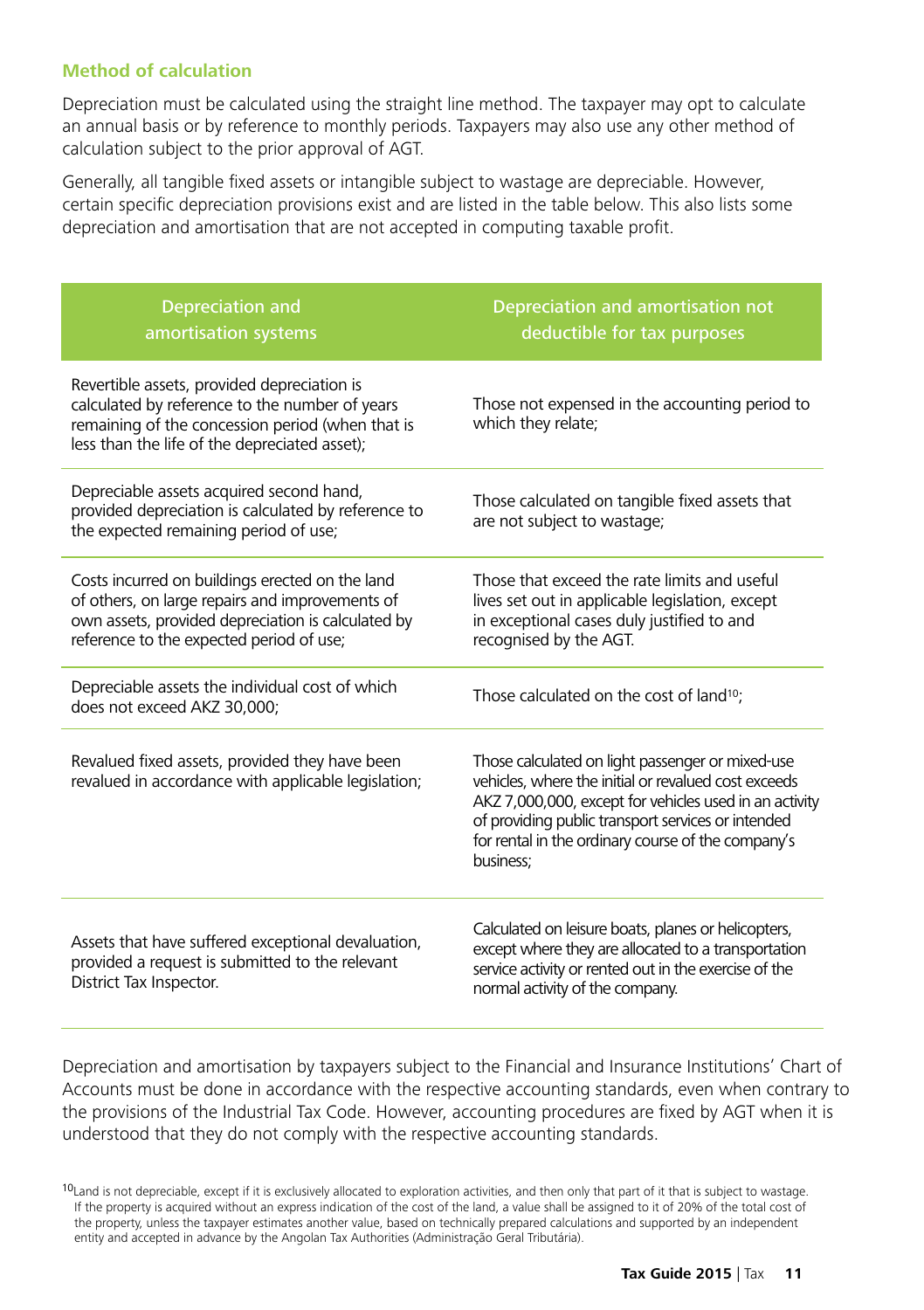| Asset                   | Rates                                                                                          |
|-------------------------|------------------------------------------------------------------------------------------------|
| Tangible fixed assets   | Rates set out in the depreciation and amortisation tables contained<br>in a specific enactment |
|                         | Depreciation according to the expected useful life.                                            |
|                         | or                                                                                             |
| Intangible fixed assets | Over a five-year period, where the above is not determinable.                                  |
|                         | Exception:                                                                                     |
|                         | Software programmes, to which an annual rate of 33.33% applies.                                |

**Note:** Where the assets are subject to wear and tear greater than that resulting from normal use, and used in more than one shift, the method that is being used may be increased by 25% for tax purposes if used in two shifts, or by 50% in the case of round-the-clock use.

## **Provisions**

Tax-deductible provisions

Obligations and expenses arising from litigation in progress based on facts that would determine their inclusion in the profit & loss account of the accounting period;

Doubtful debts, calculated on the basis of the total year-end receivables arising from the company's normal activity, as well as on their age;

Reductions in value of inventories;

Provisions set up under obligations imposed by public regulatory authorities, in the financial, insurance and gaming sectors;

Provisions by taxpayers obliged to use the Chart of Accounts for financial and insurance institutions, within the terms and limits set in the regulator's own legislation.

The limits and rates for provisions in respect of litigation in progress, doubtful debts and depreciation of inventories shall be governed by a specific enactment, to be published.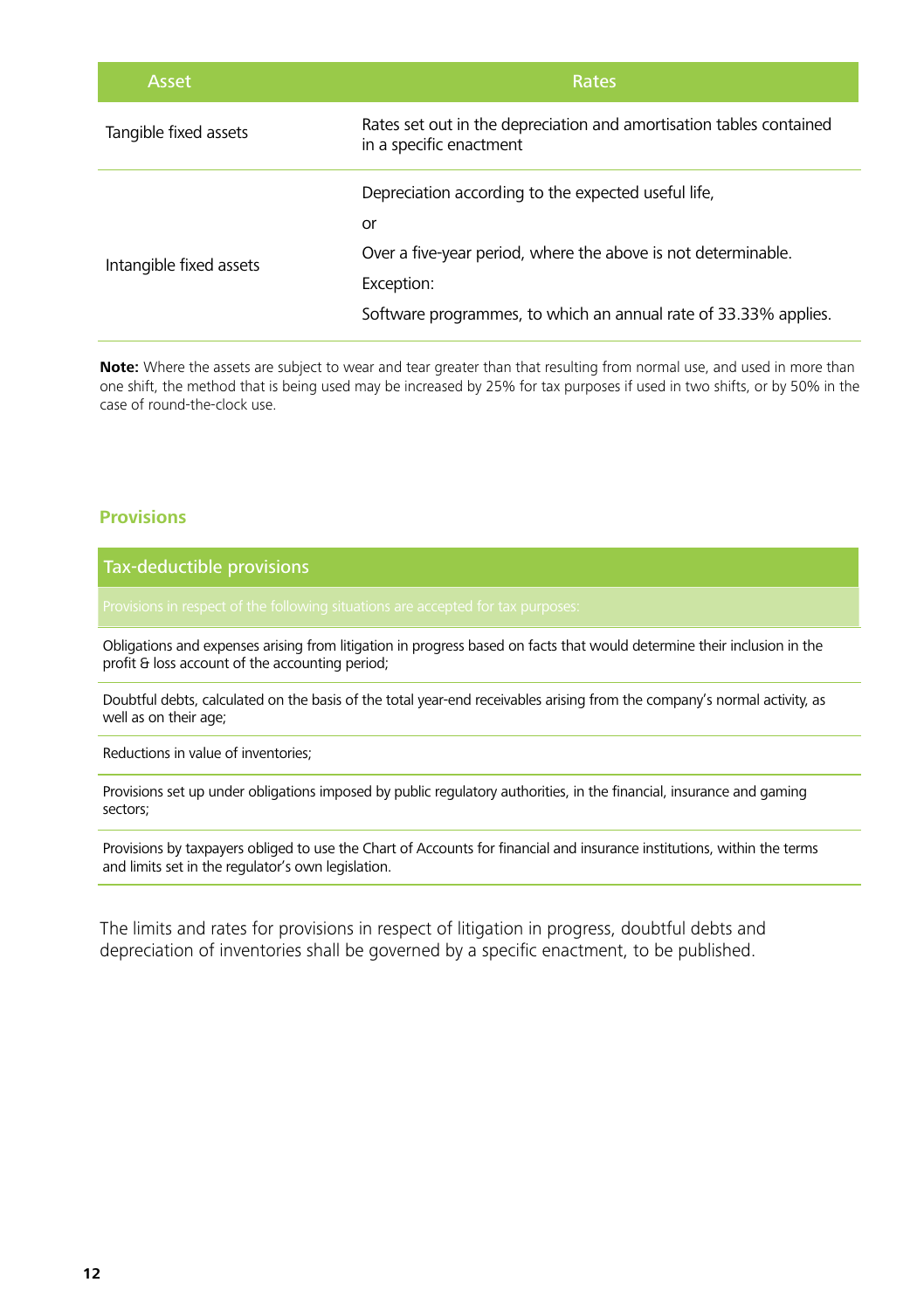## **Credits against tax liability**

| <b>Credit</b>                                                                                      | <b>Conditions</b>                                                                                                                                                                                                                                                                                                         |
|----------------------------------------------------------------------------------------------------|---------------------------------------------------------------------------------------------------------------------------------------------------------------------------------------------------------------------------------------------------------------------------------------------------------------------------|
| Profits and gains liable to the<br>Urban Property Tax (IPU) and the<br>Investment Income Tax (IAC) | Deduction of profits or gains subject to the Investment Income Tax does not<br>apply to the profits of financial institutions, or to entities carrying ion similar<br>activities that are subject to that tax and exempt from it.                                                                                         |
| Tax losses                                                                                         | Tax losses may be carried forward to the three subsequent accounting periods. If<br>the taxpayer incurs tax losses during a period of exemption from or reduction in<br>the Industrial Tax rate, they may not be offset against taxable profits in the years<br>following the end of                                      |
|                                                                                                    | exemption period or rate reduction;                                                                                                                                                                                                                                                                                       |
|                                                                                                    | Tax losses from an exempt or reduced-rate activity may not be offset against<br>profits from other activities subject to the general regime.                                                                                                                                                                              |
|                                                                                                    | Up to 50% of profits transferred to reinvestment reserves may be credited against<br>the tax liability of the accounting period provided that, within the next three<br>years, they are reinvested in plant or equipment that contribute, objectively, to job<br>creation and to the economic development of the country; |
| Tax incentive for<br>profits transferred to                                                        | This credit is spread over the three years following the conclusion of the                                                                                                                                                                                                                                                |
| reinvestment reserves                                                                              | investment, which is not extendable if, due to an insufficiency of tax liability, it is<br>not utilised in any of the three years;                                                                                                                                                                                        |
|                                                                                                    | This benefit is dependent on the submission by the taxpayer of an application<br>to the AGT by the end of February in the year following the conclusion of the<br>reinvestment and to approval by the AGT of the request.                                                                                                 |

## **Determination of Group B tax liability**

Taxation applies to the profits earned by taxpayers as determined on the basis of their accounts, and where that is not possible, on the profits presumed to have been earned by taxpayers. In the latter case, the tax liability is based on turnover, with no deductions or tax credits.

## **Rates**

| Determination of tax liability/taxable profit                                                                          | Rates |
|------------------------------------------------------------------------------------------------------------------------|-------|
| Taxable amount determined under the Industrial Tax Code                                                                | 30%11 |
| Income exclusively from agriculture, aguaculture, poultry, fishing and forestry                                        | 15%   |
| Provisional assessment on income from the provision of services                                                        | 6.5%  |
| Provisional assessment on income from the sale of goods                                                                | 2%    |
| Final withholding taxes on fees from services provided by non-residents without a<br>permanent establishment in Angola | 6.5%  |

11The Industrial Tax rate may be reduced for private investment projects duly licensed by public authority as defined under the legislation in force or under special legislation function approved for this purpose.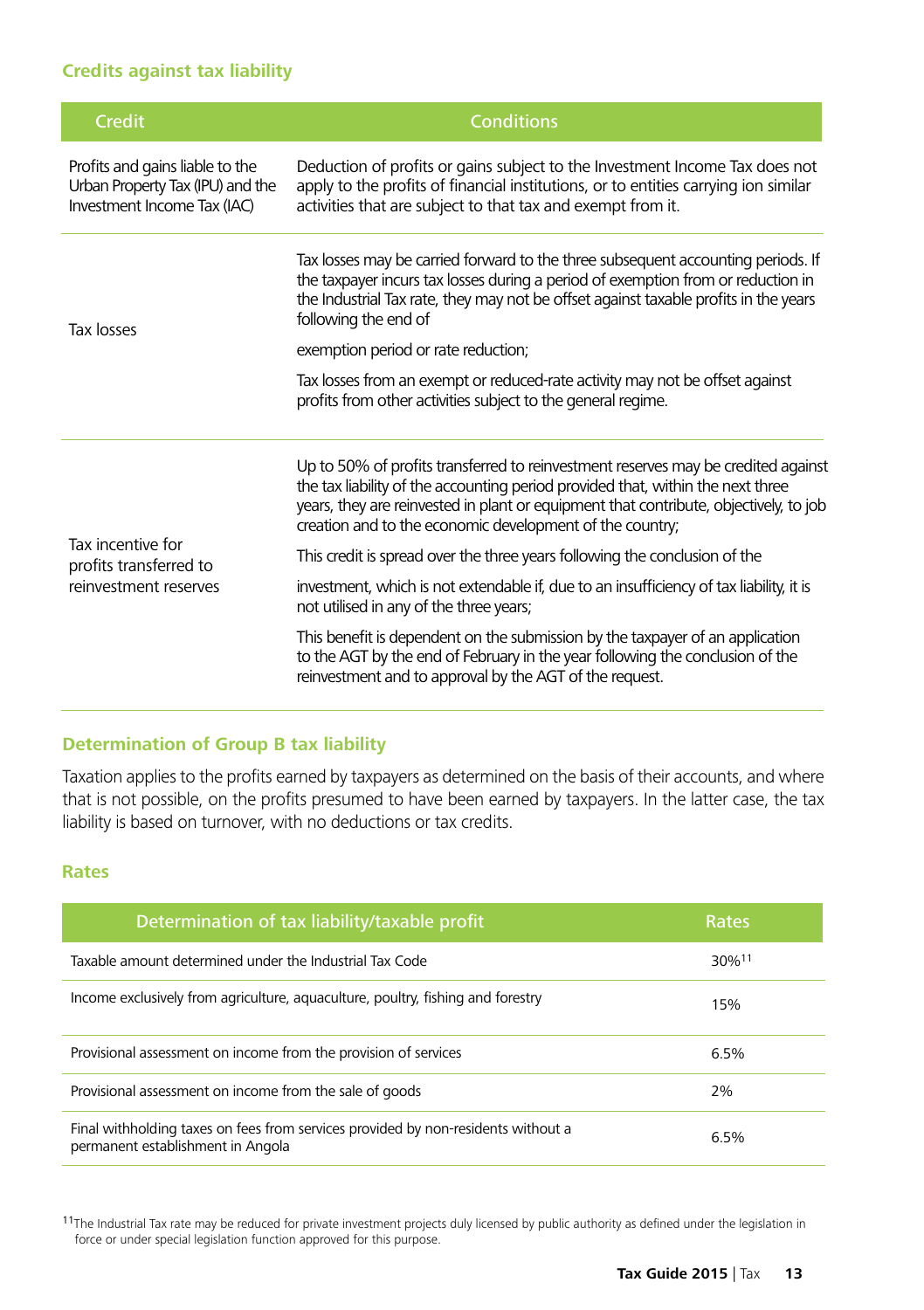## **Settlement and provisional payment**

## **Provisional settlement of Industrial Tax – resident entities**

The tax liability of Group A and B taxpayers is settled by provisional self-assessment by reference to the accounting period in which the activity took place.

These settlements are provisional in nature, and are deductible from the taxpayer's final liability.

| <b>Provisional settlements</b>                  | Rates                                                                                                                                                                                                                                                                            |
|-------------------------------------------------|----------------------------------------------------------------------------------------------------------------------------------------------------------------------------------------------------------------------------------------------------------------------------------|
| On selling goods                                | 2% of the total turnover of the taxpayer, computed in the first six months of<br>the accounting period <sup>12</sup> .                                                                                                                                                           |
| In the banking, insurance<br>and gaming sectors | 2% of the total profits from financial intermediation transactions or of insurance<br>and reinsurance premiums and from gaming activities, computed in the first six<br>months of the previous accounting period, excluding any income liable to the Tax<br>on Investment Income |
|                                                 | The provision of services of any kind is subject to withholding tax at a rate of 6.5%,<br>deducted by payers of income, with the tax withheld being paid over to the tax<br>authorities by the end of the following month $13$ ;                                                 |
|                                                 | The taxable amount is be the total value of services provided excluding materials,<br>parts or equipment needed for provision of the service, fully documented;                                                                                                                  |
|                                                 | However, the following services not subject to withholding tax:                                                                                                                                                                                                                  |
|                                                 | • Teaching and medical and healthcare services;                                                                                                                                                                                                                                  |
| On the provision of<br>services                 | • Any services valued at less than AKZ 20,000;                                                                                                                                                                                                                                   |
|                                                 | • Passenger transport services;                                                                                                                                                                                                                                                  |
|                                                 | • Leasing of machinery or equipment liable to the Tax on Investment Income                                                                                                                                                                                                       |
|                                                 | Financial intermediation and insurance services:<br>٠                                                                                                                                                                                                                            |
|                                                 | • Hotel and similar services and telecommunications services;                                                                                                                                                                                                                    |
|                                                 | • The re-charge of costs (with no mark-up), between related entities, as defined in the                                                                                                                                                                                          |
|                                                 | Statute of Large Taxpayers duly evidenced and documented.                                                                                                                                                                                                                        |

## **Special tax regime for the provision of occasional services – non-residents**

Companies with a foreign head office that do not have a permanent establishment in the country are liable to Industrial Tax on services of any kind provided in Angola.

This taxation operates by withholding at a rate of 6.5%.

However, the following are not liable to this special system of taxation:

- Teaching and medical and health services;
- Any services valued at less than AKZ 2,000;
- Passenger transport services;
- Leasing of machinery or equipment liable to the Tax on Investment Income.

<sup>12</sup>Any excess provisional settlements, duly evidenced, made in any of the previous five accounting periods may be deducted from the provisional settlement of the accounting period.

<sup>&</sup>lt;sup>13</sup>However, if the final determination of the Industrial Tax results in a liability less than the provisional payment during the accounting period. that credit shall be set off against the liability of subsequent periods, subject to the general limitation of five years.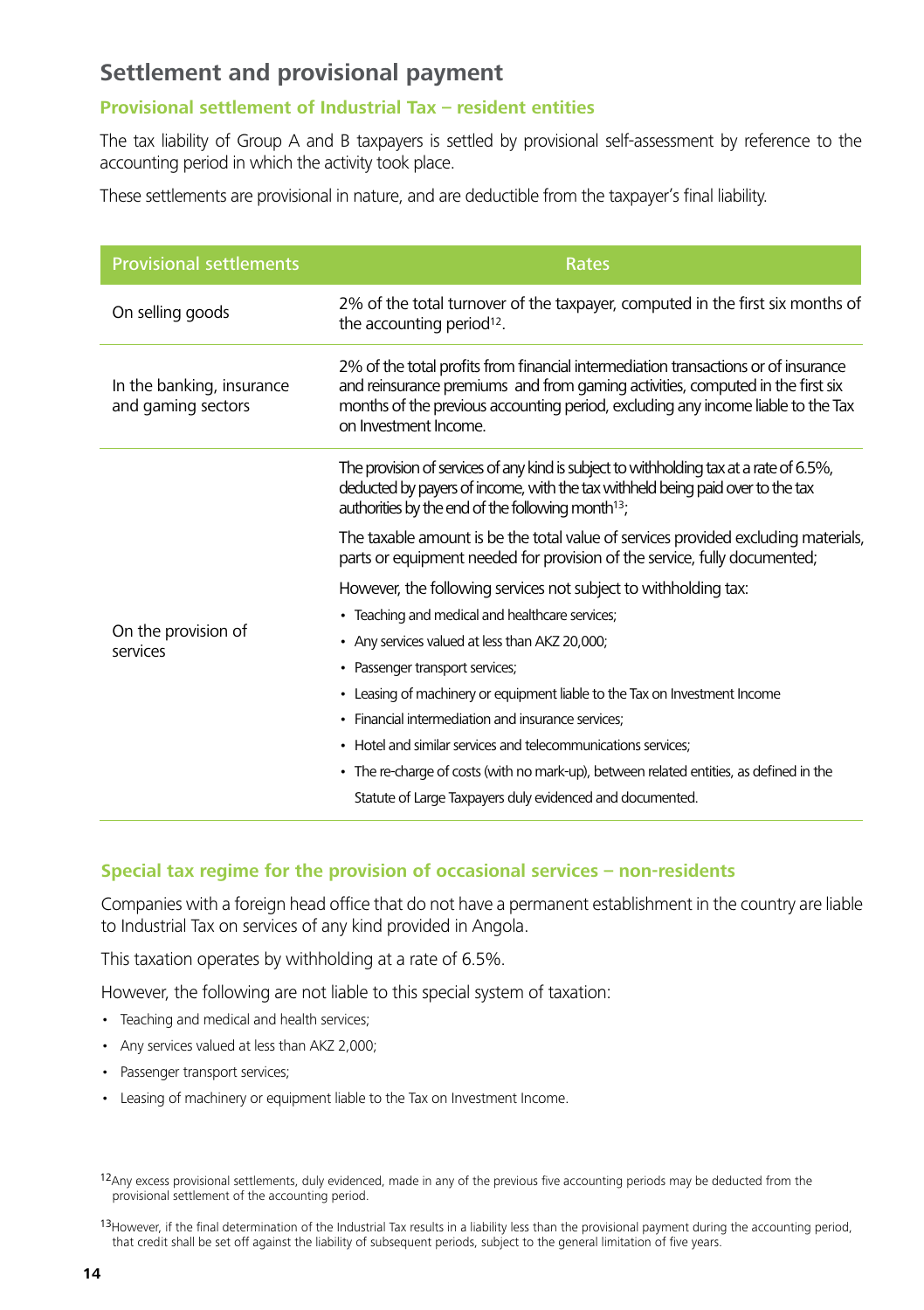## **Final settlement and payment**

| Filing                                    |       | Information to accompany                                                                                                                                                                                                                                                                                                  | <b>Deadline</b> |
|-------------------------------------------|-------|---------------------------------------------------------------------------------------------------------------------------------------------------------------------------------------------------------------------------------------------------------------------------------------------------------------------------|-----------------|
| obligation                                | Group | the tax return                                                                                                                                                                                                                                                                                                            |                 |
|                                           |       | • Profit & Loss Account by nature;                                                                                                                                                                                                                                                                                        |                 |
|                                           |       | • Balance Sheet;                                                                                                                                                                                                                                                                                                          |                 |
|                                           |       | • Trial balance from the detailed general ledger before and after determination of<br>the profit or loss, and the related appendices, duly signed by the accountant for<br>their preparation;                                                                                                                             |                 |
|                                           |       | • Technical report in which the accountant who signed the financial statements<br>and the tax return should comment succinctly on:                                                                                                                                                                                        |                 |
|                                           |       | i. Depreciation and amortisation charged, indicating the methods used, the rates<br>applied and the opening and closing written-down values of the various assets<br>involved:                                                                                                                                            |                 |
| Tax Return Form                           | А     | ii. The movements in all categories of inventory and the valuation criteria used in<br>relation to it:                                                                                                                                                                                                                    | 31 May          |
| No.1<br>In duplicate                      |       | iii. Provisions created and any changes to existing provisions;                                                                                                                                                                                                                                                           |                 |
|                                           |       | iv. Bad debts experienced;                                                                                                                                                                                                                                                                                                |                 |
|                                           |       | V. Capital gains realised;                                                                                                                                                                                                                                                                                                |                 |
|                                           |       | vi. Accretions to net worth/equity;                                                                                                                                                                                                                                                                                       |                 |
|                                           |       | Vii. General administration costs, with special reference to remuneration of all types<br>paid to management, as well as to all representation expenses paid during the<br>accounting period;                                                                                                                             |                 |
|                                           |       | viii. ny changes in policies for recognising costs or revenues in the various activities or<br>locations of the company;                                                                                                                                                                                                  |                 |
|                                           |       | ix. Any other information deemed relevant to the correct determination of taxable<br>profit and to the clarification of the financial statements or their components.                                                                                                                                                     |                 |
|                                           | A     | • Report by members of the management bodies;                                                                                                                                                                                                                                                                             |                 |
| Tax Return Form                           |       | • A copy of the minutes of the General Meeting approving the annual<br>accounts, or a document approving the accounts;                                                                                                                                                                                                    |                 |
| No.1                                      |       | • Balance Sheet:                                                                                                                                                                                                                                                                                                          |                 |
| In duplicate and<br>documentation to      |       | • Trial balance from the detailed general ledger before and after regularisation<br>and rectification entries and determination of the profit or loss;                                                                                                                                                                    | 31 May          |
| be retained at the<br>taxpayer's premises |       | • Profit & Loss account by nature and statement of cash flows;                                                                                                                                                                                                                                                            |                 |
|                                           |       | • Schedule of depreciation and amortisation of fixed assets;                                                                                                                                                                                                                                                              |                 |
|                                           |       | • General statement of all taxes paid during the accounting period.                                                                                                                                                                                                                                                       |                 |
|                                           | B     | • Balance Sheet:                                                                                                                                                                                                                                                                                                          |                 |
| <b>Tax Return</b><br>Form No.1            |       | • Trial balance from the detailed general ledger before and after regularisation<br>and rectification entries and determination of the profit or loss, and the related<br>appendices,                                                                                                                                     | 30 April        |
|                                           |       | • Technical report.                                                                                                                                                                                                                                                                                                       |                 |
| Tax Return Form<br>No.2                   | B     | Group B taxpayers who do not have proper accounting should file Tax Return<br>Form No.2 in duplicate, with respect to their activities in the previous year,<br>signed by their accountant, which permits a full understanding of the amounts<br>received from sales and services and of purchases of goods and services. | (14)            |

14The text of the Industrial Tax Code does not expressly state a deadline for filing the Tax Return Form No.2, although it does set a deadline of April 30 for payment of the liability.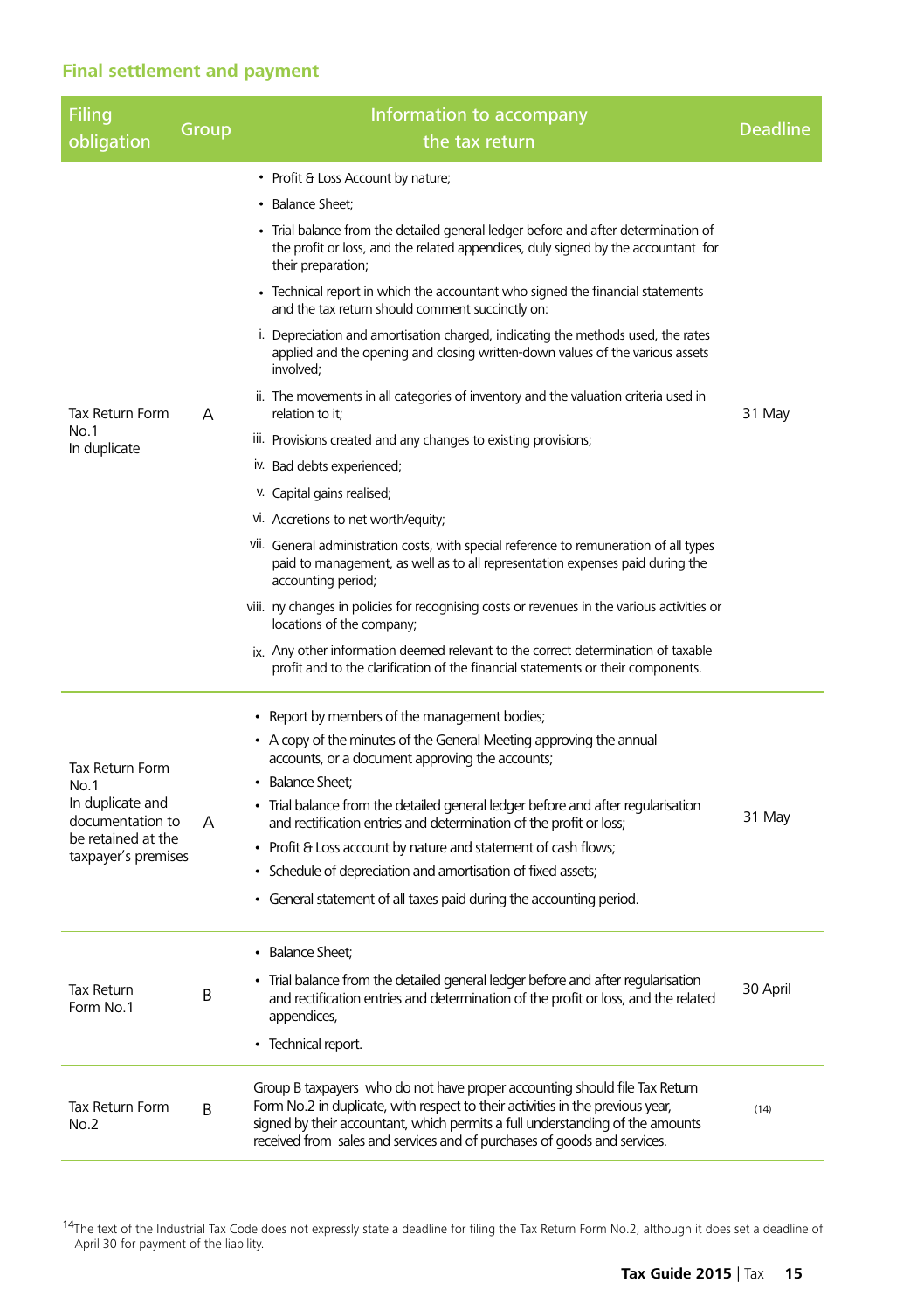## **Large Taxpayers**

## **Group taxation regime**

Corporate groups controlled by a large taxpayer may opt for taxation on the net aggregate of profits and losses of their member companies.

### Requirements to qualify for the corporate group taxation regime

The companies are more than 90% owned, directly or indirectly, by the controlling company, which must hold more than half of the voting rights in them;

The controlling company and its subsidiaries must have their head office and effective management in Angola;

The controlling company's shareholding in the subsidiary must have been held for more than 2 years (except for companies incorporated by the controlling company);

The controlling company may not be owned by another company, with a head office and effective management in Angola, eligible for inclusion in a corporate group for tax purposes;

The controlling company and its subsidiaries may not:

- i. Be dormant for more than one year or have a process of insolvency, liquidation, dissolution or tax enforcement pending;
- ii. Have incurred tax losses in the two years prior to the date of requesting inclusion in the regime;

iii.Have availed of the tax incentives available under the Private Investment Law.

**Note:** The application of this regime requires the prior submission of Form No.5 to the Large Taxpayers Division at least three month prior to the deadline for submission of the Industrial Tax return form No.1.

## **The transfer pricing regime**

The tax authorities may make any necessary adjustments to taxable profit where, due to special relationships between the taxpayer and another entity, the conditions of a given transaction differ from those that would be normally agreed in transactions between independent entities.

Special relationships

When members of the board of directors or managers of a company, as well as their spouses, parents, children, directly or indirectly hold not less than 10% of the share capital or voting rights in the entity;

When the majority of the members of the board of directors or management are the same people or, if they are different persons, they are connected to each other by marriage, de facto union or direct lineage;

When the entities are bound by a subordination agreement;

When they in a controlling relationship and have cross-shareholdings in each other, as well as where they are linked by contract of subordination or partnership or a relationship having an equivalent effect as defined in the Commercial Companies Act;

When the trade between one and the other represents more than 80% of its total turnover:

When one finances the other to a level of more than 80% of its loans.

Large Taxpayers who, in any accounting period, have an annual turnover of more than 7 billion AKZ should prepare a file that specifies and supports the relationships and prices between it and the companies with which it has a special relationship, which should be submitted within six months of the close of the accounting period (i.e. by June 30 of the following year).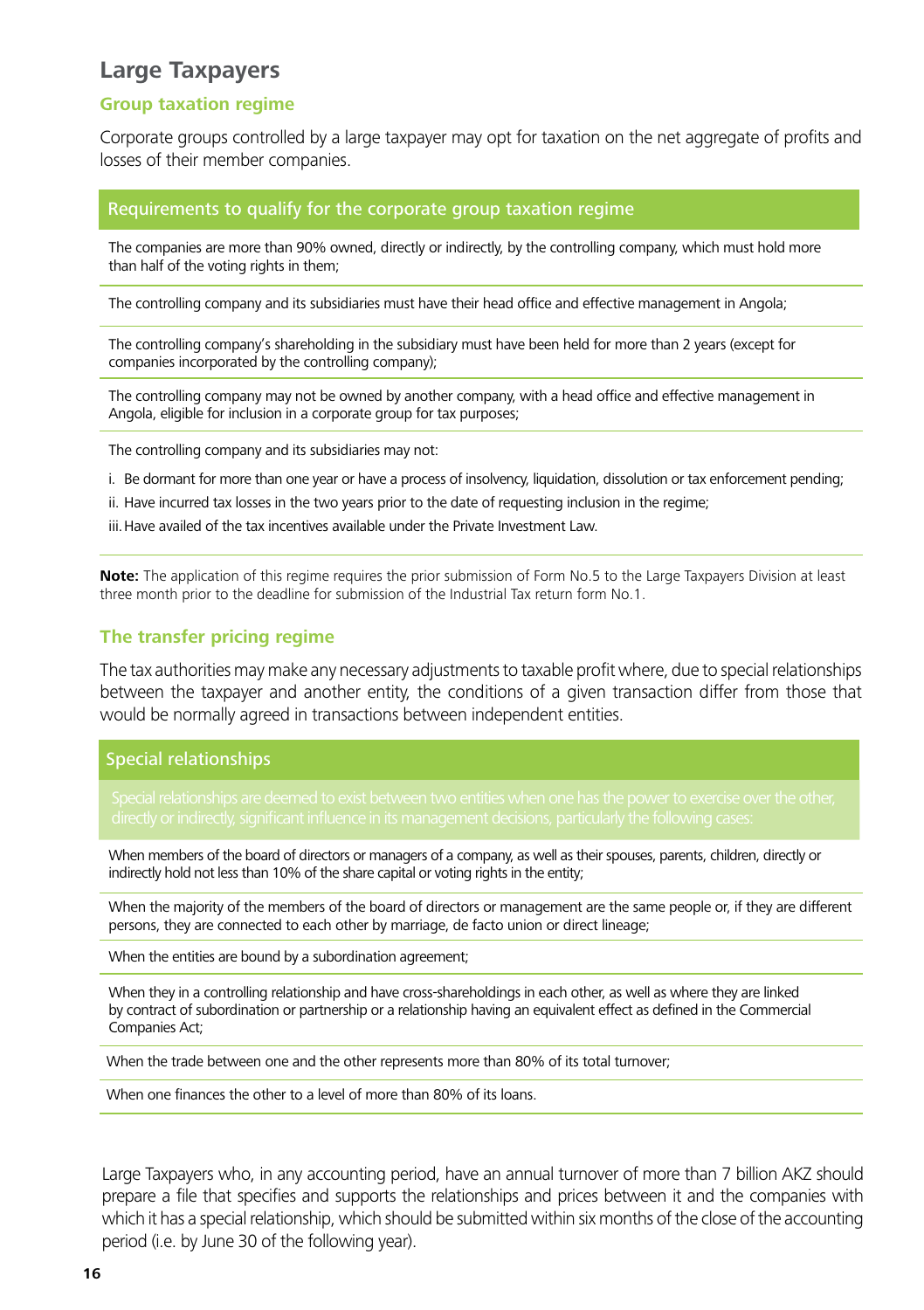## Tax on employment income



**Tax Guide 2015** | Tax **17**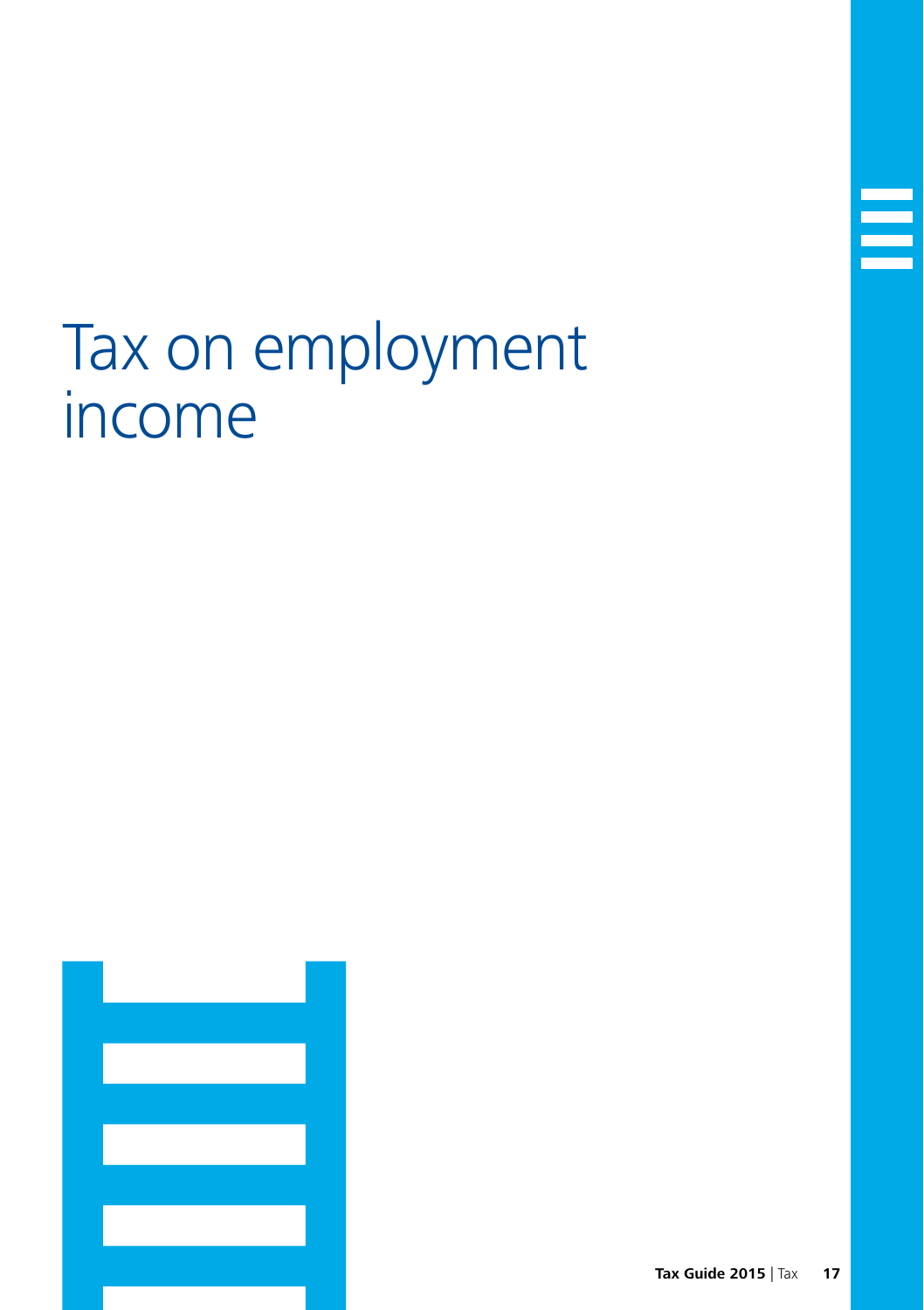## **Incidência subjectiva e âmbito de sujeição**

Individuals resident and non-resident in Angola who derive income from the provision of services, directly or indirectly, to individuals or companies with a domicile, head office, place of effective management or permanent establishment in Angola are subject to this tax.

Income derived from the following shall always be regarded as arising in Angola:

- Activities of crew members of ships or aircraft belonging to companies with a head office, place of effective management or permanent establishment in Angola;
- Activities of the holders of management positions, board memberships and corporate offices of companies with a head office, place of effective management or permanent establishment in Angola.

## **Taxable income and gains**

Income from self-employment or employment by others, expressed in money, even if paid in kind, whether or not under contract, periodic or occasional, fixed or variable, independent of where provided, location, currency, specified form, calculation or payment.

## Income liable

Wages, salaries, wages, fees, retainers, gratuities, allowances, bonuses, commissions, attendance payments, emoluments, participation in fines, costs, margins, commercial and industrial income as well as other fringe benefits;

Allowances for shortages, daily representation allowances, trips or travel and any other amounts the same nature;

Remuneration paid to holders of shares in respect of work done by them in the relevant companies;

Remuneration paid to members of statutory boards of companies and equivalent entities;

Accretions to net worth and expenses actually paid for without proper proof of the source of payment;

Remuneration paid by political parties and other organisations of a political or social nature.

## **Tax Groups**

Income subject to the employment income tax ("IRT") is divided into three groups: A, B and C.

| Group | Income                                                                                                                                                                   |
|-------|--------------------------------------------------------------------------------------------------------------------------------------------------------------------------|
|       | • All income received by employees and paid by the employer under a labour contract;                                                                                     |
| A     | • Income of workers whose employment relationship is governed by the legal regime governing<br>public servants.                                                          |
| B     | • Income from self-employment activities involving the provision, on an independent basis, of<br>activities included in the list of professions annexed to the IRT Code; |
|       | • Income received by holders of offices of management or board membership in companies.                                                                                  |
|       | • Income from carrying on industrial and commercial activities, in accordance with the list of minimum profits <sup>1</sup> .                                            |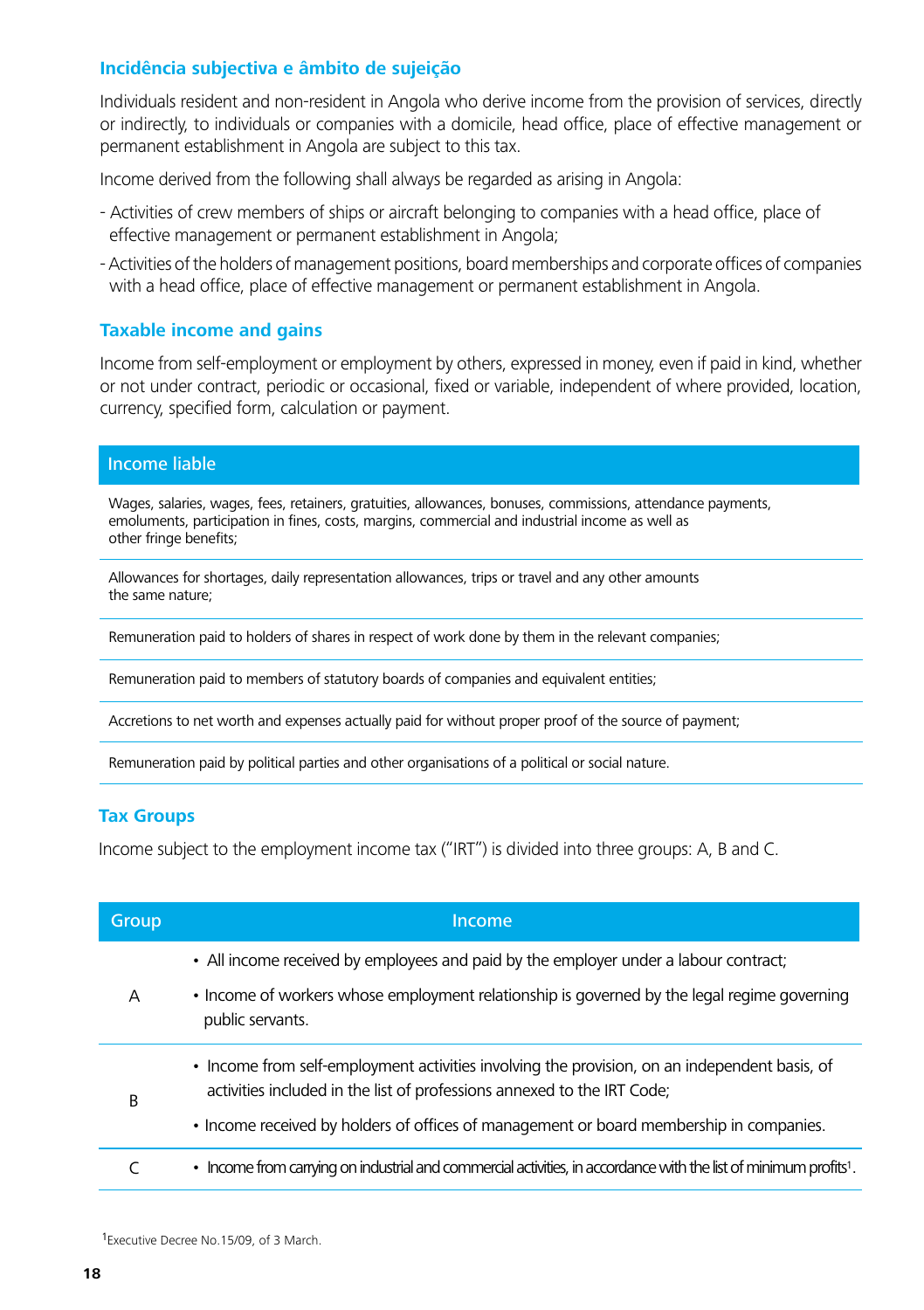## **Determination of tax liability**

|  | Group                                                                                                       | Determination of tax liability                                                                                                                                                                                                                |                                                                                                                                                                                                                                                                                                                                                                                                                                                                                |
|--|-------------------------------------------------------------------------------------------------------------|-----------------------------------------------------------------------------------------------------------------------------------------------------------------------------------------------------------------------------------------------|--------------------------------------------------------------------------------------------------------------------------------------------------------------------------------------------------------------------------------------------------------------------------------------------------------------------------------------------------------------------------------------------------------------------------------------------------------------------------------|
|  |                                                                                                             | <b>Taxable profit</b>                                                                                                                                                                                                                         | Deductions from taxable profit                                                                                                                                                                                                                                                                                                                                                                                                                                                 |
|  | А                                                                                                           | Total gross income                                                                                                                                                                                                                            | · Social security contributions;<br>• Non-taxable or exempt components of<br>taxable income                                                                                                                                                                                                                                                                                                                                                                                    |
|  | (remuneration paid by<br>companies or individuals with<br>R<br>organised accounting)                        | Amount received                                                                                                                                                                                                                               | 30% of gross amount received                                                                                                                                                                                                                                                                                                                                                                                                                                                   |
|  | (remuneration paid by<br>other persons))                                                                    | Determined on the basis of<br>accounting records or accounting<br>entries of the taxpayer or from<br>other available records regarding<br>purchases and sales and services<br>provided or on the basis of data<br>available to the tax office | • 30% of gross income of taxpayers<br>who do not have proper accounting;<br>• Actual costs, up to a limit of 30%, for rental<br>of premises, remuneration of permanent<br>staff (not exceeding 3), water, electricity and<br>communications, insurance, laboratory work<br>in premises other than those used in the<br>exercise of the taxpayer's business, other<br>essential costs for ensuring the flow of<br>income in the case of taxpayers with organised<br>accounting. |
|  | (remuneration of holders of<br>offices of management or board<br>R<br>membership in companies)              | Total gross income                                                                                                                                                                                                                            | · Social security contributions;<br>• Non-taxable or exempt components of taxable<br>income                                                                                                                                                                                                                                                                                                                                                                                    |
|  | (turnover less than 4 times the<br>minimum value set out in the<br>table of minimum profits)                | The amount according to the<br>table of minimum profits.                                                                                                                                                                                      | N/A                                                                                                                                                                                                                                                                                                                                                                                                                                                                            |
|  | (turnover equal to or more than<br>4 times the minimum value set<br>out in the table of minimum<br>profits) | The turnover of goods<br>and services not subject to<br>withholding tax during the<br>accounting period.                                                                                                                                      | N/A                                                                                                                                                                                                                                                                                                                                                                                                                                                                            |
|  | (services provided by the individual<br>liable to withholding under the<br>Industrial Tax Code - footnote ) | The value of the service.                                                                                                                                                                                                                     | N/A                                                                                                                                                                                                                                                                                                                                                                                                                                                                            |

<sup>2</sup>With regard to services envisaged in articles 67th and 71st and of the Industrial Tax Code, approved by Law 19/14 of 22 October, and inforce since 1 January 2015, the following are expressly exempt from withholding tax:

The provision of the following services by resident entities:

• education services, services provided by kindergartens, milk kitchens, nurseries and similar establishments;

• medical and healthcare services and related services provided by clinics, hospitals and similar institutions;

• Any services valued at AKZ 20,000 or less;

• Passenger transport;

• Leasing of machinery or equipment which, by their nature, give rise to the payment of royalties as defined in the Investment Income Tax Code.

• Financial intermediation services and insurance services;

• Hotel services and similar;

• Telecommunication services.

The provision of the following services by non-resident entities:

• education services, services provided by kindergartens, milk kitchens, nurseries and similar establishments;

• medical and healthcare services and related services provided by clinics, hospitals and similar institutions;

• Any services valued at AKZ 2,000 or less;

• Passenger transport;

• Leasing of machinery or equipment which, by their nature, give rise to the payment of royalties as defined in the Investment Income Tax Code;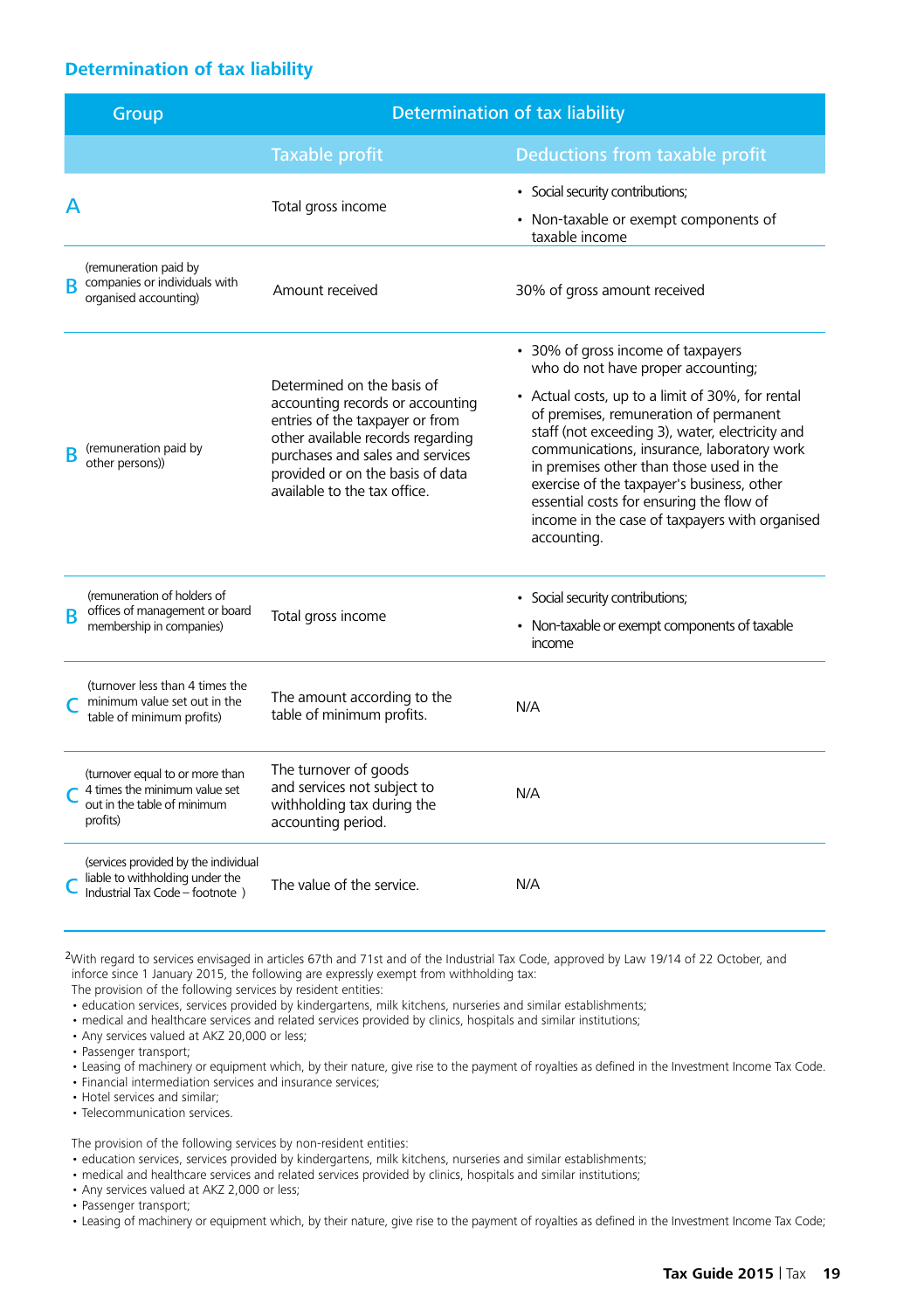| Income excluded from taxable income                                                                                                                                                                                                                                                                         | Limit                                          |
|-------------------------------------------------------------------------------------------------------------------------------------------------------------------------------------------------------------------------------------------------------------------------------------------------------------|------------------------------------------------|
| Payments received from the national social security service under<br>the compulsory social security system;                                                                                                                                                                                                 | No limit:                                      |
| Gratuities received on the termination of a labour contract:                                                                                                                                                                                                                                                | No limit;                                      |
| Allowance for shortages;                                                                                                                                                                                                                                                                                    | 5% of base salary;                             |
| Family allowance paid by private employer;                                                                                                                                                                                                                                                                  | 5% of base salary;                             |
| Social security contributions;                                                                                                                                                                                                                                                                              | No limit;                                      |
| Home rental subsidy paid by private employer <sup>3</sup> ;                                                                                                                                                                                                                                                 | 50% of the rent;                               |
| Compensation for termination of the labour contract independently<br>of objective reasons;                                                                                                                                                                                                                  | Limits set out in the General<br>Labour Law;   |
| Salaries and other wages paid to casual agricultural workers or<br>domestic staff by an individual or household;                                                                                                                                                                                            | No limit;                                      |
| Subsidies paid by law to national citizens in respect of mobility,<br>sensory or mental handicaps;                                                                                                                                                                                                          | No limit;                                      |
| Per diems, representation expenses and travel subsidies and paid to<br>public sector employees;                                                                                                                                                                                                             | Limits set by specific legislation;            |
| Daily food and travel allowances paid to employees;                                                                                                                                                                                                                                                         | Limit of AKZ 30,000 per month<br>in aggregate; |
| Reimbursement of expenses incurred by employees of entities<br>subject to Industrial Tax or other special tax schemes when<br>travelling in the service of their employer, provided that these<br>expenses are duly documented in accordance with the Industrial<br>Tax Code and complementary legislation; | No limit;                                      |
| Christmas and holiday subsidies;                                                                                                                                                                                                                                                                            | 100% of base salary.                           |

<sup>&</sup>lt;sup>3</sup>Interested parties should submit a copy of the rental agreement to the tax office within 15 days of signature, or face taxation on the full subsidy.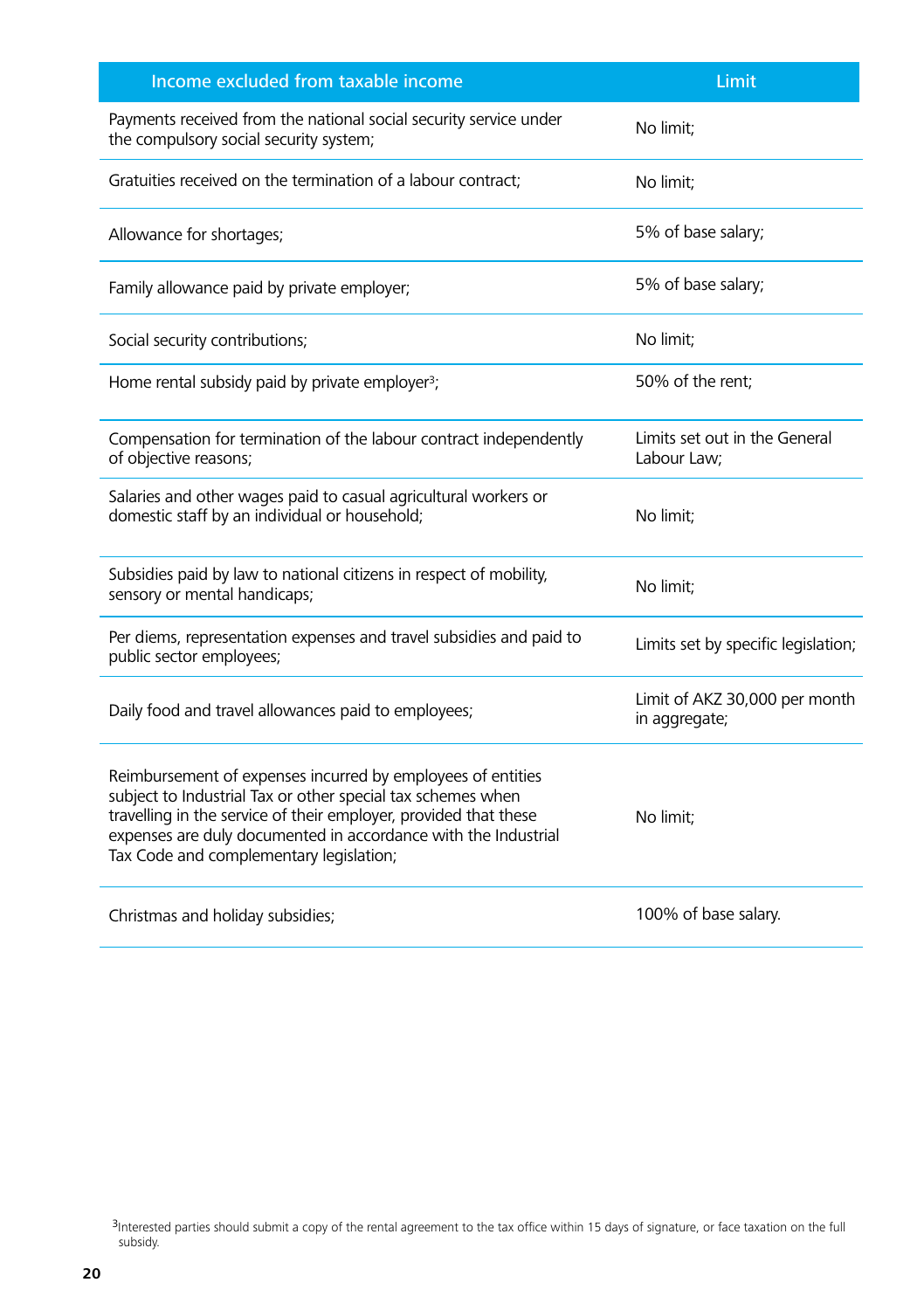## Exemptions

The following payments are exempt from tax:

- Income of employees of foreign diplomatic and consular missions on condition of reciprocity;
- Income of personnel in the service of international organisations, pursuant to agreements ratified by the competent State body;
- Income from serving in non-governmental and similar organisations, in accordance with agreements with national authorities, with the prior approval in writing of the National Tax Director;
- Income of physically injured and disabled war veterans, whose degree of disability or incapacity is 50% or greater<sup>4</sup>;
- Employment income of nationals over the age of 60, in the case of employees;
- Income of former combatants, war disabled and the family of fallen or perished combatants from the carrying on of activities taxed under Groups A and  $B^5$ ;
- Income derived exclusively from the provision of military and paramilitary services in the Defence and Internal Order forces.



<sup>4</sup>Proved by the taxpayer presenting the documentation issued by the competent authority.

<sup>5</sup>Provided they are duly registered with the competent Ministry.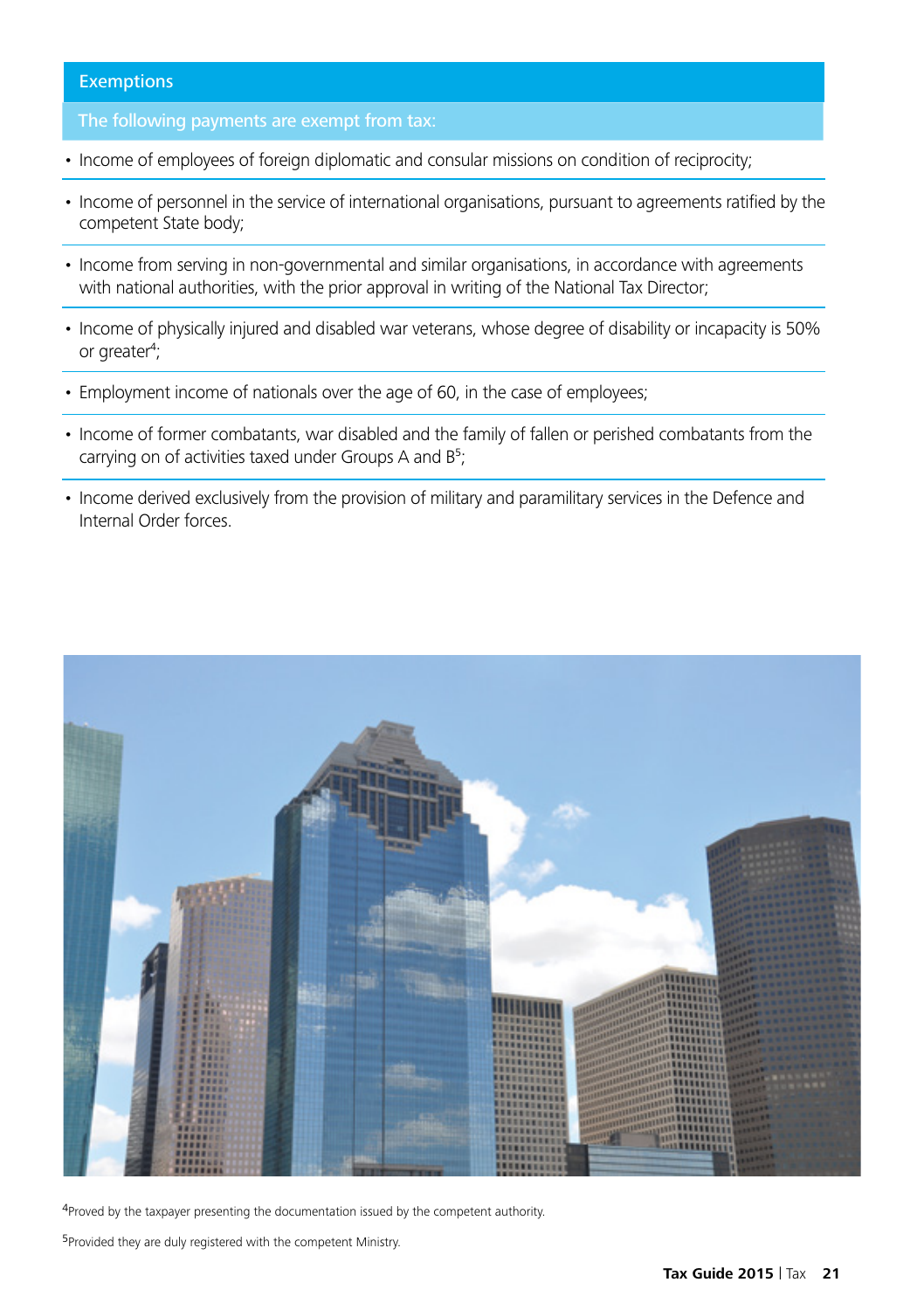## **Rates**

| Group | <b>Taxable income AKZ</b>                                                                                                                                                                                                                 |             |               | Rates on excess over top of previous band |
|-------|-------------------------------------------------------------------------------------------------------------------------------------------------------------------------------------------------------------------------------------------|-------------|---------------|-------------------------------------------|
|       | Up to 34,450                                                                                                                                                                                                                              |             | <b>Exempt</b> |                                           |
|       | $34,451 - 35,000$                                                                                                                                                                                                                         |             |               | excess 34,450                             |
|       | $35,001 - 40,000$                                                                                                                                                                                                                         | 550 plus    | 7%            | On excess 35,000                          |
|       | $40,001 - 45,000$                                                                                                                                                                                                                         | 900 plus    | 8%            | On excess 40,000                          |
|       | $45,001 - 50,000$                                                                                                                                                                                                                         | 1,300 plus  | 9%            | On excess 45,000                          |
| A     | $50,001 - 70,000$                                                                                                                                                                                                                         | 1,750 plus  |               | 10% On excess 50,000                      |
|       | $70,001 - 90,000$                                                                                                                                                                                                                         | 3,750 plus  |               | 11% On excess 70,000                      |
|       | $90,001 - 110,000$                                                                                                                                                                                                                        | 5,950 plus  |               | 12% On excess 90,000                      |
|       | $110,001 - 140,000$                                                                                                                                                                                                                       | 8,350 plus  |               | 13% On excess 110,000                     |
|       | 140,001 - 170,000                                                                                                                                                                                                                         | 12,250 plus |               | 14% On excess 140,000                     |
|       | $170,001 - 200,000$                                                                                                                                                                                                                       | 16,450 plus |               | 15% On excess 170,000                     |
|       | $200,001 - 230,000$                                                                                                                                                                                                                       | 20,950 plus |               | 16% On excess 200,000                     |
|       | Over 230,001                                                                                                                                                                                                                              | 25,750 plus |               | 17% On excess 230,000                     |
| B     | Income received                                                                                                                                                                                                                           |             | 15%           |                                           |
| C     | • Income subject to<br>withholding tax under<br>the Industrial Tax Code<br>paid by persons with<br>organised accounting;<br>• Income equal to or higher<br>than 4 times the maximum<br>value provided in the table<br>of minimum profits. |             | 6,5%          |                                           |
|       | Income from industrial<br>and commercial activities<br>according to the table of<br>minimum profits.                                                                                                                                      |             | 30%           |                                           |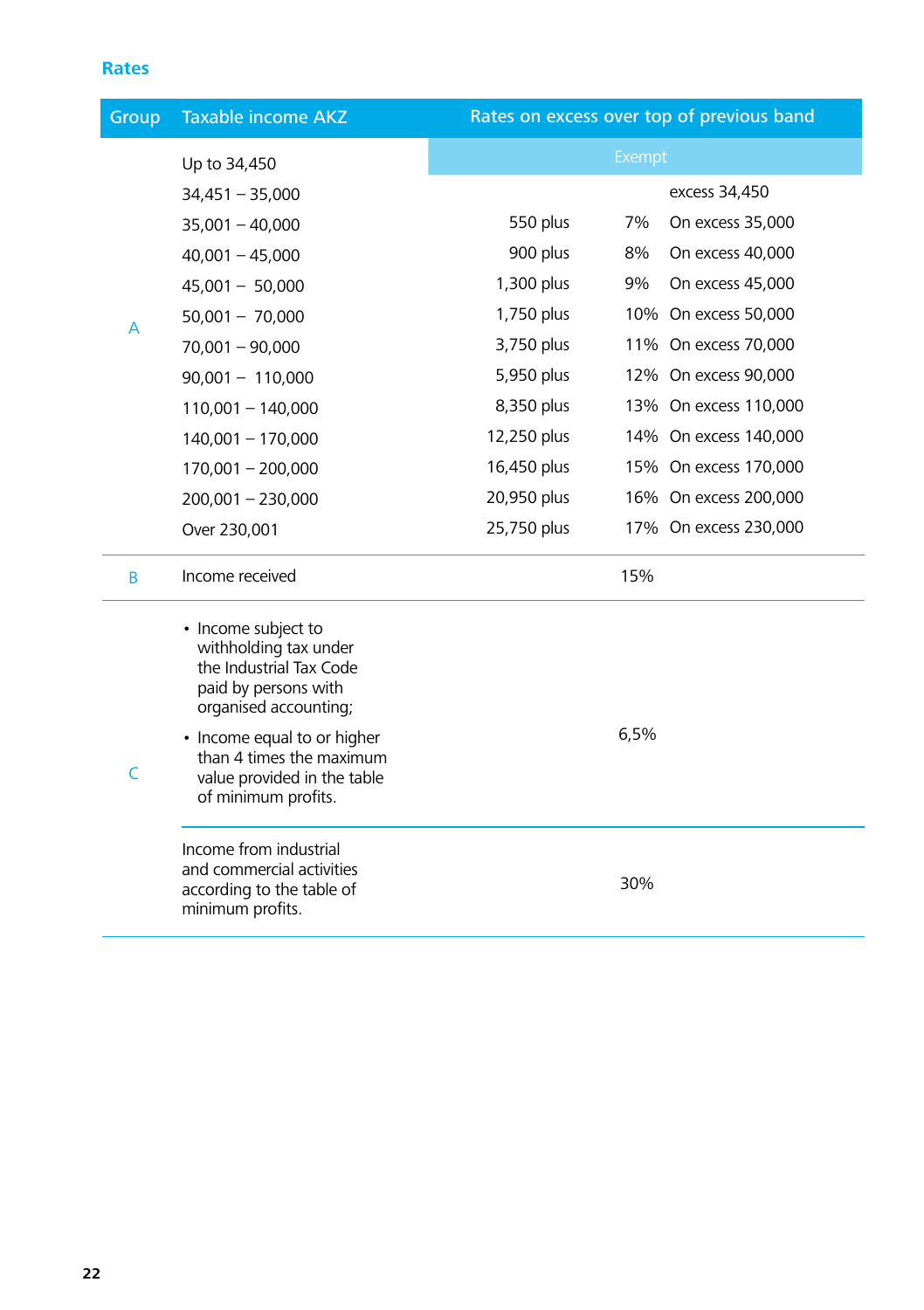## **Settlement and payment**

| Group      | <b>Responsible entity</b>                                                                                                                 | Type of settlement | Deadline for<br>payment                                                          |
|------------|-------------------------------------------------------------------------------------------------------------------------------------------|--------------------|----------------------------------------------------------------------------------|
| A          | Employer                                                                                                                                  | Withholding Tax    | End of the month<br>following that in which the<br>income is paid                |
|            | Payer of income - Income<br>paid by a legal person or by<br>an individual with organised<br>accounting                                    | Withholding Tax    | End of the month<br>following that in which the<br>income is paid                |
| B          | Payer of income - Income<br>attributed to holders of<br>management positions, board<br>memberships and corporate<br>officers of companies | Withholding Tax    | End of the month<br>following that in which the<br>income is paid                |
|            | Recipient of income - All other<br>cases                                                                                                  | Self-assessment    | 31 March in the year<br>following that to which<br>the income relates            |
| $\epsilon$ | paid by legal persons or by<br>individuals with organised<br>accounting                                                                   | Withholding Tax    | By the end of the month<br>following that in which the<br>income was paid;       |
|            | The recipient of the income, in<br>all other cases                                                                                        | Self-assessment    | By the end of March in<br>the year following that to<br>which the income relates |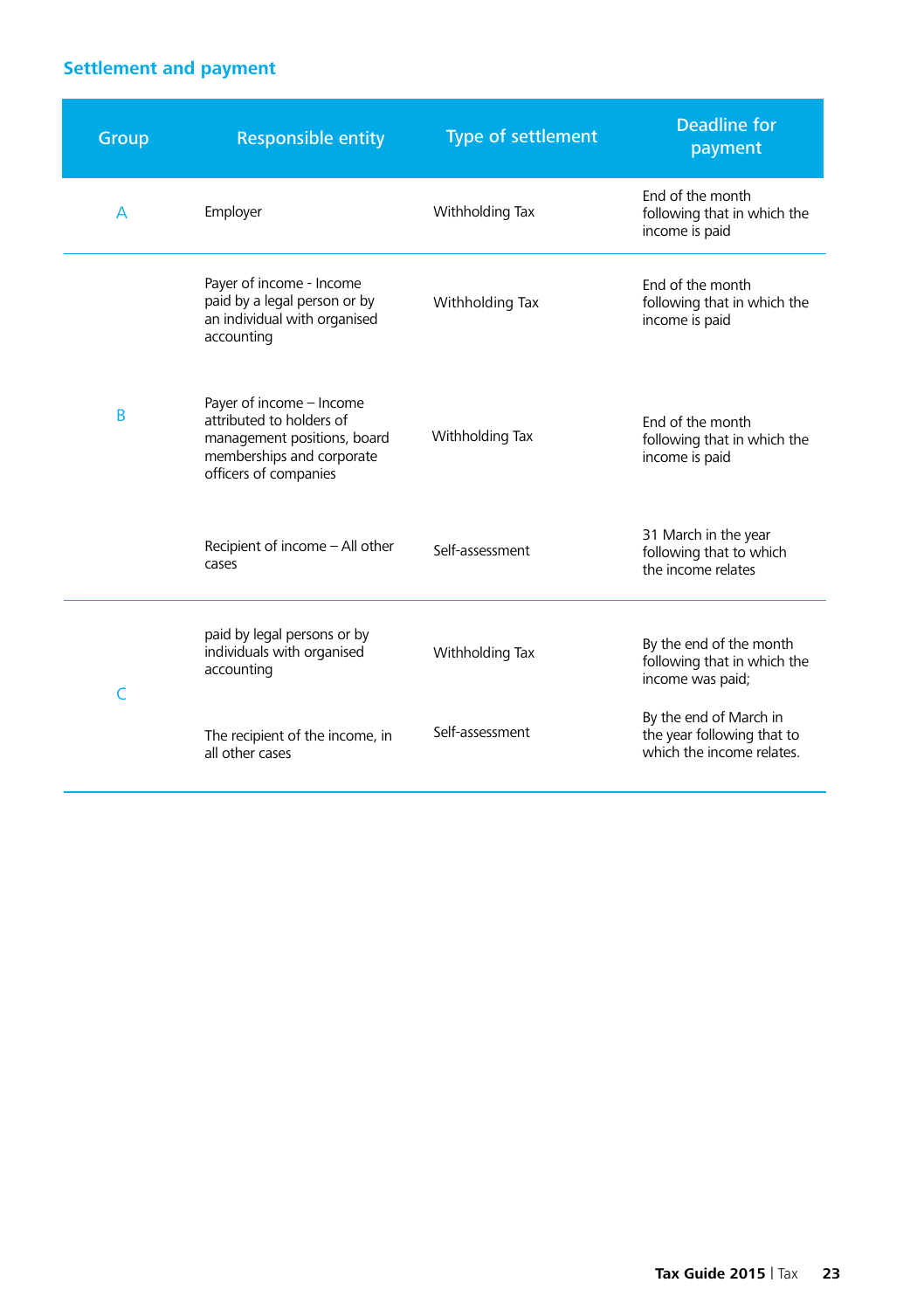| Reporting<br>obligation                                                                            | Group                                                                                                          | <b>Information</b><br>to report                                                                                                                                                                                                                                            | <b>Deadline</b>                                                              |
|----------------------------------------------------------------------------------------------------|----------------------------------------------------------------------------------------------------------------|----------------------------------------------------------------------------------------------------------------------------------------------------------------------------------------------------------------------------------------------------------------------------|------------------------------------------------------------------------------|
| Return of<br>income IRT<br>Form No.1                                                               | <b>B</b> (recipients resident in Angola)                                                                       | Remuneration received in the<br>previous year                                                                                                                                                                                                                              | 31 March in the year<br>following that to which<br>the income relates        |
| <b>Return of</b><br>income IRT<br>Form No.2                                                        | A, B and C                                                                                                     | • Full name and address<br>of the recipient(s) of the<br>income:<br>• Taxpayer identification<br>number of the recipient(s);<br>• Social security number of<br>each recipient;<br>• Total amount of income<br>paid;<br>• Total amount of tax paid<br>in the previous year. | End of February in the year<br>following that to which<br>the income relates |
| Official return<br>form approved<br>by executive<br>decree of the<br>Minister of<br><b>Finance</b> | C (Income equal to or higher<br>than 4 times the maximum<br>value provided in the table of<br>minimum profits) | Sales and services provided<br>and purchases made and<br>services contracted not subject<br>to withholding tax during the<br>previous tax year.                                                                                                                            | 31 March of the year<br>following that to which<br>the income relates        |
| Schedule of<br>remuneration                                                                        | A (Where the employer has more<br>than three employees, including<br>those exempt from tax)                    | Remuneration paid during<br>the previous month and the<br>amounts withheld.                                                                                                                                                                                                | Monthly                                                                      |
| Return of<br>income IRT<br>Form No 3                                                               | B and C (on cessation of<br>activity)                                                                          | Information on the<br>termination of activity and the<br>income since the last reported<br>period, in accordance with the<br>applicable rules.                                                                                                                             | Where applicable, in<br>accordance with the<br>relevant rules                |

## **Ancillary obligations**

| Group      | <b>Ancillary obligation</b>                                                                                                                                                                 |  |
|------------|---------------------------------------------------------------------------------------------------------------------------------------------------------------------------------------------|--|
| A, B and C | Retain all relevant accounting documentation for the correct computation of tax<br>liability for a period of 5 years as well as the documents and records which support<br>the tax returns. |  |
| B          | Registering with the General Registry of the tax office responsible for the care and<br>management of taxes, prior to commencing activity.                                                  |  |
| A          | Issue documents proving remuneration paid and tax withheld, by way of monthly<br>payslips.                                                                                                  |  |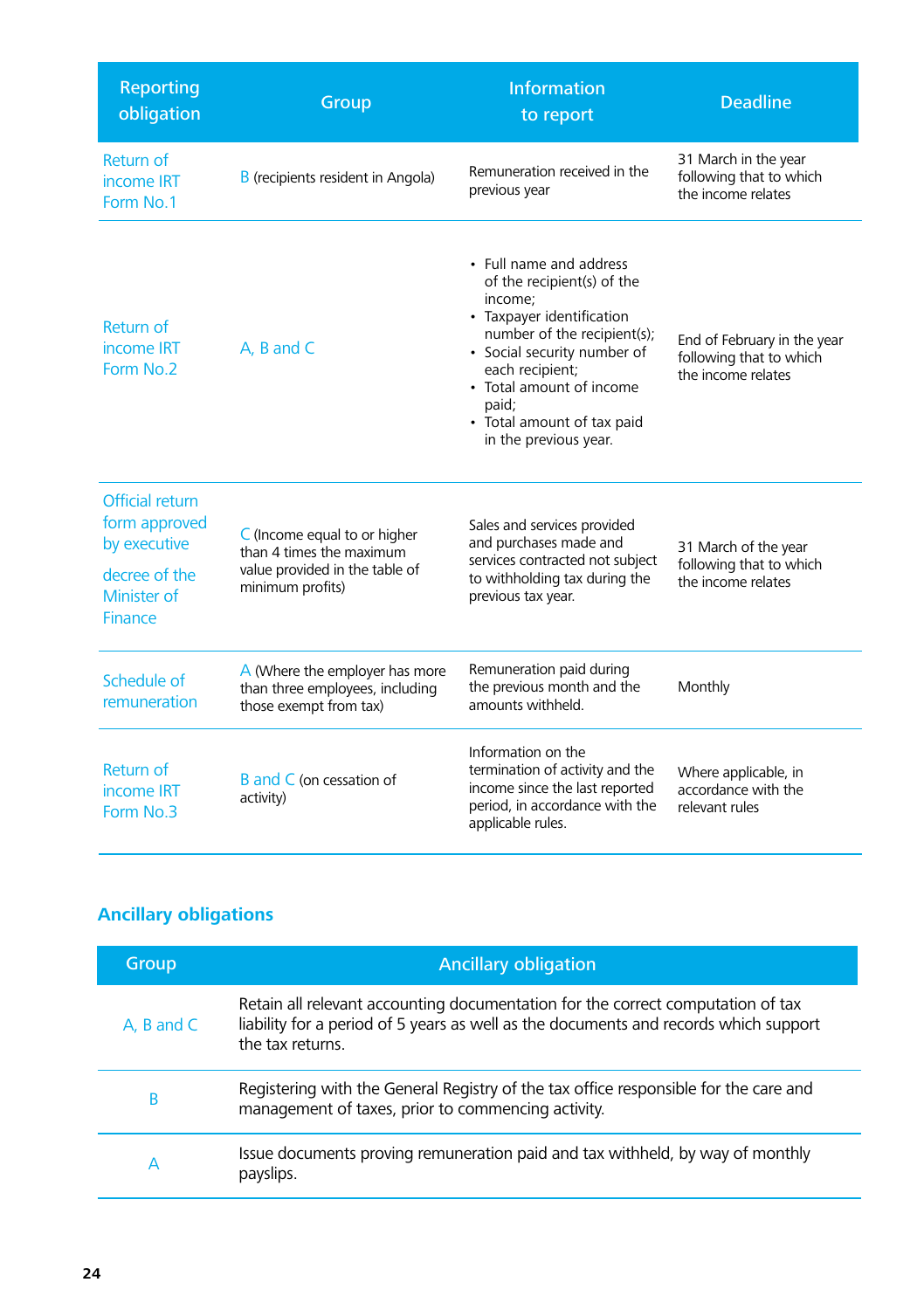## Investment Income Tax

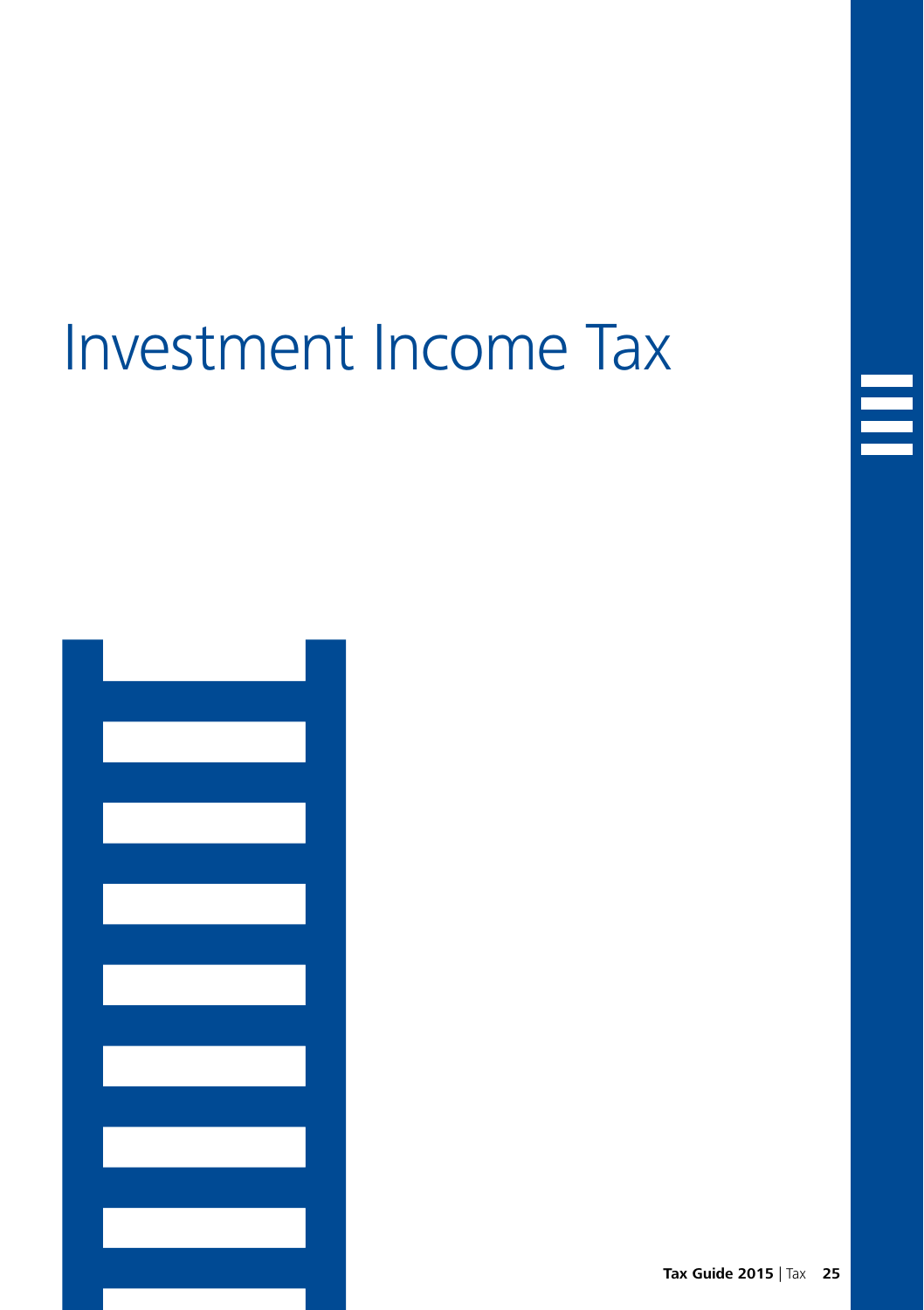## **Persons liable**

The Investment Income Tax (literally, the Tax on Application of Capital – "Imposto sobre a Aplicação de Capitais" commonly abbreviated to "IAC") is due by recipients of this type of income, without prejudice to its collection from others in accordance with the provisions of the IAC code.

## **Taxable income**

The IAC is levied on income from the simple application of capital and is divided into two sections: A and B.

| <b>Section</b> | Income                                                                                                                                                                                                                                                                                                                                                                                                             |
|----------------|--------------------------------------------------------------------------------------------------------------------------------------------------------------------------------------------------------------------------------------------------------------------------------------------------------------------------------------------------------------------------------------------------------------------|
|                | $\cdot$ Interest on capital lent <sup>1,2</sup> ;                                                                                                                                                                                                                                                                                                                                                                  |
|                | • Income from credit agreements <sup>1</sup> ;                                                                                                                                                                                                                                                                                                                                                                     |
| А              | • Income arising from the deferral of an instalment or late payment, even if received as compensation or under a<br>contractual penalty clause;                                                                                                                                                                                                                                                                    |
|                | · Bills of exchange and promissory notes of a different nature from mere payment motes or the payment of which is<br>delayed, in which case they assume the nature of placement of securities.                                                                                                                                                                                                                     |
|                | · Profit attributable to shareholders of commercial or civil companies in commercial form as well as the repatriation of<br>profits attributable to permanent establishments of non-residents in Angola;                                                                                                                                                                                                           |
|                | • Amounts or values assigned to members of cooperatives, provided they constitute remuneration of capital;                                                                                                                                                                                                                                                                                                         |
|                | • Interest, premiums on the cancellation or repayment and other forms of remuneration of bonds, participation<br>certificates or other similar securities issued by any company;                                                                                                                                                                                                                                   |
|                | • Interest on shareholder loans or other financial support provided by the partners or shareholders to companies that<br>are not S.A.'s or "em comandita por accões", as well as remuneration on these that has not been drawn down by<br>the end of the year of its attribution <sup>3</sup> ;                                                                                                                    |
|                | • The balance of interest computed and entered in a current account;                                                                                                                                                                                                                                                                                                                                               |
|                | • Amounts awarded to sole traders or companies as compensation for the suspension of their business;                                                                                                                                                                                                                                                                                                               |
|                | • Profits that sole traders or companies receives in the form of a profit share;                                                                                                                                                                                                                                                                                                                                   |
|                | • Issue of shares with preferential subscription rights (rights issues) <sup>4</sup> ;                                                                                                                                                                                                                                                                                                                             |
| в              | • Royalties;                                                                                                                                                                                                                                                                                                                                                                                                       |
|                | • Interest on overnight and time deposits;                                                                                                                                                                                                                                                                                                                                                                         |
|                | • Interest, premiums on the cancellation or repayment and other forms of remuneration of treasury bills, treasury<br>bonds and central bank securities:                                                                                                                                                                                                                                                            |
|                | • The amount of interest computed from the date of final maturity, or issue, first placement or endorsement, if it has<br>not fallen due before the date of transfer of private corporate bonds, treasury bills, treasury bonds and central bank<br>securities and the premiums on cancellation or repayment and other forms of remuneration of those securities, to<br>the extent corresponding to those periods; |
|                | · The positive balance, determined in each year between capital gains and losses on the sale of shares or other<br>instruments that generate income subject to IAC <sup>5</sup> , provided they are not obtained from an activity subject to Industrial Tax<br>or the Tax on employment income <sup>6</sup> ;                                                                                                      |
|                | . Winnings from games of chance, prizes, raffles, lotteries or betting, whatever their nature or origin;                                                                                                                                                                                                                                                                                                           |
|                | • Any other income derived from the simple application of capital, not included in Section A.                                                                                                                                                                                                                                                                                                                      |

<sup>1</sup>It is presumed that loans and credit facilities (except where granted by corporate bodies or involving amounts due under a final court order) bear interest at a rate of 6%, where another higher rate is not stipulated in the underlying document or has not been declared, it being understood that interest begins to accrue on loan agreements from the date of the agreement and, in the case of credit facilities, from the date of drawdown.

<sup>2</sup>Capital placed on deposit with its repayment guaranteed in any form is presumed to be lent.

<sup>3</sup>Shareholders' loans, contributions and the profits referred to are always assumed to give rise to income, which may not be less that the annual interest rate set by the National Bank of Angola for credit granted by commercial banks to companies.

<sup>4</sup>The amount taxable in this case is the difference between the issue price and the value of the shares issued in the increase of capital, and the discount granted from the price charged to the public is treated as a preference reserve.

<sup>5</sup>Where the capital gains or losses are realised in a regulated market and arise on the disposal of shares, bonds issued by private companies, treasury bills, treasury bonds and central bank securities with a maturity of 3 years or more, only 50% of the gain or loss is taken into account for tax purposes.

<sup>6</sup>In this case, the taxable amount or loss is the difference between the disposal proceeds and the costs of acquiring and selling the securities.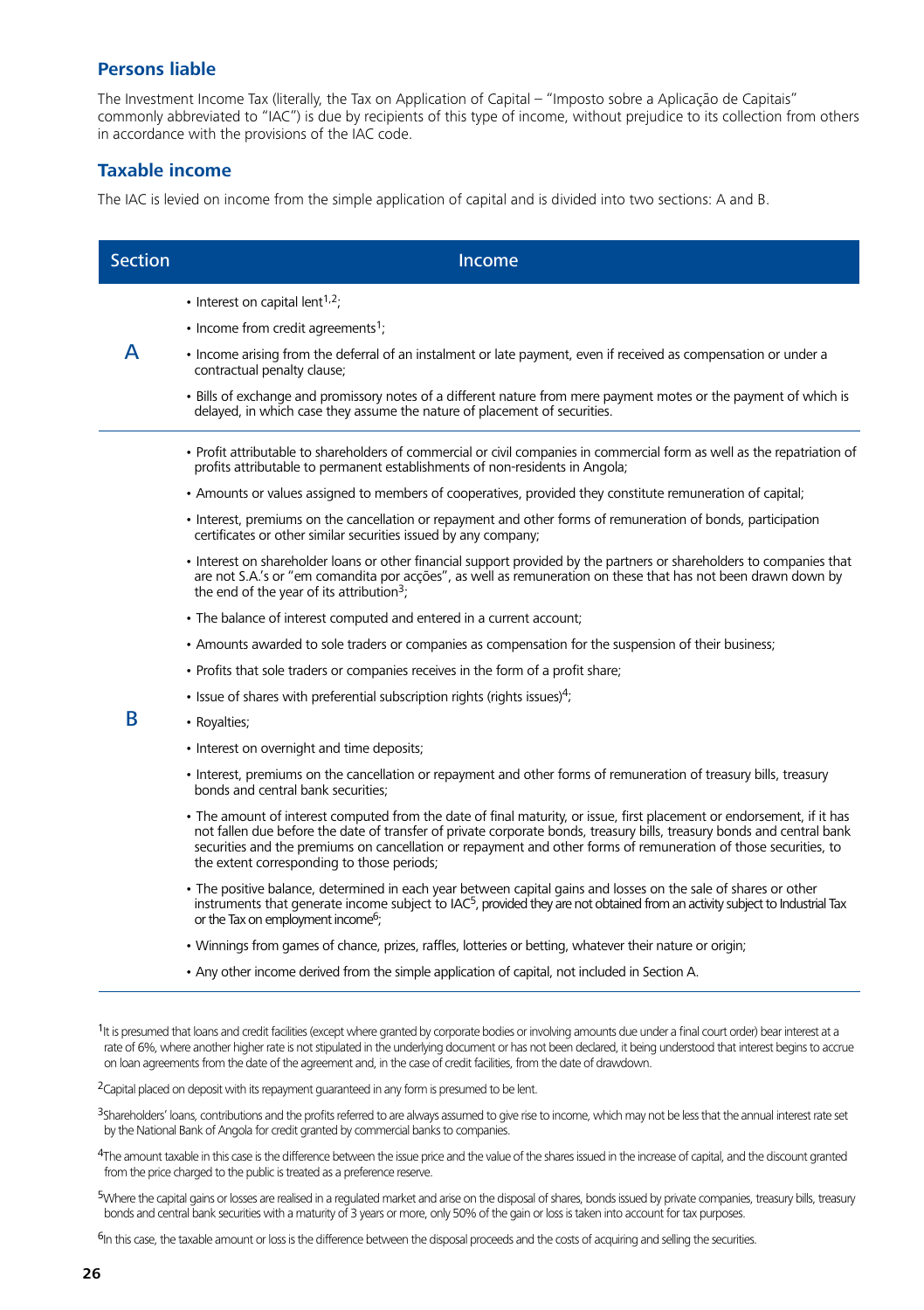## **Territoriality**

| <b>Section</b>         | Income                                                                                                                                                                                                                                                                                                                                             |  |  |  |
|------------------------|----------------------------------------------------------------------------------------------------------------------------------------------------------------------------------------------------------------------------------------------------------------------------------------------------------------------------------------------------|--|--|--|
| А                      | . Income from capital invested in Angola <sup>7</sup> , as well as income paid by entities with a residence, head office, effective<br>management or permanent establishment there to which the payment is attributable;<br>• Income paid to individuals or corporate entities, national or foreign, that have a residence, head office, effective |  |  |  |
|                        | management or permanent establishment in Angola to which the income is attributable                                                                                                                                                                                                                                                                |  |  |  |
|                        | · Income paid by an individual or company with a domicile, head office or effective management in Angola;<br>• Income made available through a permanent establishment in Angola;                                                                                                                                                                  |  |  |  |
| B                      | • Income received by an individual or company with a domicile, head office or effective management in Angola;<br>• Income attributable to a permanent establishment in Angola.                                                                                                                                                                     |  |  |  |
| <b>Exemptions</b>      |                                                                                                                                                                                                                                                                                                                                                    |  |  |  |
| <b>Exempt income</b>   |                                                                                                                                                                                                                                                                                                                                                    |  |  |  |
| <b>Section</b>         |                                                                                                                                                                                                                                                                                                                                                    |  |  |  |
|                        | Income                                                                                                                                                                                                                                                                                                                                             |  |  |  |
|                        | • Interest on credit granted by traders on sales of products or provision of services in the course of their<br>trade or business as well as interest or any compensation for late payment of the price;                                                                                                                                           |  |  |  |
| А                      | • Interest on loans on policies of life insurance, given by insurance companies;                                                                                                                                                                                                                                                                   |  |  |  |
|                        | • Income of financial institutions and cooperatives, when liable to Industrial Tax, even if exempt from it;                                                                                                                                                                                                                                        |  |  |  |
|                        | • Profits or dividends distributed by an entity with a head office or effective management in Angola to a<br>company or equivalent entity that has held not less than 25% of its share capital for more than a year<br>prior to the distribution of the profits;                                                                                   |  |  |  |
| B                      | • Interest on instruments aimed at encouraging savings, approved in advance by the Ministry of Finance,<br>on the basis of an opinion of the AGT with input from the National Bank of Angola, up to a limit of AKZ<br>500,000 per person;                                                                                                          |  |  |  |
|                        | • Interest on home savings accounts created by financial institutions.                                                                                                                                                                                                                                                                             |  |  |  |
| <b>Exempt entities</b> |                                                                                                                                                                                                                                                                                                                                                    |  |  |  |

- Public social welfare and social security institutions, except where the income arises from the carrying on of economic activities governed by the regulations applicable to private enterprises;
- Political parties, trade unions, public associations and legally constituted religious institutions, except where the income arises from the carrying on of economic activities governed by the regulations applicable to private enterprises; A and B
	- Social, cultural, scientific, humanitarian and professional organisations, public or private, of recognised public interest and without a profit motive that meet the requirements laid down in law, subject to recognition by the competent entities.

<sup>7</sup>Capital invested by means of documentation formalised in Angolan territory or the repayment of which is secured on assets located there, is presumed to be totally applied in Angola.

<sup>8</sup>Exemptions granted in accordance with the provisions of the General Tax Code.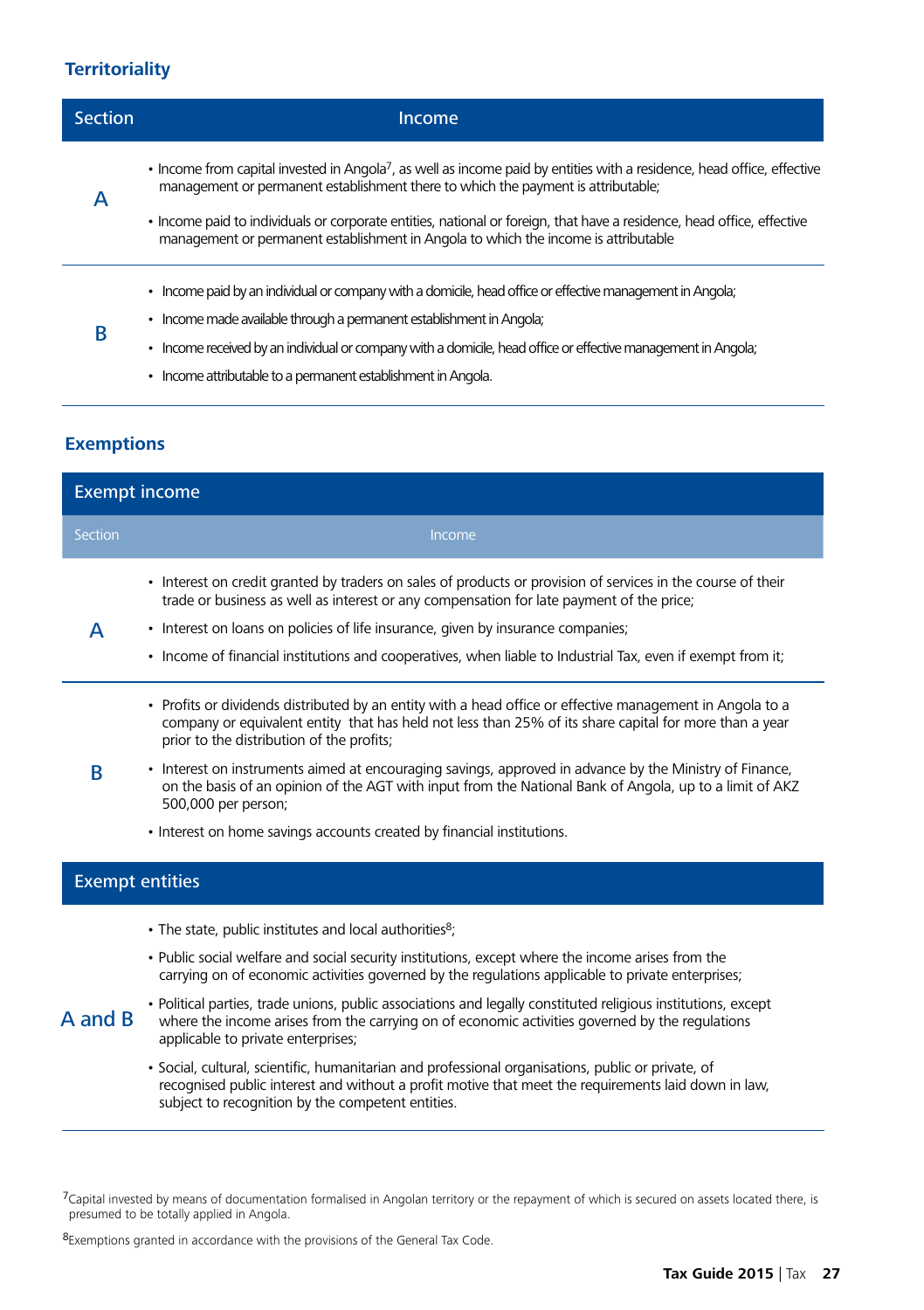## **Rates**

| <b>Section</b> | <b>Income</b>                                                                                                                                                                                                                                                                                                                                                                                                                                                              | Rates |
|----------------|----------------------------------------------------------------------------------------------------------------------------------------------------------------------------------------------------------------------------------------------------------------------------------------------------------------------------------------------------------------------------------------------------------------------------------------------------------------------------|-------|
| А              | All income in this section.                                                                                                                                                                                                                                                                                                                                                                                                                                                | 15%   |
|                | • The balance of interest computed or credited to a<br>current account:                                                                                                                                                                                                                                                                                                                                                                                                    |       |
|                | • Winnings from games of chance, prizes, raffles,<br>lotteries or betting, whatever their nature or<br>origin;                                                                                                                                                                                                                                                                                                                                                             | 15%   |
|                | • Any other income derived from the simple<br>application of capital, not included in Section A.                                                                                                                                                                                                                                                                                                                                                                           |       |
|                | • Amounts awarded to sole traders or companies as<br>compensation for the suspension of their business;                                                                                                                                                                                                                                                                                                                                                                    |       |
|                | • Profits distributed to shareholders of commercial<br>or civil companies in commercial form as well as<br>the repatriation of profits attributable to permanent<br>establishments of non-residents in Angola, where<br>the shares are admitted to trading on a regulated<br>market for a period of five years after the entry into<br>force of the relevant legislation;                                                                                                  |       |
| B              | · Interest, premium on redemption or refund and<br>other forms of remuneration of obligations of<br>private companies, treasury bills, central bank bonds<br>and treasury securities listed on a regulated market<br>and with a maturity equal to or greater than 3<br>years;                                                                                                                                                                                              | 5%    |
|                | • The amount of interest computed from the<br>date of final maturity or issue, first placement or<br>endorsement, if it has not fallen due before the date<br>of transfer of private corporate bonds, treasury bills,<br>treasury bonds and central bank securities and the<br>premiums on cancellation or repayment and other<br>forms of remuneration of those securities, when<br>listed on a regulated market and with a maturity<br>equal to or greater than 3 years. |       |

• Other income included in Section B.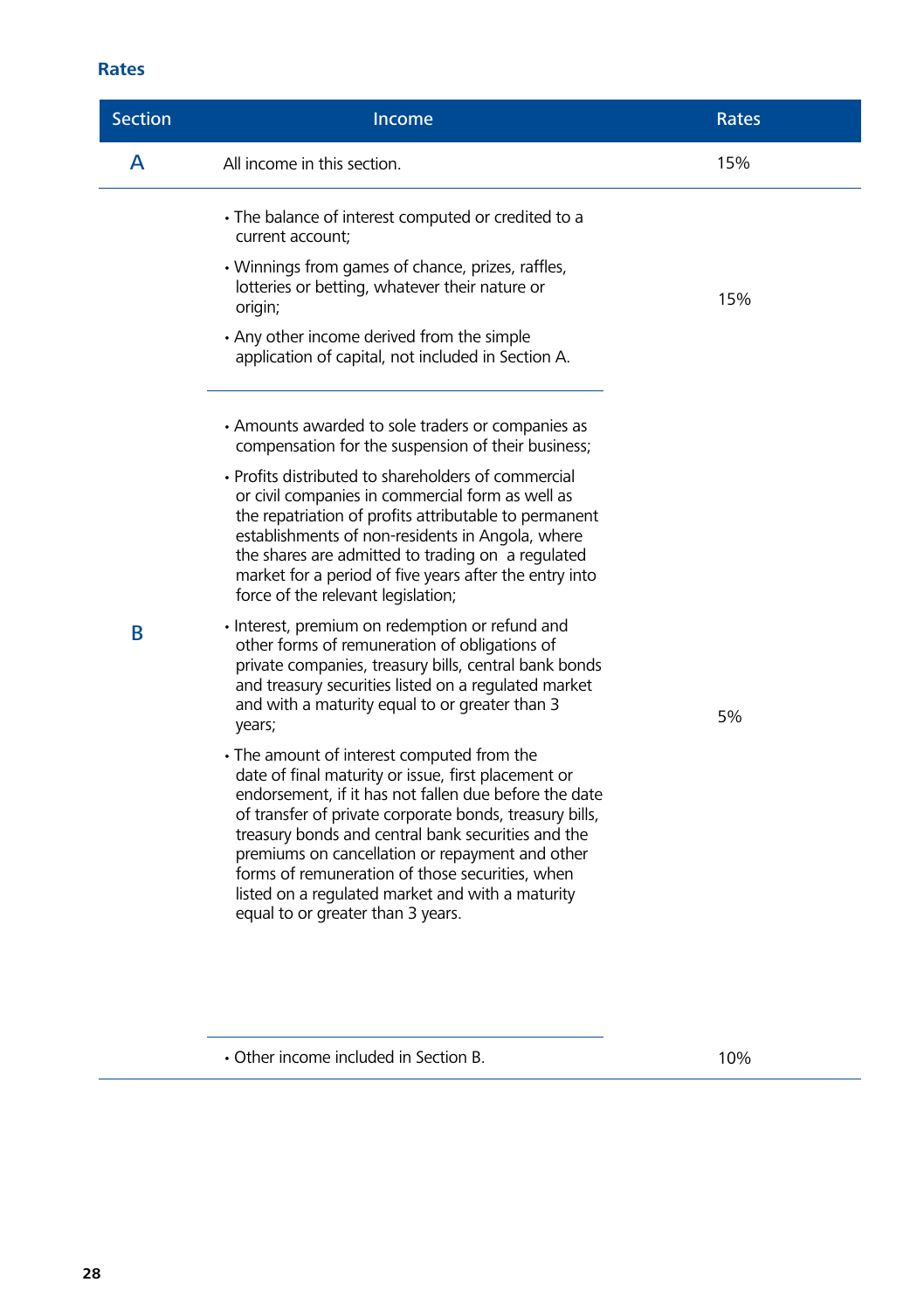## **Settlement and payment**

| <b>Section</b> | Income                                                                                                      | <b>Responsible entity</b>                                                                                                                                                                                                                                                                          | <b>Deadline</b>                                                                                                                                                                                                                                                                                                                                                                                                                                                                                                                                                                                                                                                                                                                                                                                                                                                                                                                                                                                                                                                                                                                                                                                                                                                                                                                  |
|----------------|-------------------------------------------------------------------------------------------------------------|----------------------------------------------------------------------------------------------------------------------------------------------------------------------------------------------------------------------------------------------------------------------------------------------------|----------------------------------------------------------------------------------------------------------------------------------------------------------------------------------------------------------------------------------------------------------------------------------------------------------------------------------------------------------------------------------------------------------------------------------------------------------------------------------------------------------------------------------------------------------------------------------------------------------------------------------------------------------------------------------------------------------------------------------------------------------------------------------------------------------------------------------------------------------------------------------------------------------------------------------------------------------------------------------------------------------------------------------------------------------------------------------------------------------------------------------------------------------------------------------------------------------------------------------------------------------------------------------------------------------------------------------|
|                |                                                                                                             | • Recipient of income with a<br>residence, head office, effective<br>management or permanent<br>establishment in Angola;                                                                                                                                                                           |                                                                                                                                                                                                                                                                                                                                                                                                                                                                                                                                                                                                                                                                                                                                                                                                                                                                                                                                                                                                                                                                                                                                                                                                                                                                                                                                  |
| А              | • All income                                                                                                | • The payer of the income, where it<br>is due by an individual or<br>company with organised<br>accounting to individuals or<br>where the recipient of the income<br>does not have a residence, head<br>office, effective management or<br>permanent establishment in<br>Angola.                    | By the end of the month following<br>that to which the income relates.                                                                                                                                                                                                                                                                                                                                                                                                                                                                                                                                                                                                                                                                                                                                                                                                                                                                                                                                                                                                                                                                                                                                                                                                                                                           |
| B              | • Income not liable to<br>withholding tax:<br>• Issue of shares with<br>referential subscription<br>rights. | • Holders/recipients of the income.                                                                                                                                                                                                                                                                | By the end of the month following<br>that to which the income relates.                                                                                                                                                                                                                                                                                                                                                                                                                                                                                                                                                                                                                                                                                                                                                                                                                                                                                                                                                                                                                                                                                                                                                                                                                                                           |
|                | Income subject to<br>withholding tax:<br>• All other income<br>included in Section B.                       | Payer of the income with residence,<br>head office, effective management<br>or permanent establishment in<br>Angola;<br>Holders/recipients of the income<br>where the payer of the income does<br>not have residence, head office,<br>effective management or permanent<br>establishment in Angola | In the case of i) profits distributed to<br>shareholders of commercial companies<br>or civil companies in commercial form, as<br>well as the repatriation by non-residents of<br>profits of their permanent establishment<br>in Angola, ii) amounts or securities paid<br>to members of cooperative companies,<br>provided they constitute remuneration<br>of capital and iii) interest on shareholder<br>loans and other benefits granted by<br>shareholders to companies, as well as their<br>income that, having been attributed to<br>shareholders (other than by S.A. companies<br>or cooperatives) has not been withdrawn by<br>them by the end of the year of attribution,<br>by the end of the month in which any of<br>the following occurs:<br>- The approval of the management<br>accounts.<br>or<br>- The placing of the related funds at their<br>disposal in advance of the closing of the<br>accounts or independently of their formal<br>approval.<br>In the case of i) income from bonds and<br>other forms of remuneration from private<br>companies, treasury bills and bonds and<br>securities issued by the central bank, ii)<br>the balance of interest computed on a<br>current account and iii) interest on demand<br>and time deposits, by the end of the<br>month following that in which the interest |

becomes payable; In other cases, by the end of the month

following that of settlement or the making available of the income.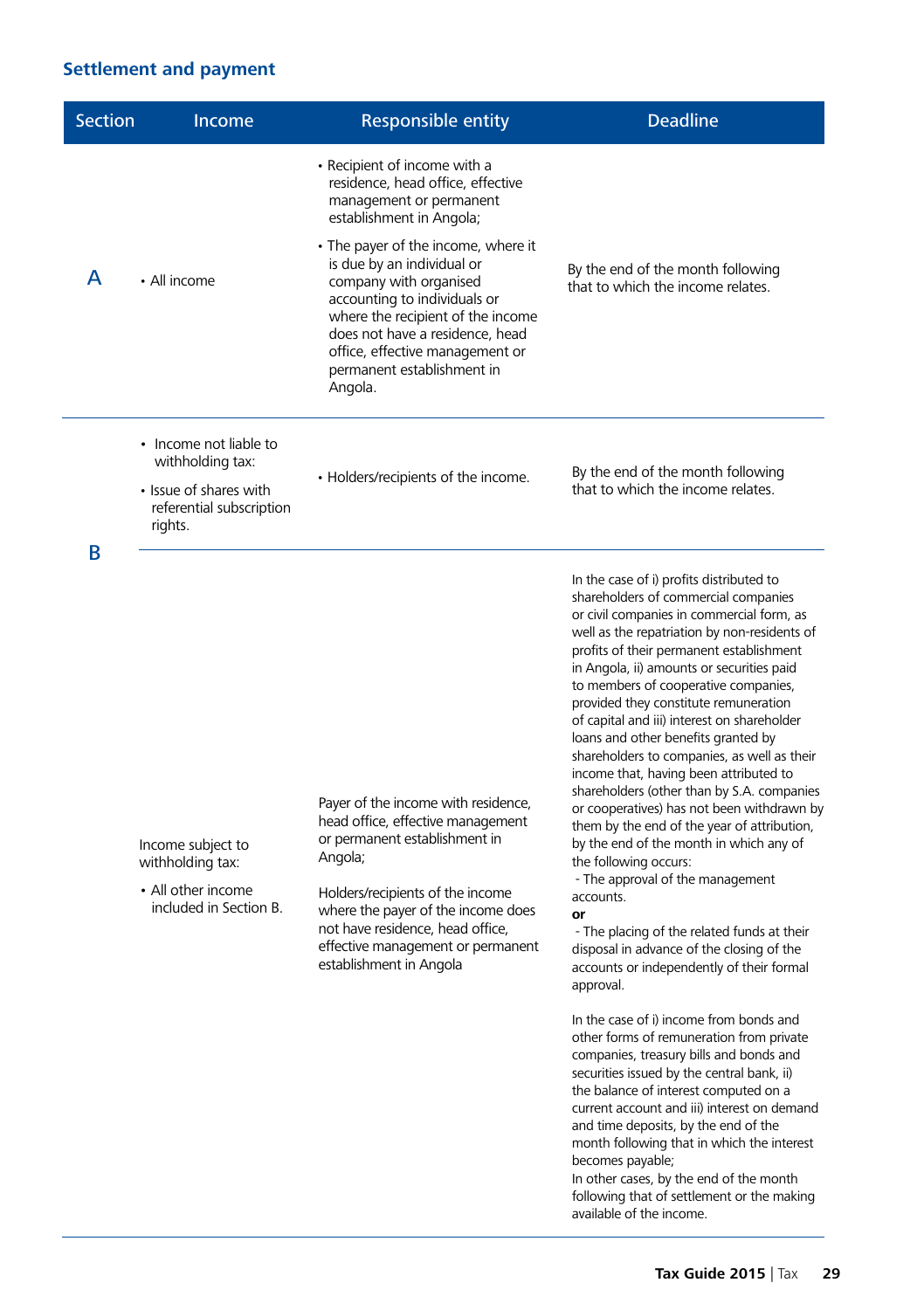Tax is paid by completing and submitting a Revenue Collection Document ("DAR"), together with the appropriate means of payment, to a bank branch legally indicated for this purpose.

Tax withheld should be paid to the taxpayer's local tax office or, failing that, in the main establishment of the entity that it should proceed or situation permanent establishment.

## **Reporting obligations**

| Section | Obligation                                                                                                                                                                                                                                                                                                                                                                                                                                                                                                                                                |
|---------|-----------------------------------------------------------------------------------------------------------------------------------------------------------------------------------------------------------------------------------------------------------------------------------------------------------------------------------------------------------------------------------------------------------------------------------------------------------------------------------------------------------------------------------------------------------|
|         | • Persons obliged to settle the tax should submit a return of all income received, paid<br>or made available to its recipients by the end of January in the year following that in<br>which the receipt, payment or availability occurred;                                                                                                                                                                                                                                                                                                                |
| A       | • Grantors of credit or their representatives are obliged to declare, within 30 days,<br>any changes in the information included in the return that might increase the tax<br>liability, and should also declare incomplete income and any other changes that imply<br>a reduction of tax.                                                                                                                                                                                                                                                                |
|         | • Persons obliged to settle the tax should submit a return of all income received, paid<br>or made available to its recipients by the end of January in the year following that in<br>which the receipt, payment or availability occurred;                                                                                                                                                                                                                                                                                                                |
| в       | • Corporations, and companies limited by shares or quotas, that have increased<br>their capital by way of a rights issue with preference given to existing shareholders,<br>should declare that to their local tax office within 30 days from the date of the<br>related notarial deed, together with payment of any tax due. This obligation also<br>applies to corporations arising from the conversion from private limited company<br>("sociedade por quotas") status, where the right to subscribe for shares is restricted<br>to the quota holders. |

## **Ancillary obligations**

| <b>Section</b> | <b>Obligation</b>                                                                                                                                                                                                                                                                                                                                                                                                                                                                      |
|----------------|----------------------------------------------------------------------------------------------------------------------------------------------------------------------------------------------------------------------------------------------------------------------------------------------------------------------------------------------------------------------------------------------------------------------------------------------------------------------------------------|
| А              | • Corporate bodies are required to keep a book recording loans, which must be<br>entrusted to the employees responsible for tax compliance.                                                                                                                                                                                                                                                                                                                                            |
| B              | • Commercial companies and civil companies in commercial form that have their<br>headquarters, effective management or the main permanent establishment or<br>core premises in Angola, should, by the end of the month following approval of<br>the accounts of each year, send to their local tax office a copy of their balance sheet<br>and profit & loss account, indicating the date of approval of the accounts and the<br>management report and the opinion of the audit board. |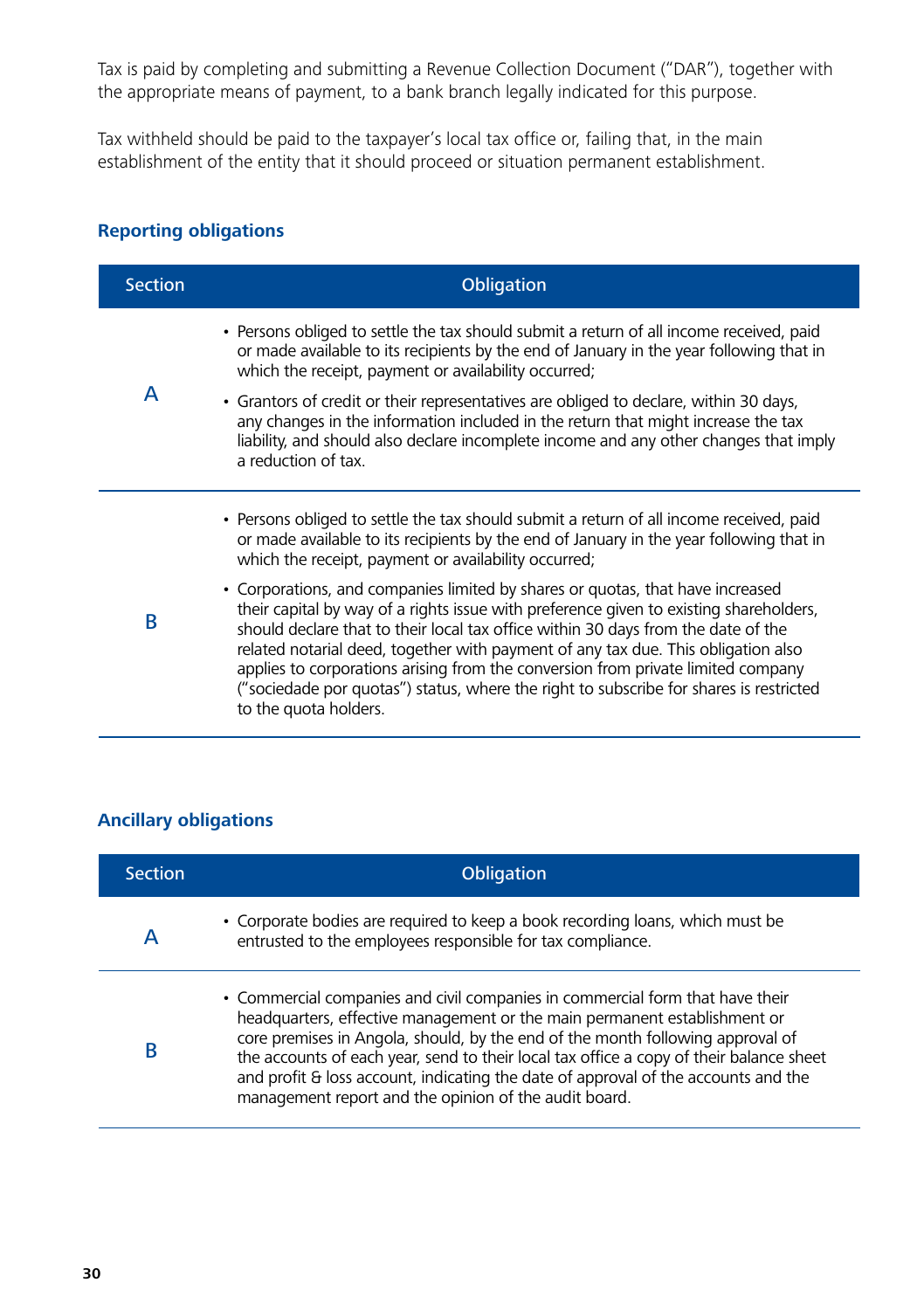## Urban Property Tax



**Tax Guide 2015** | Tax **31**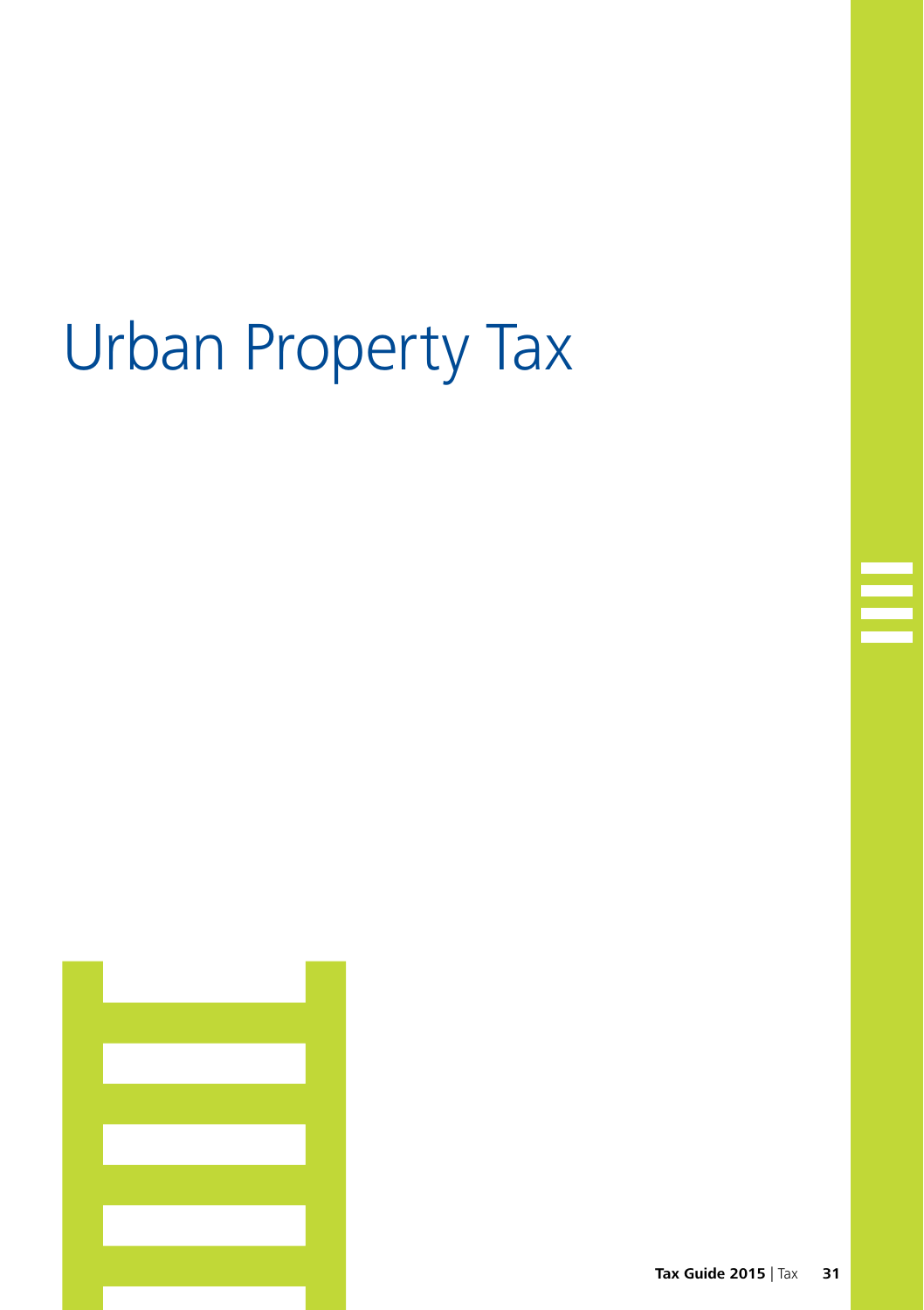## **Incidence**

| Status of the property | Taxable amount                                  | <b>Taxpayer</b>                                    |
|------------------------|-------------------------------------------------|----------------------------------------------------|
| Rented                 | Amount of rent, expressed<br>in monetary terms. | Owner of the rentals<br>of the premises            |
| Not rented             | Rateable valuation <sup>1</sup>                 | Owner, occupier or holder<br>of the surface rights |

## **Exemptions**

The following entities are exempt from IRU:

The state, public institutions and associations that have public utility status;

Foreign states, where the property is used for their diplomatic representation, provided there is reciprocity2;

Religious institutions legally recognised, provided the property is used exclusively for religious purposes3.

<sup>1</sup>The valuation for IPU purposes is always the higher of the amount set by a valuation or the value at which the asset was last transferred.

<sup>&</sup>lt;sup>2</sup>Exemptions recognised by order of the Angolan tax authorities, in response to an application by the interested entities, based on the<br>favourable opinions of the Foreign Ministry and the National Institute for Religious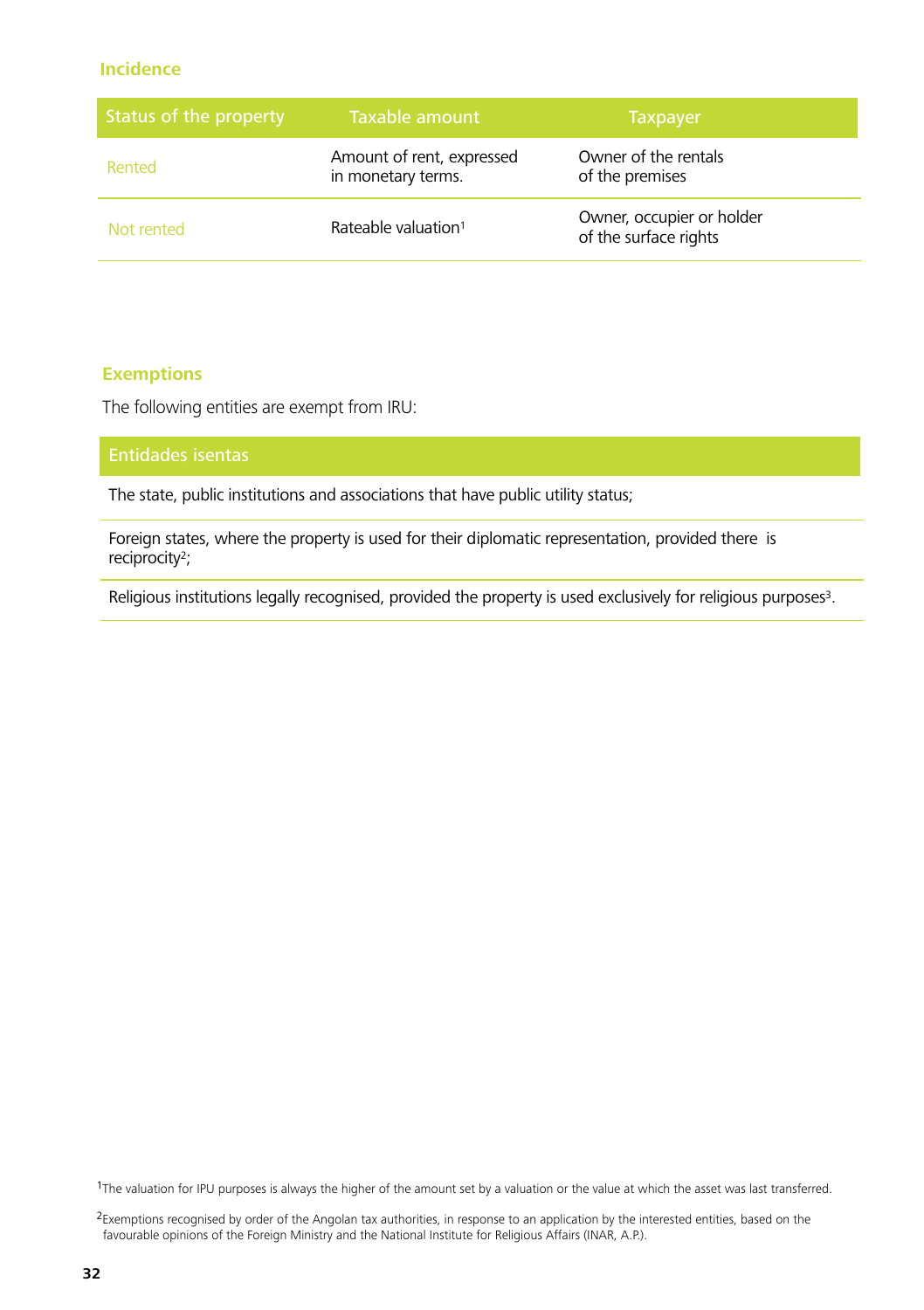## **Determination of taxable amount and rates**

| Status of property                            | Taxable amount                                                                              | Rate                                          |      |
|-----------------------------------------------|---------------------------------------------------------------------------------------------|-----------------------------------------------|------|
| Rented                                        | Rent received each year,<br>minus 40% of expenses<br>related to the property <sup>3</sup> . | 25% <sup>4</sup> - (effectively 15%)          |      |
| Rateable valuation <sup>5</sup><br>Not rented |                                                                                             | Rateable valuation less<br>than AKZ 5,000,000 | 0%   |
|                                               |                                                                                             | Rateable valuation above<br>AKZ 5,000,000     | 0,5% |

| Status of<br>property | <b>Tenant</b>                                     | Form of<br>payment                                                                                                                                                                                    | Person liable for<br>payment of tax | Deadline for<br>payment                                                    |
|-----------------------|---------------------------------------------------|-------------------------------------------------------------------------------------------------------------------------------------------------------------------------------------------------------|-------------------------------------|----------------------------------------------------------------------------|
| Rented                | Company with<br>organised<br>accounting.a.        | Withholding from rent<br>payment.                                                                                                                                                                     | Tenant <sup>6</sup>                 | Within 30 days<br>of the end of the<br>month in which tax<br>was withheld. |
|                       | Individual<br>without<br>organised<br>accounting. | No withholding from rent.<br>Self-assessment by the<br>owner by 31 January of the<br>year following that in which<br>the rent was received, at<br>the time of filing the IPU tax<br>return Form No.1. | Owner                               | Payable in equal<br>instalments in<br>January and July.                    |
| Not rented            |                                                   | Self-assessment by the<br>owner by 31 January of the<br>year following that in which<br>the rent was received.                                                                                        | Owner                               | Payable in equal<br>instalments in<br>January and July <sup>7</sup> .      |

<sup>3</sup>Where the property ceases being rented, it will be taxed as a non-rented property, based on the rateable valuation proportionate to the remaining part of the year.

<sup>4</sup>This rate may not reduce the tax below 1% of the rateable valuation of the property.

<sup>5</sup>Where the rateable valuation has not yet been determined by a general valuation of the property, the amount shown in the municipal property register should be used.

<sup>6</sup>The taxpayer, on pain of being made liable for payment of the tax due, is obliged to prove, by way of a document ("DAR") evidencing payment of the tax to the state, that the tenant has complied with the withholding obli

<sup>7</sup>Where properties are not rented, IPU may be paid in four instalments in January, April, July and October if this intention is declared in July of the previous year.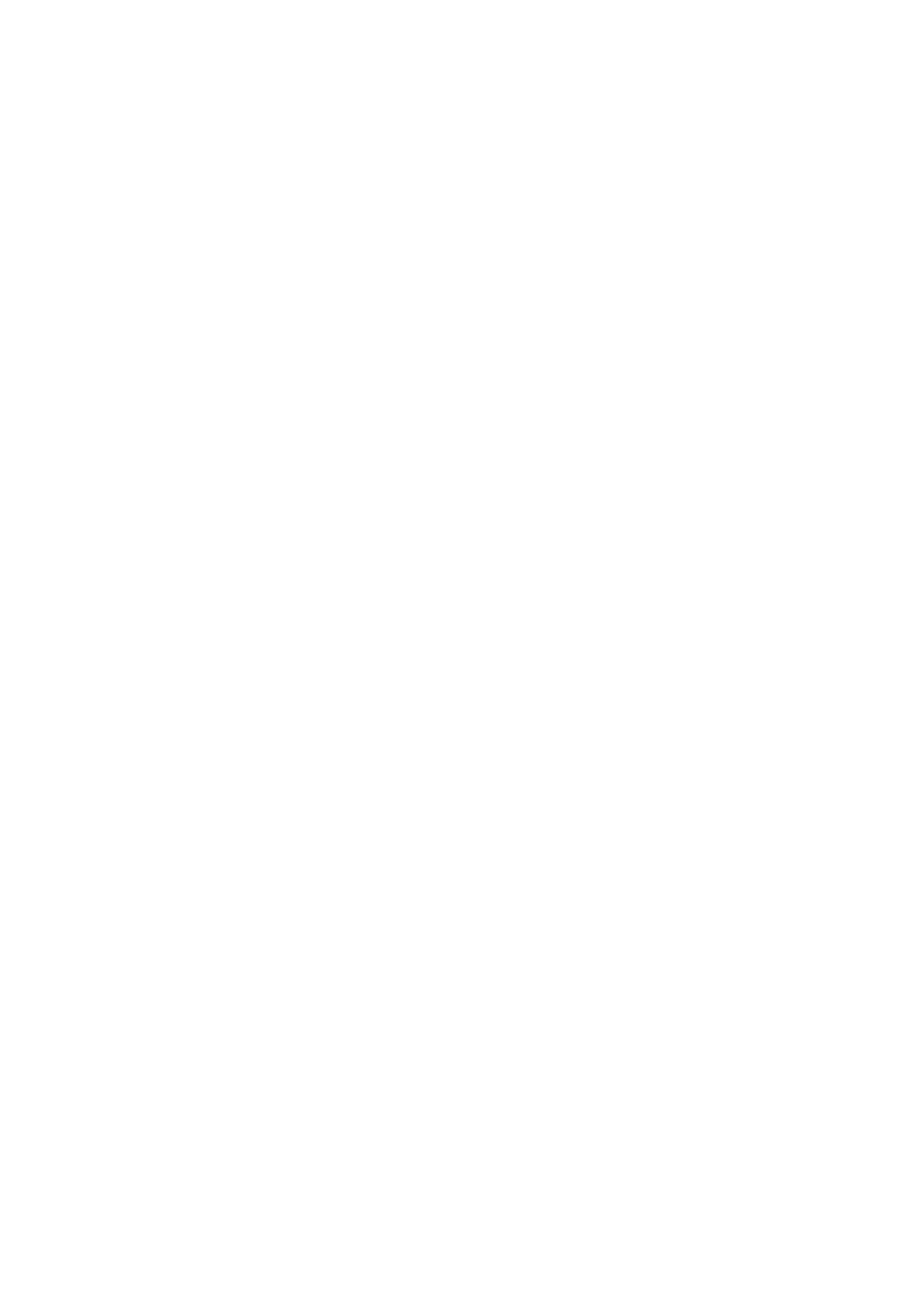## Stamp Tax

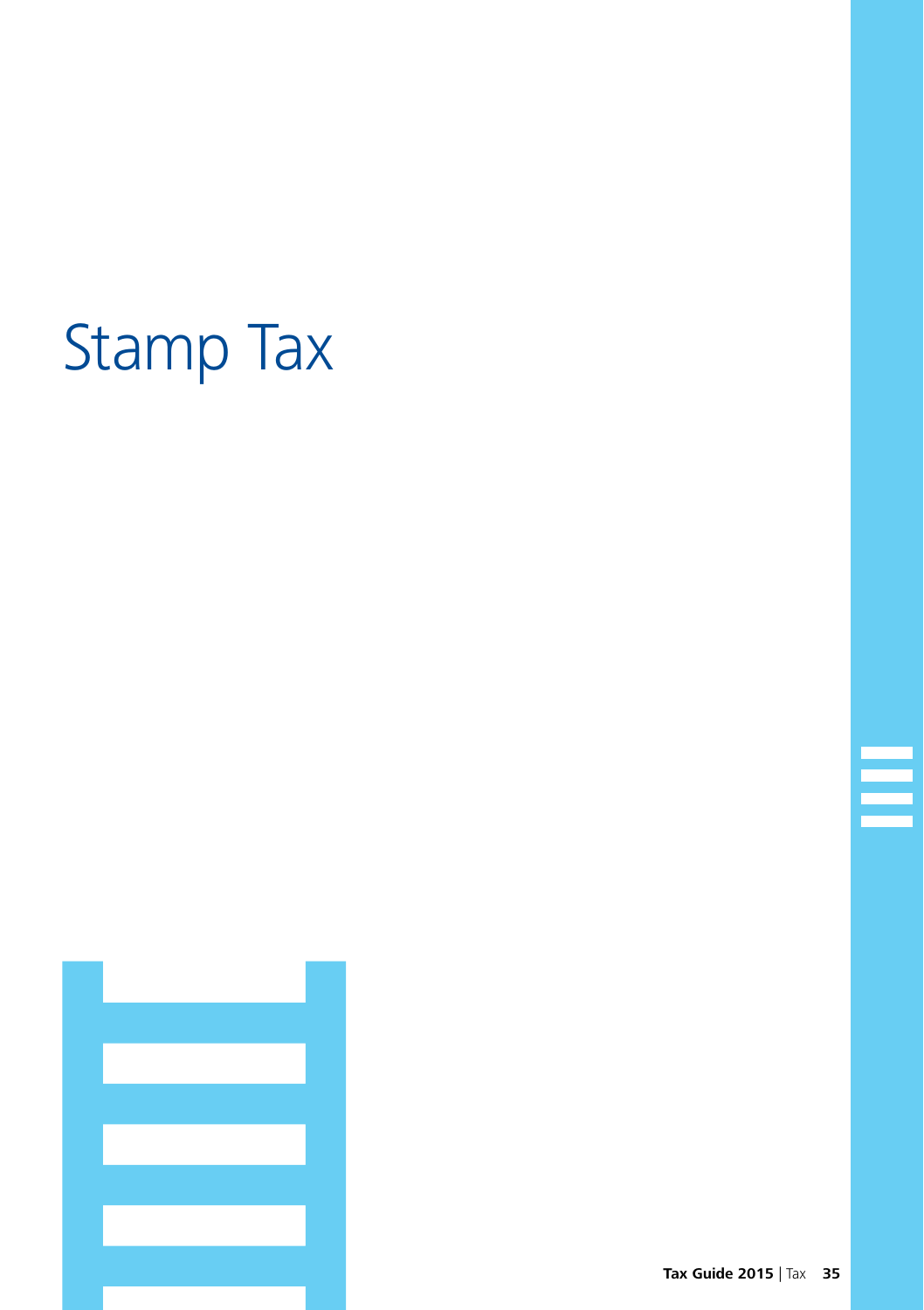## **Incidence and territorial scope**

Stamp duty is levied on all acts, contracts, documents, transactions in securities and other acts listed in the table annexed to the Stamp Duty Code or special laws, which take place in the country.

The following are also subject to stamp duty:

- Documents issued or acts or contracts concluded outside Angola, on the same terms as would apply if they were issued or entered into in the country and are presented there for any legal purpose;
- Loans and guarantees granted abroad any entity with head office, subsidiary, branch or permanent establishment in Angola;
- Interest, fees and any amounts charged by entities domiciled abroad to any entities a head office, subsidiary, branch or permanent establishment in Angola;
- Insurance made abroad relation to risk located in Angola.

## **Persons liable**

The following taxpayers, among others, are obliged to remit the tax to the state:

## Liabilities subject

Notaries, keepers of civil, commercial, or land registries and of records of other assets subject to registration as well as other public entities;

Entities granting credit and guarantees or creditors of interest, premiums, commissions and other payments derived from contracts of a financial nature;

Credit institutions, finance companies and other entities legally equated to them resident in national territory who intermediate in credit transactions. in the provision of guarantees, interest, commissions and other charges due by residents in the same territory to non-resident credit institutions or finance companies;

Lessors under finance or operating lease contracts, in relation to amounts charged;

Insurers or insured, in accordance with insurance contracts concluded in Angola or abroad;

Issuers of bills of exchange and other securities, issuers of cheques and promissory notes or, in the case of securities issued abroad, the first entity involved in the negotiation or payment;

Lessors and sub-lessors in leases and subleases;

Entities issuing bills of exchange and other credit notes, entities issuing cheques or promissory notes, or, in the case of securities issued abroad, the first entity involved in their negotiation or payment;

The assigner of a lease of a business, industrial or agricultural establishment.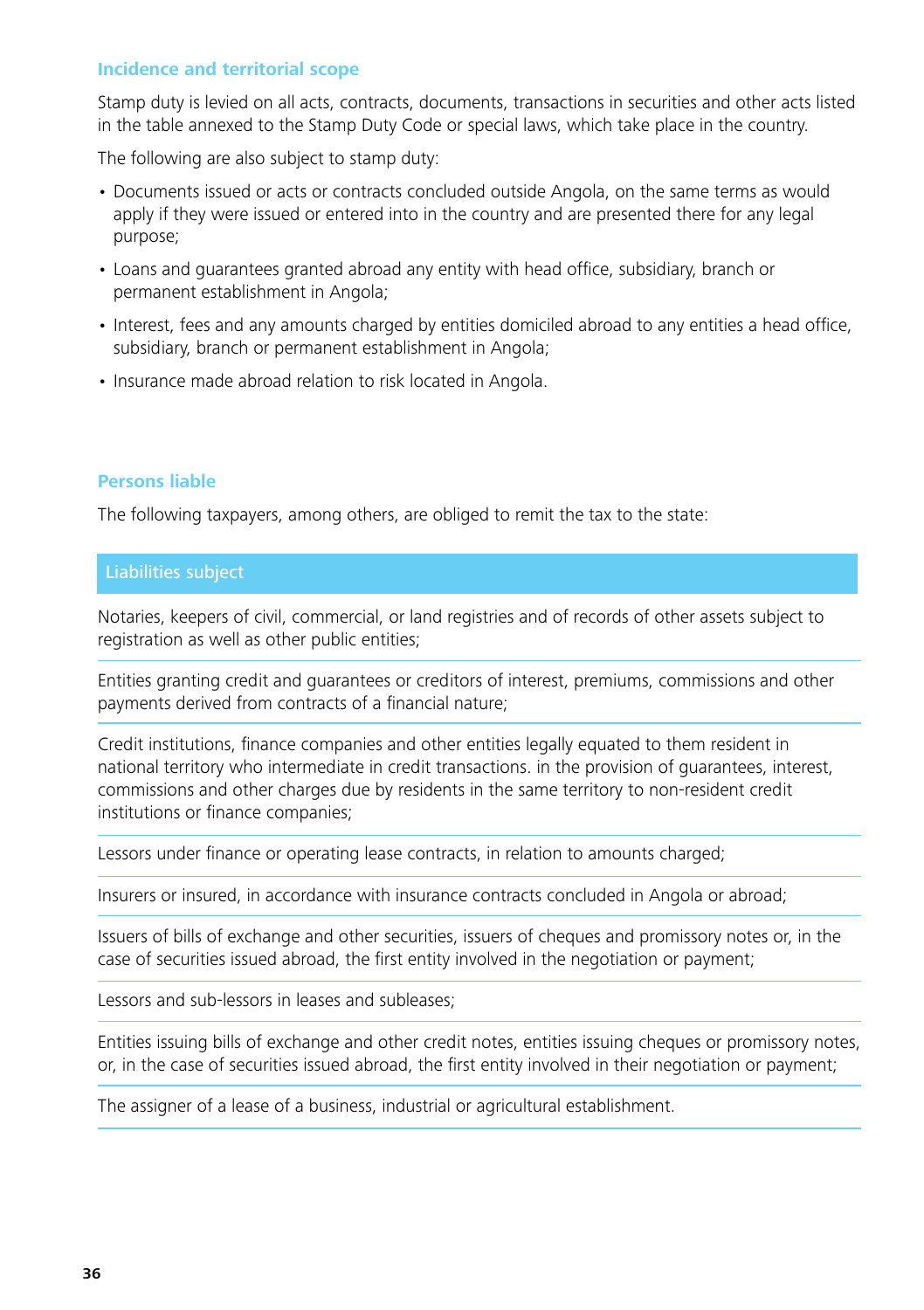The tax is a charge on those entities that in the course of transactions liable to Stamp Tax are regarded as the holders of the related economic interest. The following, among others, are regarded as holders of the related economic interest:

| <b>Transaction chargeable</b>                                                                                                                                        | Holder of the economic interest                                                                                                      |
|----------------------------------------------------------------------------------------------------------------------------------------------------------------------|--------------------------------------------------------------------------------------------------------------------------------------|
| Acquiring assets free of charge or for valuable<br>consideration, property rights or similar over<br>immovable property;                                             | The acquirer;                                                                                                                        |
| Granting credit;                                                                                                                                                     | The borrower;                                                                                                                        |
| Financial and operational leasing;                                                                                                                                   | The lessee:                                                                                                                          |
| Letting and subletting;                                                                                                                                              | The landlord and the sublessor:                                                                                                      |
| Interest, commissions and other transactions<br>entered into by financial or intermediation<br>of credit institutions.<br>companies or other financial institutions; | The customer of these entities;                                                                                                      |
| Incorporation of a capital company, capital<br>increase and transfer of headquarters out of<br>Angola;                                                               | The company being incorporated, the company<br>whose capital is being increased or the<br>company being transferred, as appropriate; |
| Insurance and mediation:                                                                                                                                             | The insured and mediator, respectively;                                                                                              |
| Guarantees;                                                                                                                                                          | The entity obliged to present them;                                                                                                  |
| Bills and promissory notes and other securities;                                                                                                                     | The drawee, the debtor and the creditor, respectively;                                                                               |
| Cheques;                                                                                                                                                             | The account holder;                                                                                                                  |
| Repurchase agreements                                                                                                                                                | The first acquirer;                                                                                                                  |
| Goodwill:                                                                                                                                                            | The acquirer.                                                                                                                        |

In cases where there is more than one holder of the economic interest, the tax burden is divided between them.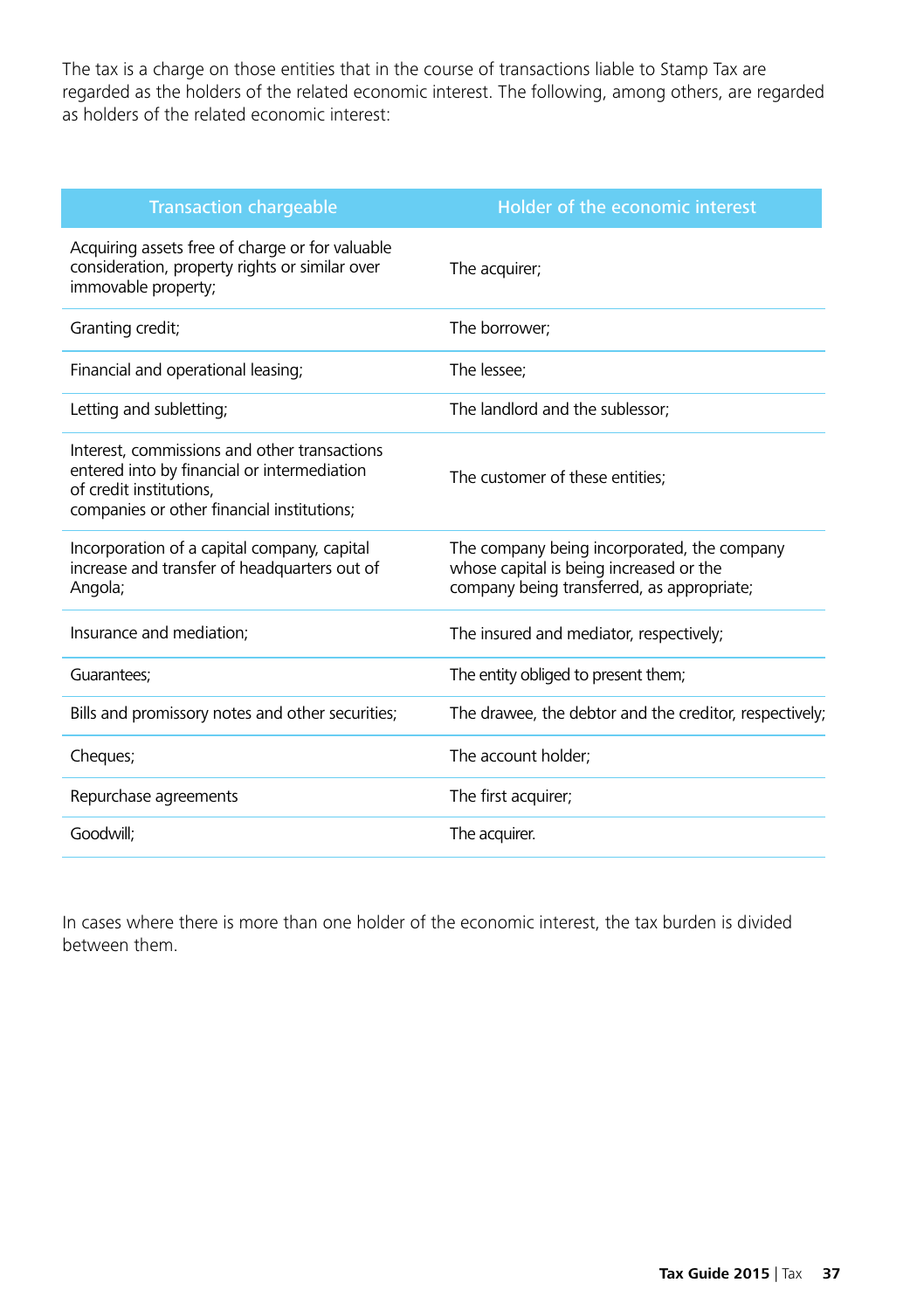## **Exemptions**

Exempt transactions

Loans granted for up to 5 days, micro credit and loans granted under "youth accounts" and "third age accounts" where the monthly amount does not exceed, in each month, AKZ 17,600 and any interest and fees charged in connection with these;

Credits arising from the use of credit cards, where payment to the issuer of the card is made without payment of contractually defined interest;

Shareholder loans to a company, including interest, for an initial period of not less than one year and not repaid early;

Export-related credit, duly evidenced with customs clearance documents as well as any related interest and fees;

Interest, fees and commissions due under contracts for mortgage loan finance;

Fees charged on the opening and use of any savings accounts;

Interest on treasury bills, treasury bonds and central bank securities;

Premiums received for reinsurance of companies operating legally in Angola;

Security deposit made to the State and other public bodies except state-owned companies;

Marketable securities sold, when transferred on a regulated market;

Employment contracts;

Cash management transactions between companies in a group relationship.

Fees charged by virtue of subscription, deposit or redemption of units in investment funds, as well as pension fund charges;

Repurchase agreements involving securities acquired rights or other financial instruments traded on a regulated market

Premiums and commissions on life assurance and work accident insurance, health insurance and agricultural and livestock insurance;

The transfer of property in the context of mergers, spin-offs or demergers, under the Companies' Act, as long as necessary and authorised in advance by the AGT;

Export transactions, except exports of goods provided in the table annexed to the Stamp Duty Code;

Transactions, including interest, for a period not exceeding one year, provided that they are exclusively designed to cover cash needs when carried out by holders of share capital to entities in which they hold directly not less than 10% provided that it has remained in their ownership for a continuous period of at least a year or since the incorporation of the entity, provided that, in the latter case, the participation is maintained for that period;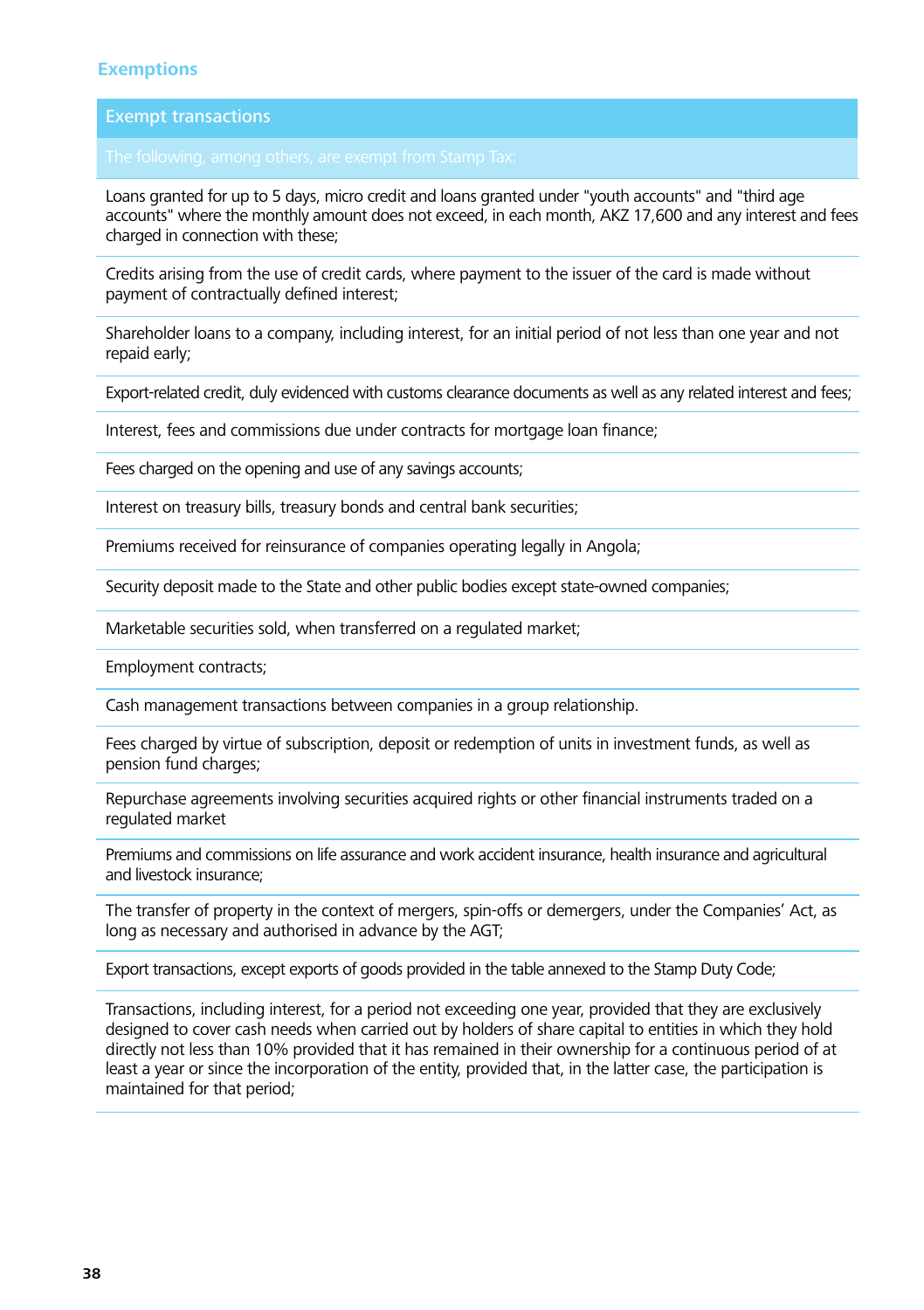## Exempt persons

The Government and any of its departments, institutions and organisations, even if personalized, except state-owned companies;

Public utility associations recognised under the Act, except when carrying on economic activities of a business nature;

Public institutions of welfare and social security, except when carrying on economic activities of a business nature;

Legally established religious institutions, except when carrying on economic activities of a business nature.

## **Rates and tax base**

The tax rates to apply are those set out in the table annexed to the Stamp Tax Code in force at the time the tax is due, with no duplication in the same fact or transaction. If more than one rate applies to a transaction, the highest shall prevail.

A non-exhaustive list of transactions subject to stamp duty is set out below showing the related fees and tax base:

| <b>Transactions</b>                                                                                                                                                                                                                                                      | Tax   Rate   |
|--------------------------------------------------------------------------------------------------------------------------------------------------------------------------------------------------------------------------------------------------------------------------|--------------|
| The acquisition for valuable consideration or free of charge of property rights,<br>or part-rights over property, and the cancellation, invalidity or extinction, by<br>mutual consent, of such contracts - on their value.                                              | 0.3%         |
| Letting and subletting:                                                                                                                                                                                                                                                  |              |
| • On the value, increased rent or extension of rental or sub-rental contract of<br>residential property;                                                                                                                                                                 | 0.1%         |
| • On the value, rent or extension of rental or sub-rental contract of premises<br>used in a commercial, industrial, or independent professional activity.                                                                                                                | 0.4%         |
| Cheques of any kind (per ten).                                                                                                                                                                                                                                           | AKZ 100.00   |
| Civil deposit in whatever form.                                                                                                                                                                                                                                          | 0.1%         |
| Incorporation of a company - on the value of any assets contributed by the<br>shareholders after deduction of liabilities assumed and expenses borne by the<br>company as a result of each contribution.                                                                 | 0.1%         |
| Capital increase in a company by contribution of assets entry of any kind $-$ on the<br>value of the assets of any nature delivered by the shareholders after deduction<br>of liabilities assumed and expenses borne by the company as a result of each<br>contribution. | 0.1%         |
| Other contracts not specifically provided for in the General Stamp Tax table<br>including payments to government entities - for each.                                                                                                                                    | AKZ 1,000.00 |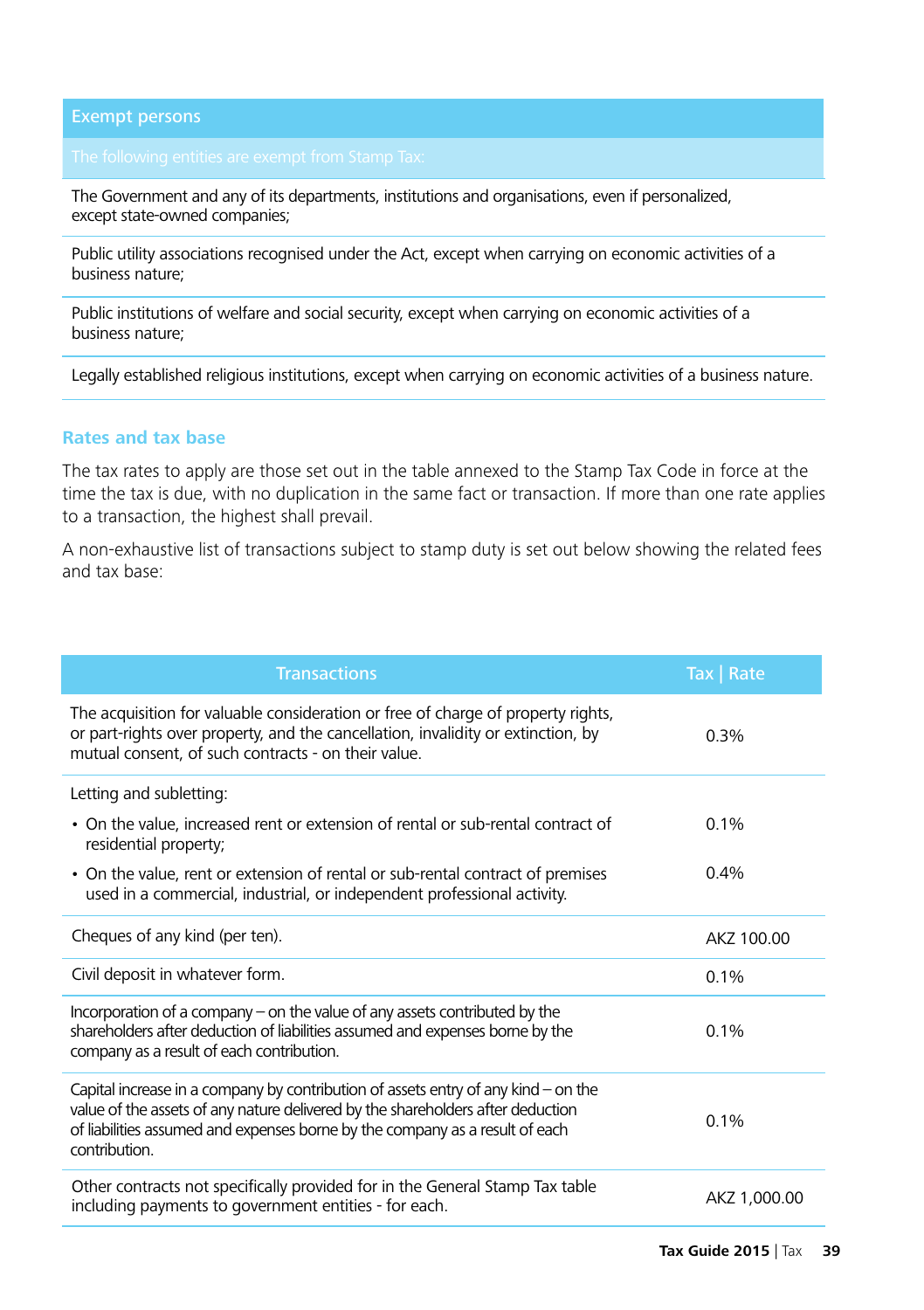| <b>Transactions</b>                                                                                                                                                                                                                                                                                                                                                                                                                                                                                                                                                                                                                              | Tax   Rate |
|--------------------------------------------------------------------------------------------------------------------------------------------------------------------------------------------------------------------------------------------------------------------------------------------------------------------------------------------------------------------------------------------------------------------------------------------------------------------------------------------------------------------------------------------------------------------------------------------------------------------------------------------------|------------|
| Guarantees of obligations, whatever their nature or form, including guarantees,<br>security, autonomous bank quarantees, surety, mortgages, pledges and<br>security deposits, unless materially accessory to specially taxed contracts in the<br>table, considering as such those made within 90 days of the conclusion of the<br>security agreement the quaranteed obligation even in instruments or different<br>securities, or case of a pledge of future goods as long as it is entered in the<br>main contract - on its value, depending on the term, considering always as a<br>new transaction the extension of the term of the contract: |            |
| • Guarantees of less than a year;                                                                                                                                                                                                                                                                                                                                                                                                                                                                                                                                                                                                                | 0.3%       |
| • Guarantees lasting a year or more;                                                                                                                                                                                                                                                                                                                                                                                                                                                                                                                                                                                                             | 0.2%       |
| • Guarantees for an unspecified period, or lasting five years or more;                                                                                                                                                                                                                                                                                                                                                                                                                                                                                                                                                                           | 0.1%       |
| Financing transactions:                                                                                                                                                                                                                                                                                                                                                                                                                                                                                                                                                                                                                          |            |
| The use of credits in the form of funds, goods and other values by the grant of<br>credit in any way, including documentary credit, the assignment of receivables,<br>factoring and treasury transactions when involving any type of financing,<br>except issues of debt securities admitted to trading on a regulated market,<br>and in the case of extension of the term of the contract, the tax is recalculated<br>according to the total contract period and the tax already paid is deducted<br>from the amount computed:                                                                                                                  |            |
| • Credit term not exceeding one year;                                                                                                                                                                                                                                                                                                                                                                                                                                                                                                                                                                                                            | 0.5%       |
| • Credit term one year or more;                                                                                                                                                                                                                                                                                                                                                                                                                                                                                                                                                                                                                  | 0.4%       |
| • Loans for a term of five years or more;                                                                                                                                                                                                                                                                                                                                                                                                                                                                                                                                                                                                        | 0.3%       |
| • Credit used in the form of a current account overdraft or any other form in<br>which the period of use is not determined or determinable, on the monthly<br>average obtained from the sum of the outstanding daily balances during<br>the month, divided by 30;                                                                                                                                                                                                                                                                                                                                                                                | 0.1%       |
| • Mortgage loans.                                                                                                                                                                                                                                                                                                                                                                                                                                                                                                                                                                                                                                | 0.1%       |
| transactions carried out by or with the intermediation of credit institutions,<br>financial corporations or other entities legally equivalent to them and any other<br>financial institutions (on the value of the transaction):                                                                                                                                                                                                                                                                                                                                                                                                                 |            |
| • Interest & discount on bills of exchange and loans through credit accounts<br>and revolving credit facilities;                                                                                                                                                                                                                                                                                                                                                                                                                                                                                                                                 | 0.2%       |
| • Premiums and interest on promissory notes;                                                                                                                                                                                                                                                                                                                                                                                                                                                                                                                                                                                                     | 0.5%       |
| • Commissions on quarantees provided;                                                                                                                                                                                                                                                                                                                                                                                                                                                                                                                                                                                                            | 0.5%       |
| • Other commissions and charges for financial services.                                                                                                                                                                                                                                                                                                                                                                                                                                                                                                                                                                                          | 0.7%       |
| The exchange of foreign currency notes, conversion of national into foreign<br>currency for individuals - on the amount expressed in national currency.                                                                                                                                                                                                                                                                                                                                                                                                                                                                                          | 0.1%       |
| Leasing transactions:                                                                                                                                                                                                                                                                                                                                                                                                                                                                                                                                                                                                                            |            |
| • Leasing of movable assets – on the lease rental;                                                                                                                                                                                                                                                                                                                                                                                                                                                                                                                                                                                               | 0.3%       |
| • Finance and operating leases on tangible movable assets, including<br>maintenance and technical assistance - on the amount paid.                                                                                                                                                                                                                                                                                                                                                                                                                                                                                                               | 0.4%       |
| Repurchase agreements - on the contract price.                                                                                                                                                                                                                                                                                                                                                                                                                                                                                                                                                                                                   | 0.5%       |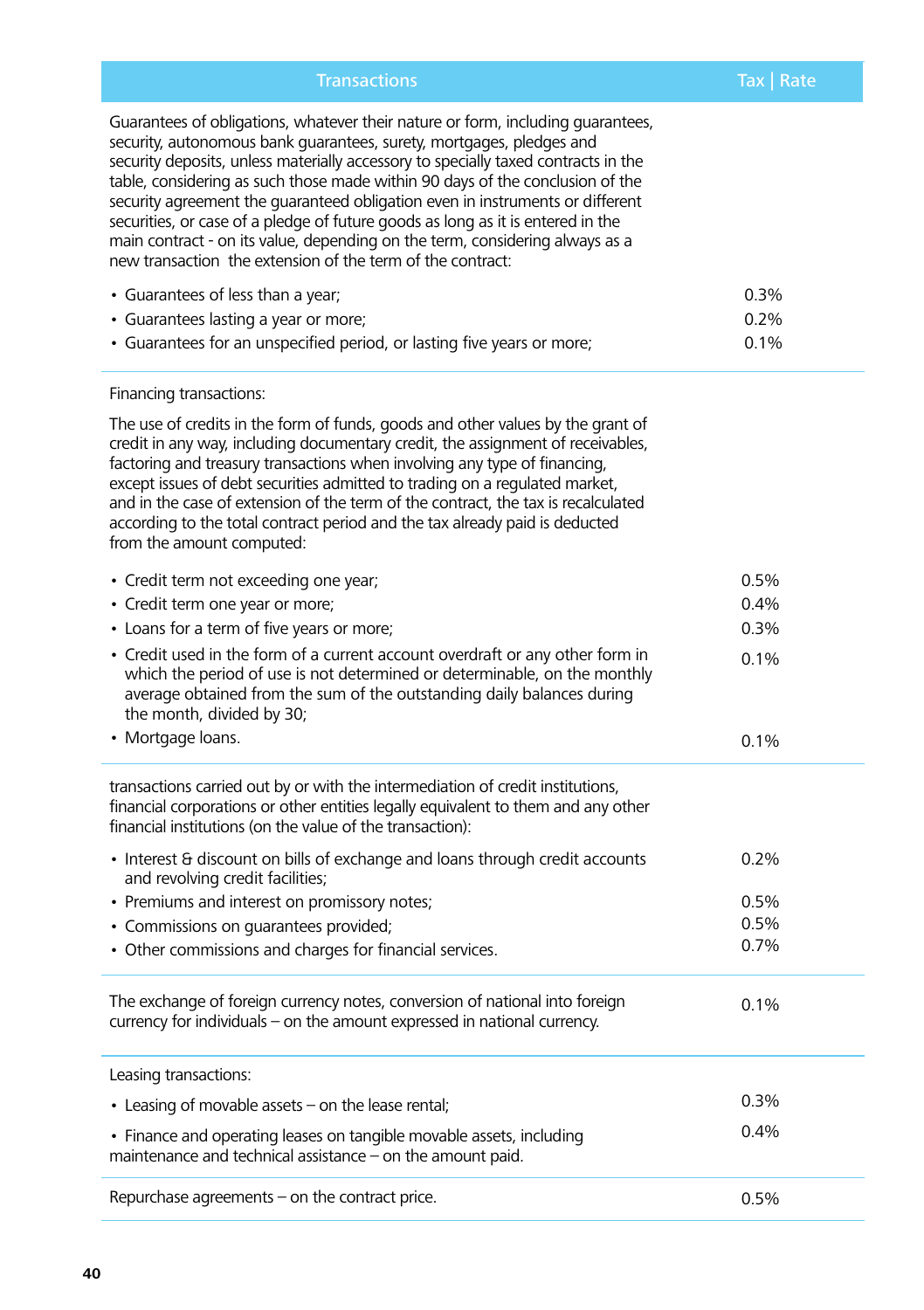| Insurance policies - on the sum of insurance premiums, the policy costs and any<br>other amounts which are revenue of insurers, charged together with the premium or<br>in a separate document:                                                                                         |         |
|-----------------------------------------------------------------------------------------------------------------------------------------------------------------------------------------------------------------------------------------------------------------------------------------|---------|
| · Guarantee insurance:                                                                                                                                                                                                                                                                  | 0.3%    |
| • Insurance of maritime and inland waterway risks;                                                                                                                                                                                                                                      | 0.3%    |
| • Insurance of aeronautics;                                                                                                                                                                                                                                                             | 0.2%    |
| • Export-related insurance, not included in the above;                                                                                                                                                                                                                                  | $0.1\%$ |
| • Insurance of any other kind.                                                                                                                                                                                                                                                          | 0.3%    |
| Bills of exchange, promissory notes, money orders and writs of any kind, excluding<br>cheques, in which payment or delivery of money is determined with clauses<br>governing its order or arrangement, even in the form of correspondence<br>- On its value, with a minimum of AKZ 100. | 0.1%    |
| Receipts for the acquittance of credits arising from a commercial or industrial activity,<br>in cash or kind, with the exception of credits arising exclusively from housing rental<br>by individuals                                                                                   | 1%      |
| Credit facilities granted in any private or public written document - on their value.                                                                                                                                                                                                   | 0.1%    |
| The sale or assignment of any commercial property in use in a business, industrial or<br>agricultural and concessions and transfers made by the State and the provinces to<br>exploration companies or services of any kind - on its value.                                             | 0.2%    |

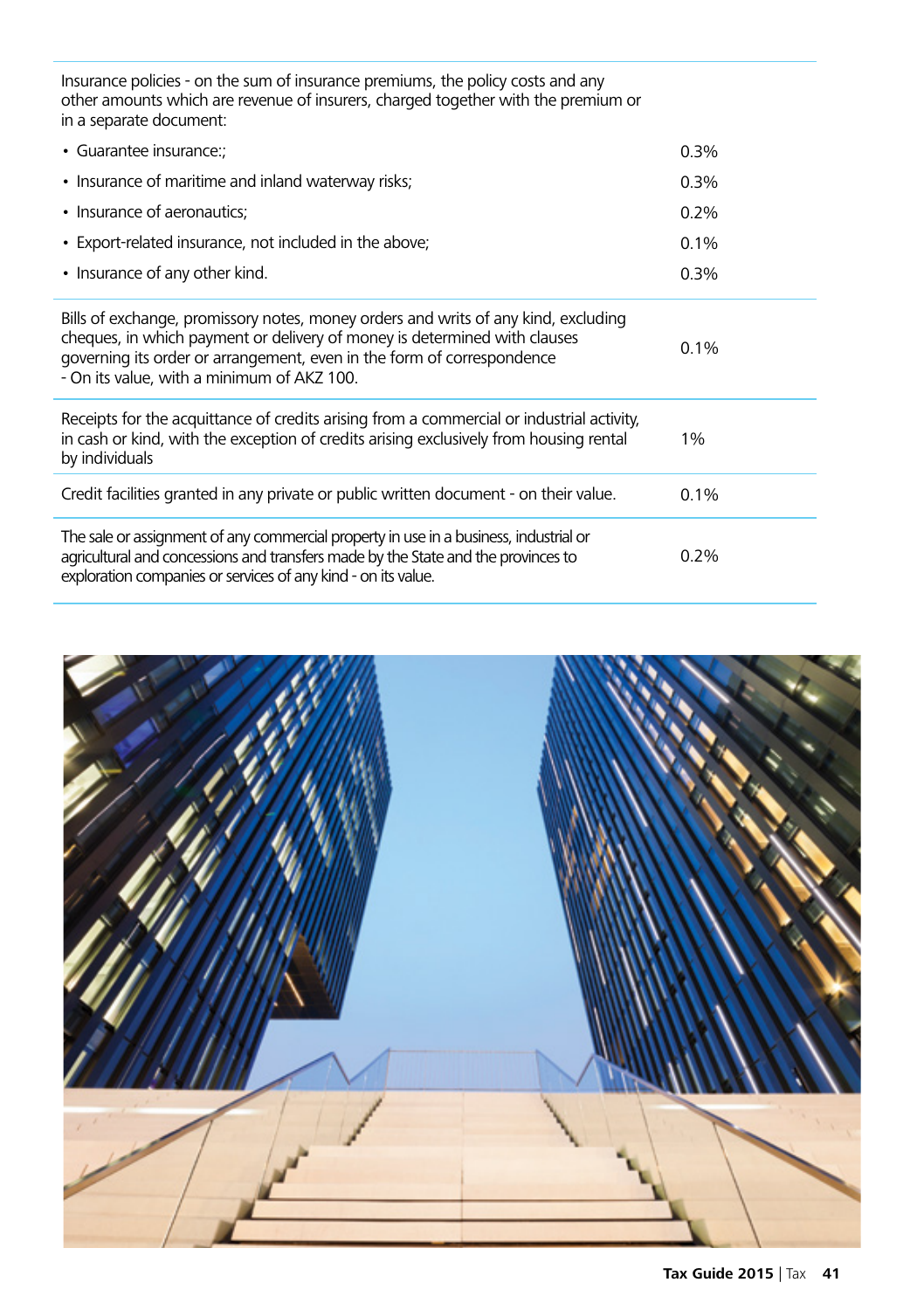## **Other acts subject to Stamp Tax**

## Transactions liable:

Formal statements and declarations made before public bodies;

The deposit, in any public service, of documents by associations and other institutions whose statutes require it;

Conversion into a company, association or corporate entity that is not a capital company;

Exploration, research and exploration of integrated geological resources in the public domain of the State;

An increase in a company's assets by the contribution of assets or goods of whatever kind;

Games of chance;

Licences, in particular for the installation of electronic entertainment machines and vending machines for the automatic sale of goods, as well as the operating of catering and hotel establishments;

Patents and trademarks;

Notarial acts;

Customs import and export transactions (of certain goods);

Public debt securities issued by foreign governments when placed on the market in the country;

Writs;

Advertising;

Records and endorsements of movable property

## **Settlement**

Settlement of the stamp duty is carried out by means of guide through the application of their money.

### **Contracting with non-tax resident entities in Angola**

Entities resident in Angola who hire non-resident entities are to be settled and deliver the tax due, in situations where it would fall to non-residents the duty to settle the tax.

## **Hiring by the State and public bodies**

In contracts where the State or other public bodies, except for companies public, are part of the tax assessment is made on the payment of provision.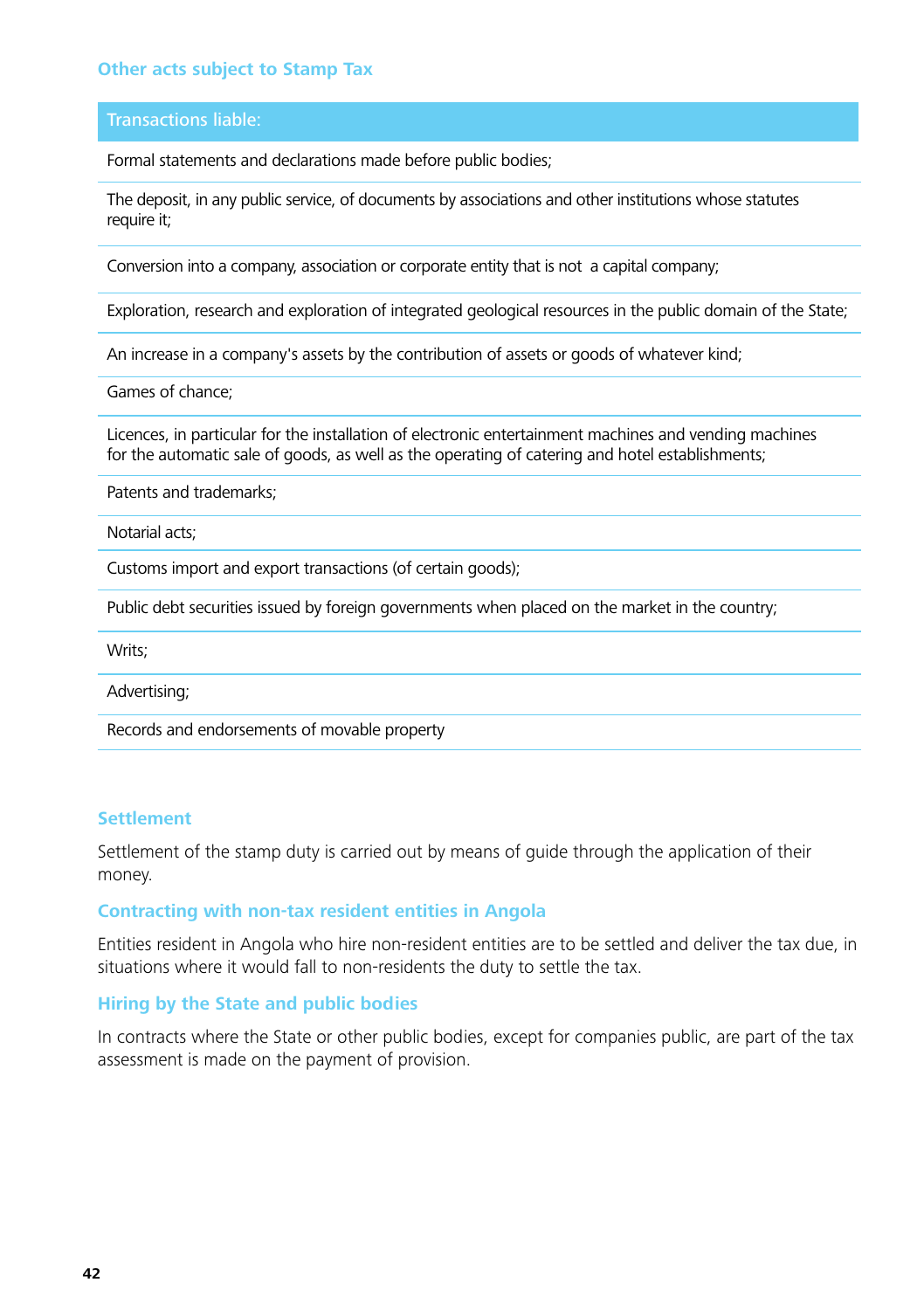## **Payment**

Payment of stamp duty is by presenting a Document of Tax Settlement (DLI), discriminating, attached the tax levied under each of the sums of the table, the supporting entities in their accounting books and their registration, the existing realities. Payment must occur by the end of the month following that in which the tax obligation has lodged.

| Reporting<br>obligation                 | Liable entity                                          | Information to report                                                                                                        | <b>Deadline</b>                                                                           |
|-----------------------------------------|--------------------------------------------------------|------------------------------------------------------------------------------------------------------------------------------|-------------------------------------------------------------------------------------------|
| Annual tax<br>return (official<br>form) | Stamp Tax<br>taxpayer<br>ΟU<br>Legal<br>representative | Stamp Duty paid on<br>the acts, contracts and<br>transactions provided for<br>in the table annexed to<br>the Stamp Tax Code; | End of March in<br>the year following<br>that in which the<br>taxable events<br>occurred. |

## **Accounting requirements and documentation file**

Taxpayers who are required to have accounting under the General Accounting Plan should organise it to permit clear and unequivocal access to the information needed to ascertain the stamp duty paid, as well as to permit control over it.

## Conditions to be met:

The value of the transactions and acts carried out subject to tax must be identified according to the applicable amount in the table attached to the Stamp Tax Code;

The value of the tax paid shall be identified according to the applicable amount in the table attached to the Stamp Duty Code;

The amount of tax settled must be shown by reference to the applicable head of charge in the table annexed to the Stamp Tax Code;

The value of offset tax must be identified.

The documents supporting the accounting records and documents supporting payment of the tax must also be kept in good order for five years.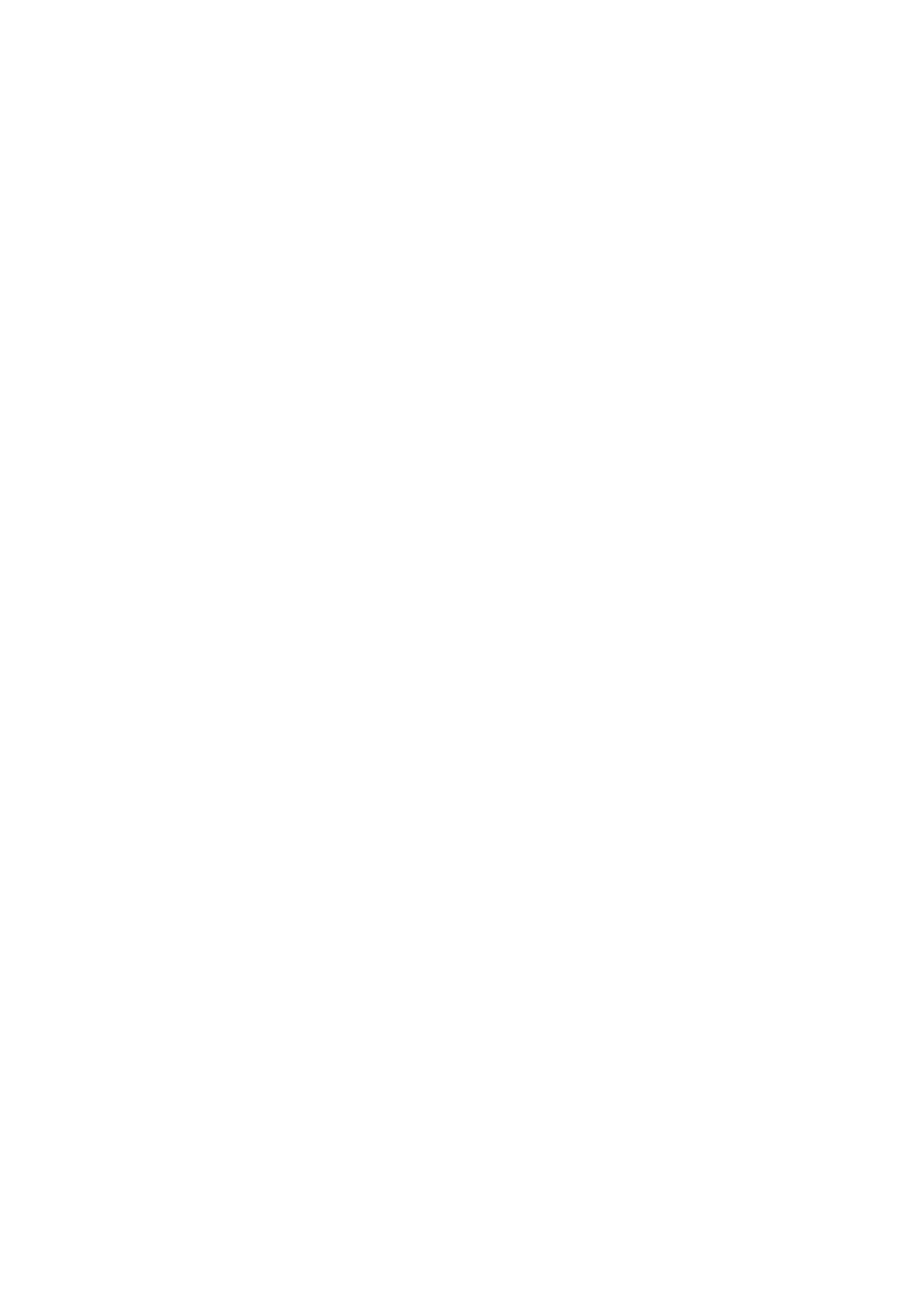## Consumption tax



**Tax Guide 2015** | Tax **45**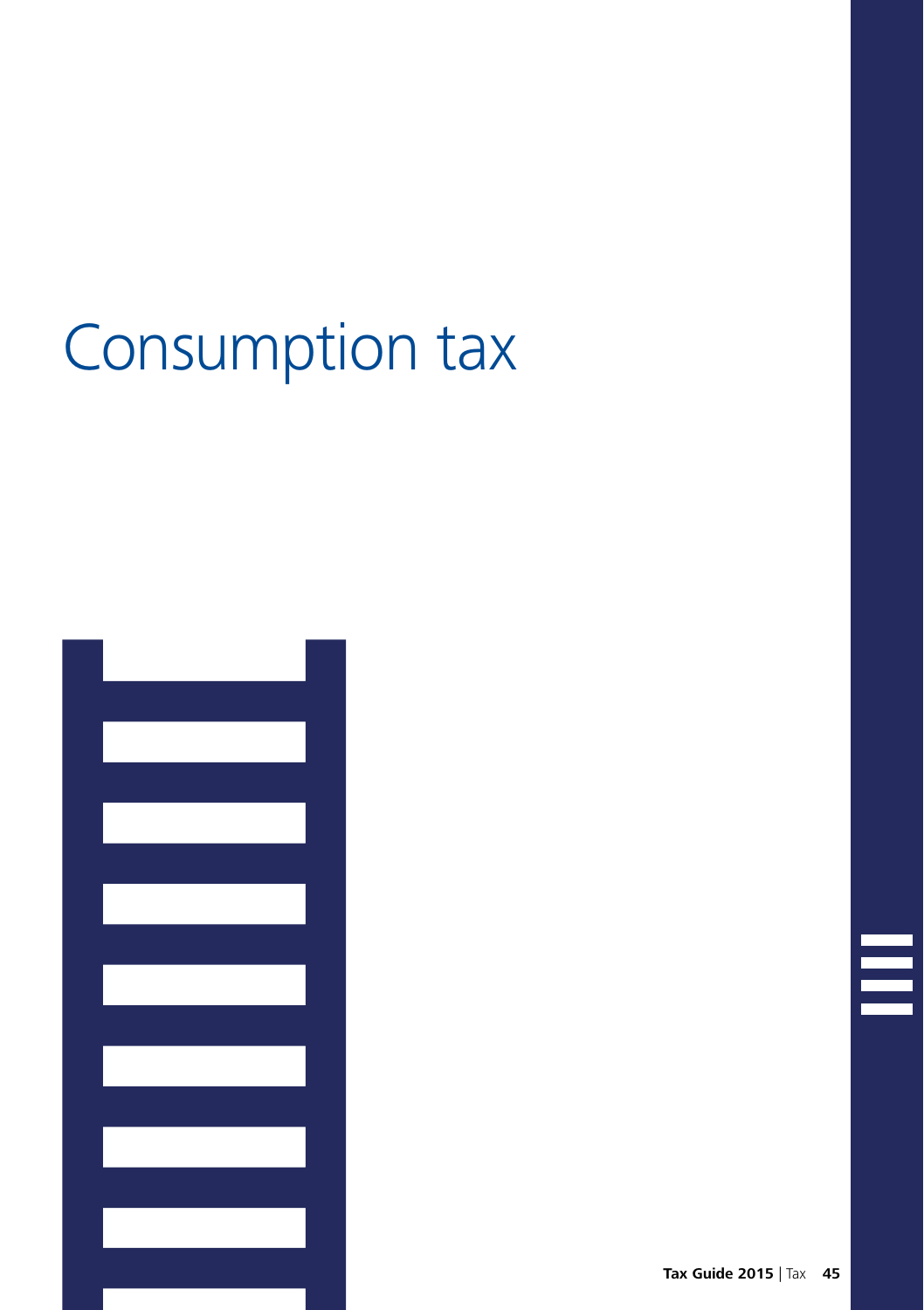## **Transactions liable**

### The following are liable to this tax:

The production and import of goods, whatever their origin:

The auction or sales made by customs or other any public services

The use of goods or raw materials out of the production process and benefiting from the exemption of tax;

The provision of water and energy;

Electronic communications and telecommunications services, regardless of their nature.

Hotel services and other activities to other related or similar;

The letting of areas specially prepared for collection or collective parking of vehicles;

The leasing of machinery or other equipment, excluding the leasing of machines or other equipment which, by their nature, give rise to the payment of royalties as defined in the IAC code;

The rental of areas prepared for conferences, conventions, exhibitions, advertising or other events;

Consulting services, namely legal, tax, financial, economic, real estate, accounting, computer, engineering, architectural, auditing, bookkeeping and legal representation services;

Photographic services, developing films and image processing, computer services and website design and creation;

private security services;

Travel and tourism services promoted by travel agents or tour operators or similar activities<sup>1</sup>;

Management of shopping facilities, canteens, dormitories and condominiums;

Access to shows or cultural, recreational or sporting events:

The rental of motor vehicles.

<sup>1</sup>Only the amount charged by the agency or intermediation service provided by travel agencies, tour operators or equivalent is considered subject to consumption tax, excluding the value of any tickets, reservations or any other goods or services sold by them, whether on their own behalf or on behalf of third parties.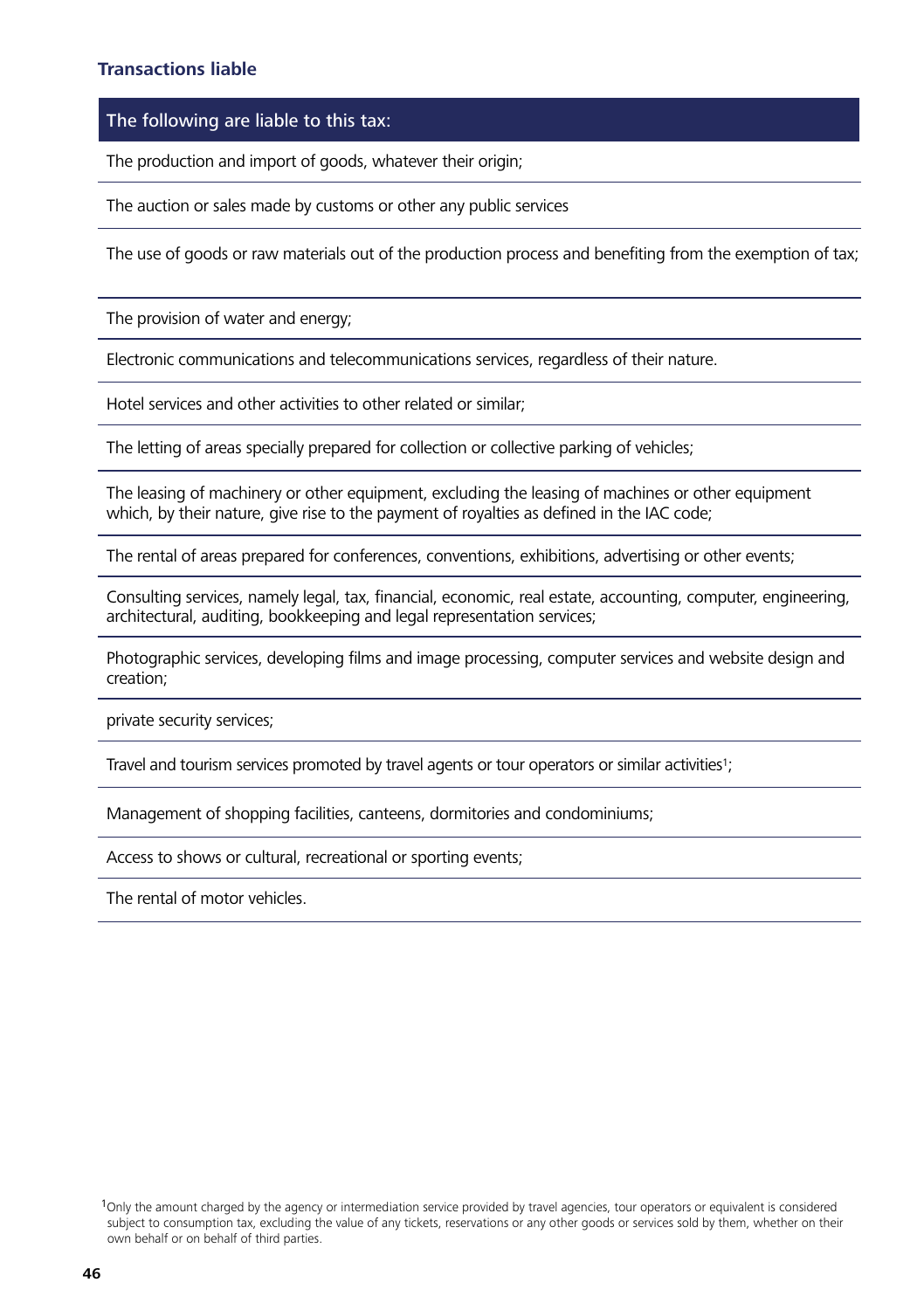## Persons liable

- Those who produce, make or transform goods by whatever processes or means;
- Those who auction or sell seized goods;
- Importers;
- Providers of any other services listed in the scope of incidence of this tax.

### **Rates**

The overall rate of Consumption Tax is 10%, except for goods listed in Tables I, II and III annexed to the Consumption Tax Regulation, to which the rates specifically provided for therein apply.

## **Goods produced in angola and imports**

| <b>Transactions</b>                                                 | Rate    | <b>Notes</b>                                                                                                                                     |
|---------------------------------------------------------------------|---------|--------------------------------------------------------------------------------------------------------------------------------------------------|
| Goods produced in Angola or<br>imported liable at the reduced rate. | 2%      | Agricultural goods, livestock, fish<br>and unprocessed minerals and<br>primary forestry materials are not<br>subject to this tax.                |
| Goods produced in Angola and<br>imports liable at the higher rates. | 20%/30% | Typically associated with consumer<br>goods regarded as luxuries or<br>non-necessities (e.g. alcoholic<br>beverages, tobacco products,<br>cars). |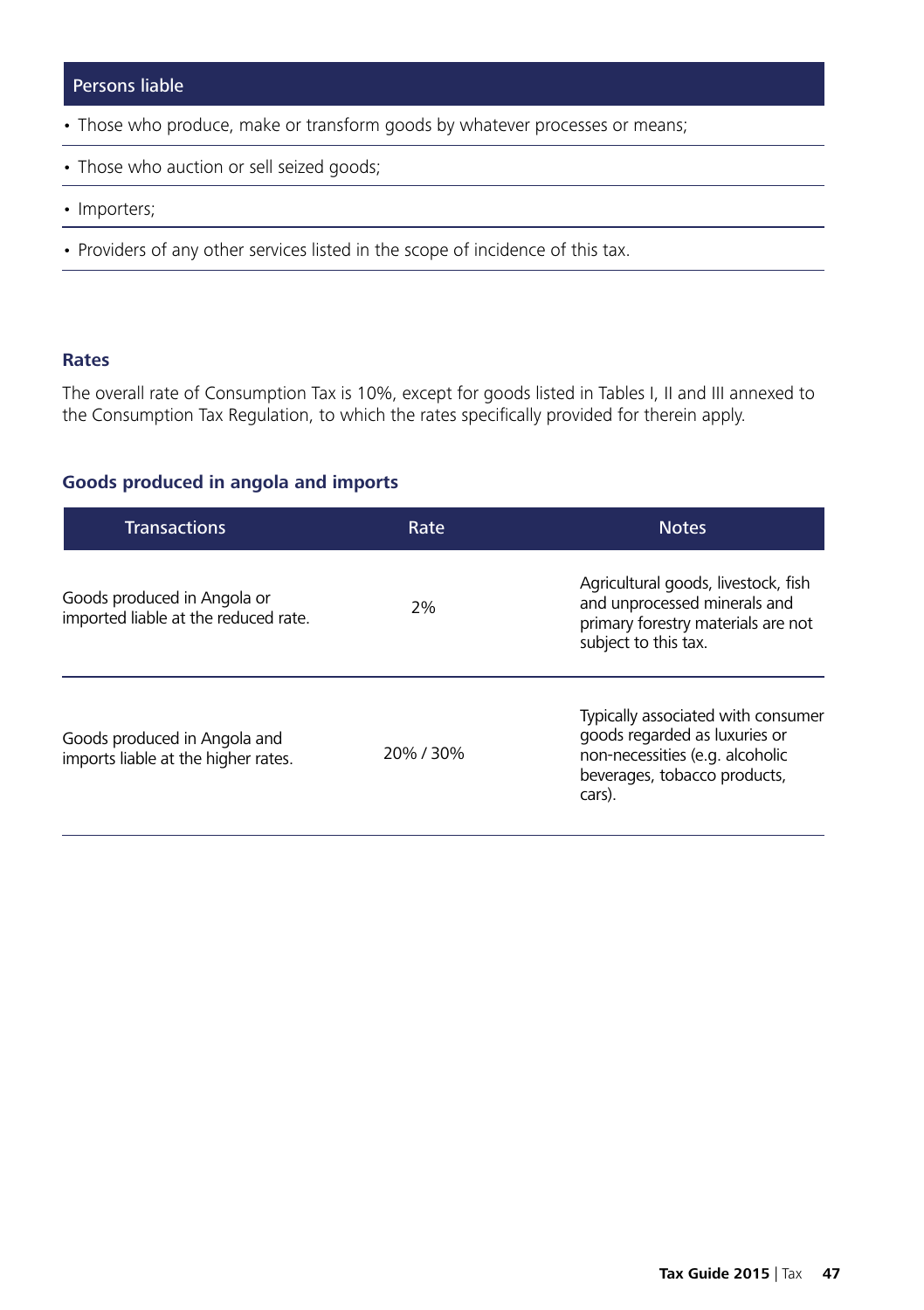## **Provision of services**

| <b>Transactions</b>                                                                                                                                                                               | Rate |
|---------------------------------------------------------------------------------------------------------------------------------------------------------------------------------------------------|------|
| The provision of water and energy;                                                                                                                                                                | 5%   |
| Electronic communications and telecommunications services, regardless of<br>their nature;                                                                                                         | 5%   |
| Travel and tourism services promoted by travel agents or tour operators or<br>similar activities;                                                                                                 | 5%   |
| Hotel services and other activities to other related or similar;                                                                                                                                  | 10%  |
| The leasing of machinery or other equipment, excluding the leasing of<br>machines or other equipment which, by their nature, give rise to the payment<br>of royalties as defined in the IAC code; | 5%   |
| The rental of areas prepared for conferences, conventions, exhibitions,<br>advertising or other events;                                                                                           | 5%   |
| The letting of areas specially prepared for collection or collective<br>parking of vehicles;                                                                                                      | 5%   |
| Consulting services, namely legal, tax, financial, economic, real estate,<br>accounting, computer, engineering, architectural, auditing, bookkeeping and<br>legal representation services;        | 5%   |
| Photographic services, developing films and image processing,<br>computer services and website design and creation;                                                                               | 5%   |
| Private security services;                                                                                                                                                                        | 5%   |
| Management of shopping facilities, canteens, dormitories and condominiums;                                                                                                                        | 5%   |
| Access to shows or cultural, recreational or sporting events;                                                                                                                                     | 10%  |
| The rental of motor vehicles.                                                                                                                                                                     | 5%   |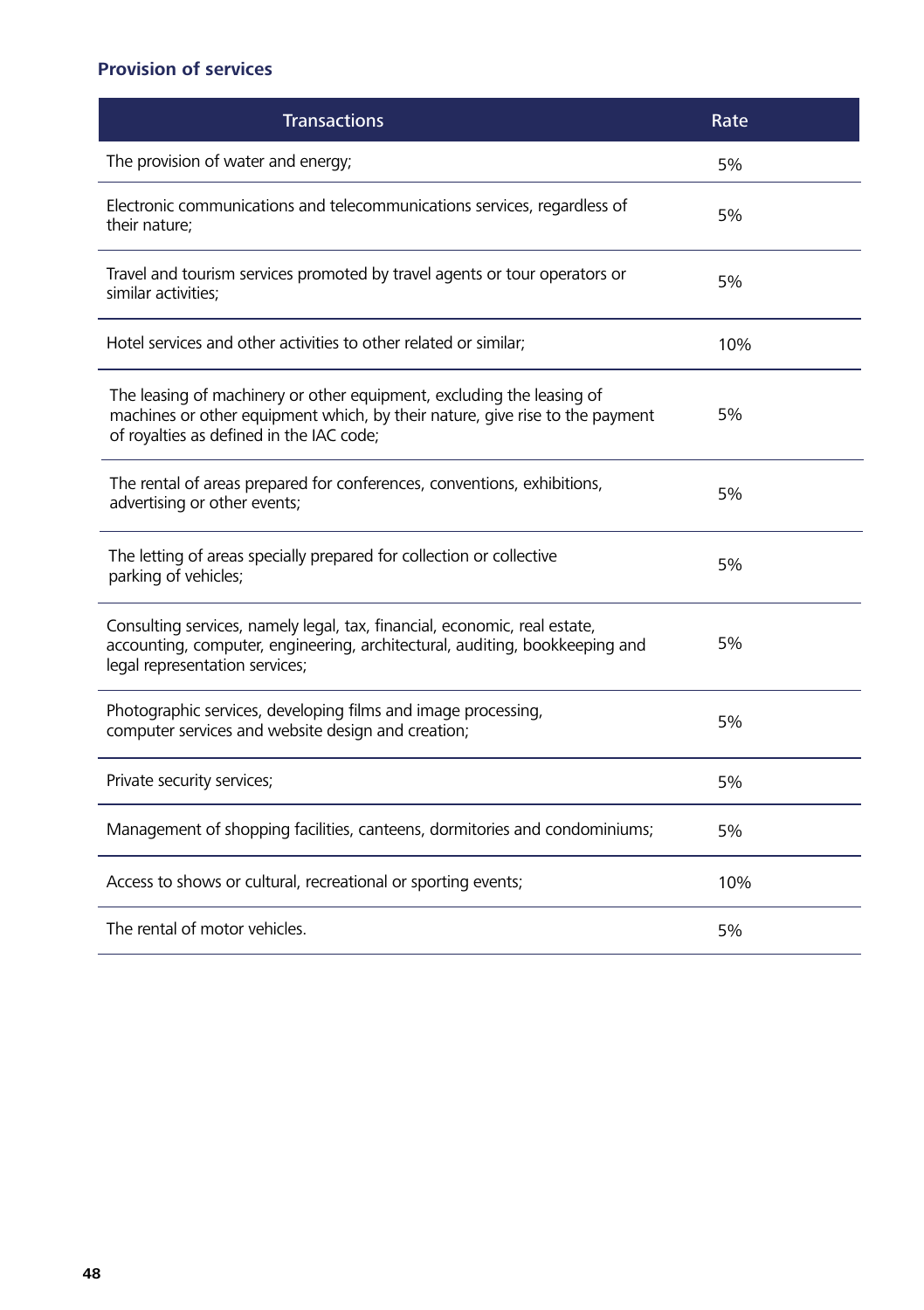## **Exemptions**

The following are some of the transactions exempt from the Consumption Tax:

## Exempt transactions

Exports of goods by their producer, or by entities set up for that purpose;

Imports of goods by international organisations and diplomatic and consular missions, where reciprocal treatment applies<sup>2</sup>;

Manufactured goods produced using traditional handicraft methods;

Raw materials and subsidiary materials, incorporated in the process of manufacturing equipment and spare parts, duly certified by the supervising ministries and a declaration of exclusivity;

### Animal-breeding<sup>3</sup>;

Services resulting from legal transactions where the buyer is a petroleum investment company, domestic or foreign, operating exclusively under a concession during the exploration and development stage, up to the date of first commercial production4.

<sup>2</sup>Where the goods acquired are exclusively for diplomatic or consular missions or organisations accredited in Angola and provided those entities are clearly and unequivocally identified in the invoice or equivalent document.

<sup>3</sup>By means of information from the veterinary services, which should include an evaluation of how the activity may contribute to the improvement and progress of national production.

<sup>4</sup>The exemption does not apply to water and energy supplies, the provision of electronic communications and telecommunications services, hotel and related or similar services and admission to sporting, recreational or cultural events. Exemption a Certificate of Exemption issued by the Angolan tax authorities on the basis of an application by the petroleum investing company. For purposes of non-payment of the tax, the petroleum investing company should send an authenticated copy of the exemption certificate to the supplier of goods or services, and the related invoice or equivalent document should bear the statement "transaction exempt under Certificate of Exemption number…"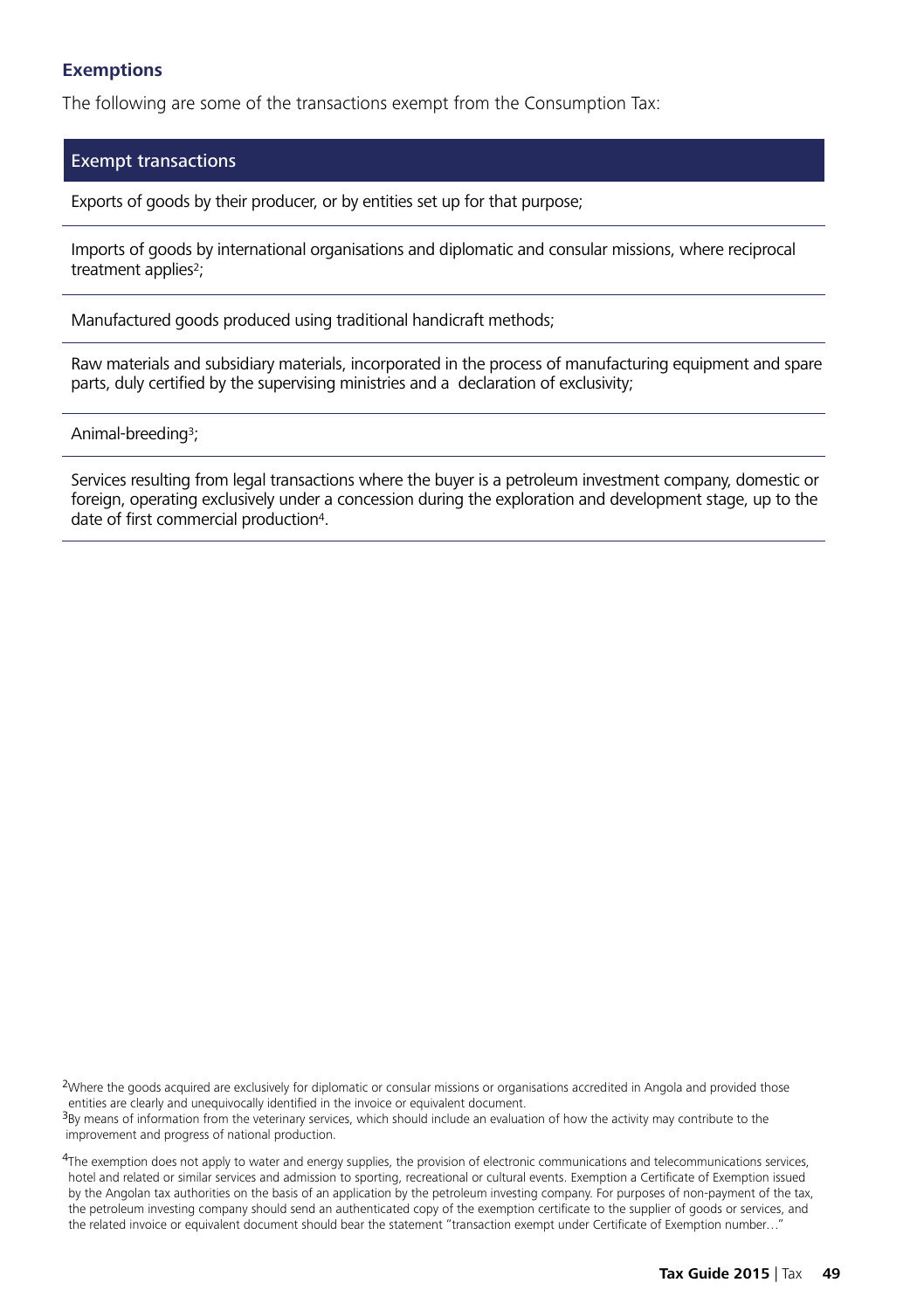## **Responsibility for settlement**

The obligation to settle Consumption Tax liability falls generally on producers and service providers at the time of accounting for invoices or similar documents.

| <b>Transactions</b>                                     | Accountable entity                                                                                                                                                 |
|---------------------------------------------------------|--------------------------------------------------------------------------------------------------------------------------------------------------------------------|
| Goods produced in the country;                          | The producer;                                                                                                                                                      |
| Imports;                                                | The customs authorities:                                                                                                                                           |
| Other supplies of goods and provision of services;      | The relevant supplier or provider;                                                                                                                                 |
| Services obtained from non-residents of Angola;         | Entities with a domicile, head office, effective<br>management or permanent establishment<br>in Angola that obtains services from non-<br>residents <sup>5</sup> : |
| Other cases;                                            | The local tax office;                                                                                                                                              |
| Services provided to petroleum investment<br>companies; | The petroleum investment company <sup>6</sup> .                                                                                                                    |

## **Burden of the tax**

The consumption tax is levied on purchasers of goods and services subject to taxation. Where the exemption scheme described above does not apply, the entities providing services to petroleum investment companies should settle the tax at the time of issue of the invoice or equivalent document, and the petroleum investment company involved should record the amount of the tax at the time of payment.

<sup>5</sup>This rule does not extend to the services of providing water and energy, as well as communications and telecommunications services, and hotel and similar services.

<sup>6</sup>This rule does not extend to the services of providing water and energy, as well as communications and telecommunications services, hotel and similar services and admission to sporting, recreational or cultural events.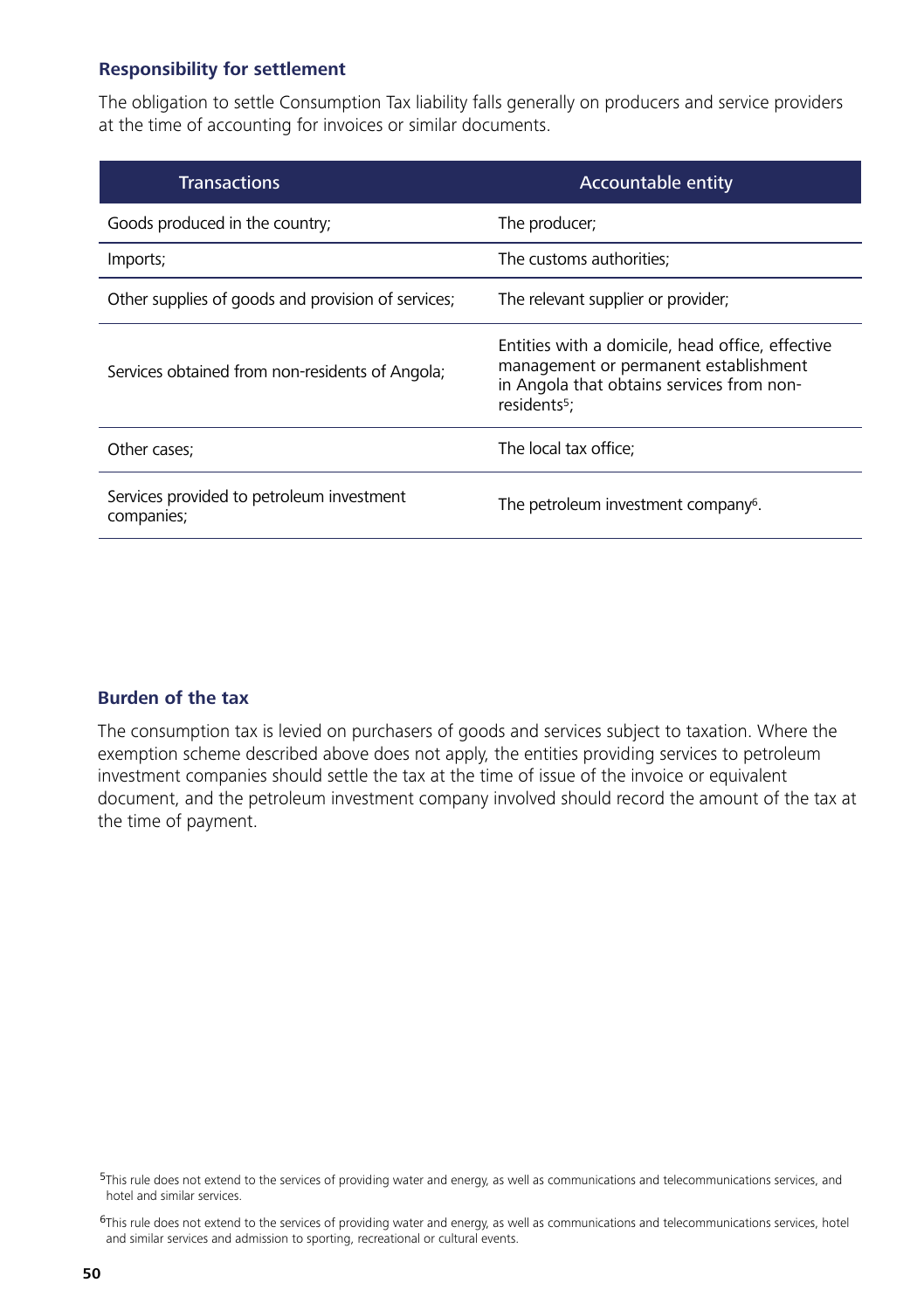## **Timing of settlement**

The obligation to settle the tax arises at the following moments:

| Entity liable for settlement                                | Time when obligation crystallises                                                                                   |
|-------------------------------------------------------------|---------------------------------------------------------------------------------------------------------------------|
| Producers, suppliers of goods and providers of<br>services: | At the time of processing the relevant invoice or<br>equivalent document;                                           |
| Services of auctioning or selling goods;                    | At the time of payment, or, in cases of part-<br>payment or instalments, at the time of the first<br>such payment.; |
| Customs authorities;                                        | At the time of customs clearance;                                                                                   |
| Local tax office;                                           | At the time the tax is computed.                                                                                    |

## **Due date for tax**

Consumption Tax applicable to services is due for settlement and payment purposes at the time payment of the invoice or equivalent document is effectively received.

## **Payment of tax**

Consumption Tax is payable by the entity responsible for its settlement. Tax is paid by completing and submitting a Revenue Collection Document ("DAR") to a bank branch or other entity indicated for this purpose together with the appropriate means of payment.

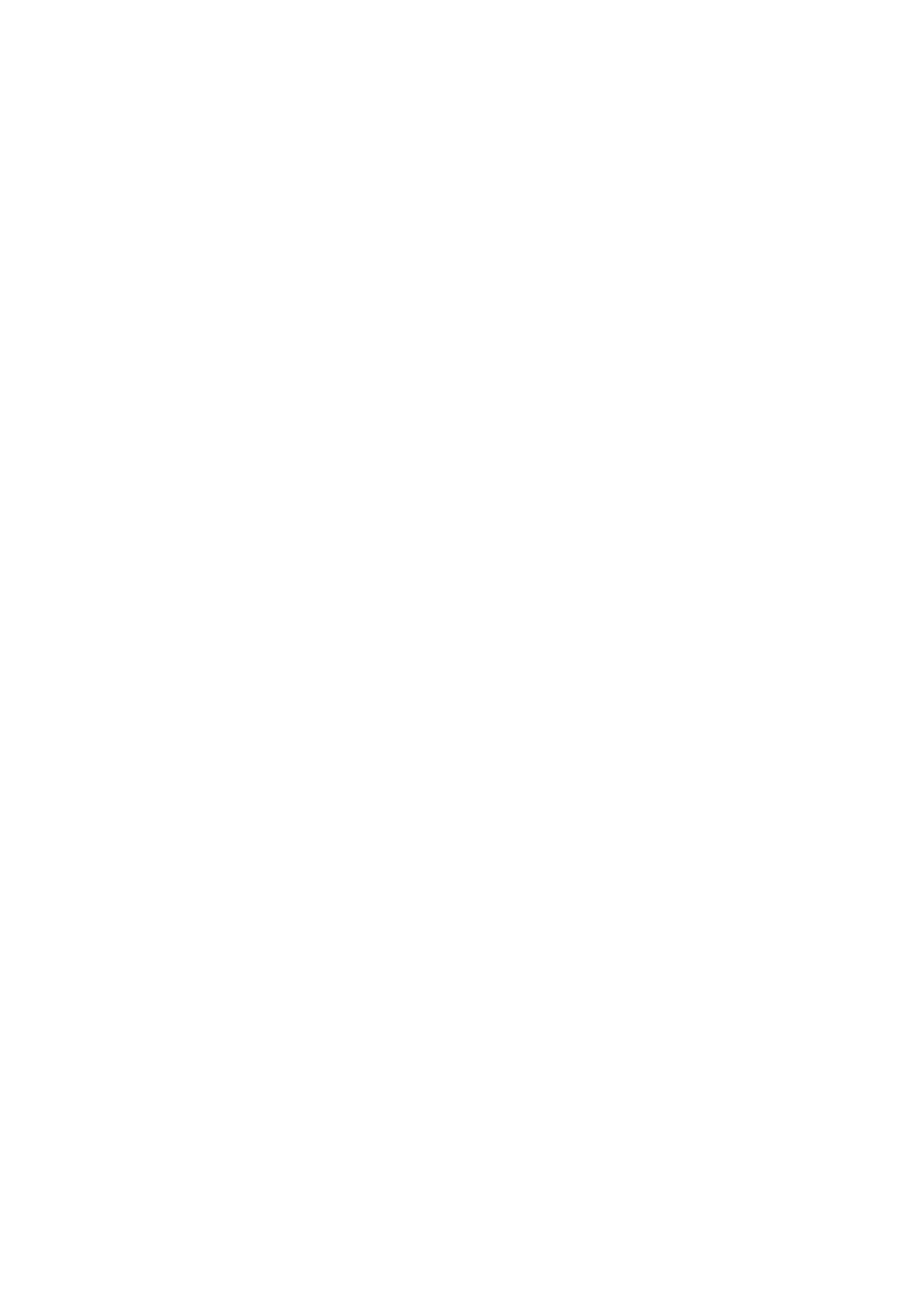## Gift and Inheritance Tax and the Property Transfer Tax



**Tax Guide 2015** | Tax **53**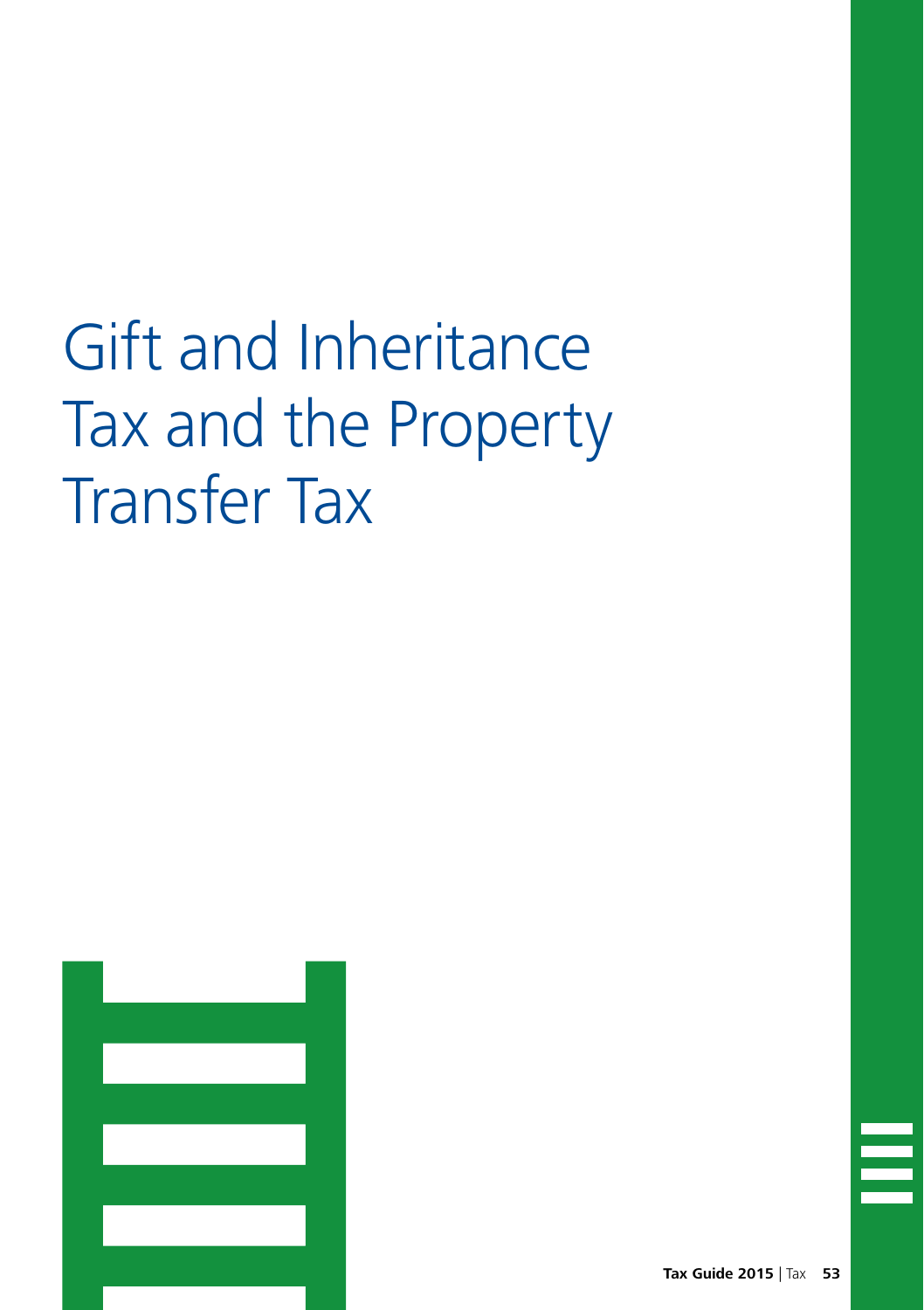## **Scope of tax**

The Gift and Inheritance Tax and the Property Transfer Tax ("Sisa") apply to all acts that involve the perpetual or temporary transfer of immovable property regardless of value, type or nature, whatever the formal name or description of the transfer. The two taxes are distinguished from each other primarily by the scope of their application/incidence. The Property Transfer Tax, as a rule, is due only on real estate transfers for valuable consideration while the Gift and Inheritance Tax applies to transfers of both real and personal property free of charge or at undervalue.

## Specific incidence

Contract of sale, barter or exchange;

The perpetual or temporary transfer of property, for consideration, concessions granted by the Government for the operation of industrial enterprises of any kind.

<sup>1</sup>The regulation for the Settlement and Collection of Gift and Inheritance Tax and the Property Transfer Tax was approved by Legislative Order No.230 of 18 May, 1931. The regulation has undergone various changes in subsequent legislation, including Law No.15/92 of 3 July, and Law No.16/11 of 21 April.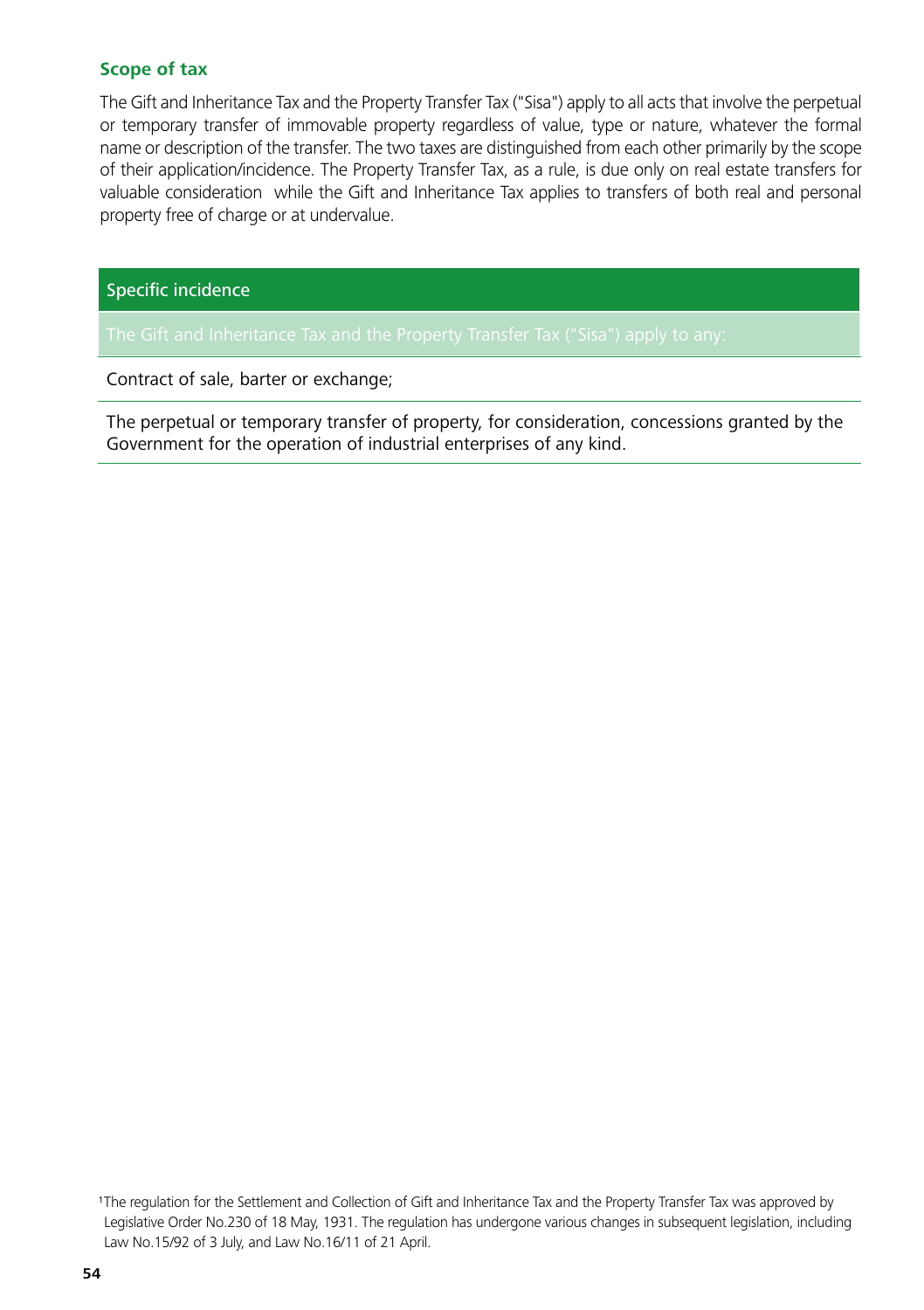## **Specific incidence**

| <b>Property Transfer Tax</b>                                                                                                                                                                                                                                                                                                                                                          | <b>Gift and Inheritance Tax</b>                                                                                                                                                                                                                                                                                                                                                  |  |
|---------------------------------------------------------------------------------------------------------------------------------------------------------------------------------------------------------------------------------------------------------------------------------------------------------------------------------------------------------------------------------------|----------------------------------------------------------------------------------------------------------------------------------------------------------------------------------------------------------------------------------------------------------------------------------------------------------------------------------------------------------------------------------|--|
| Long-term rentals (for twenty years or more);                                                                                                                                                                                                                                                                                                                                         | Rights of occupation for residential purposes;                                                                                                                                                                                                                                                                                                                                   |  |
| The acquisition of shares in any property-owning<br>company incorporated under the Companies'<br>Act or Civil Code when, as a result of the<br>acquisition, cancellation or any other acts, any<br>of the shareholders becomes the holder of 50%<br>or more of the capital and it is proved that the<br>main objective in acquiring the shares was the<br>acquisition of real estate; | The free transfer of movable or immovable assets<br>of any kind or nature, under certain conditions<br>comprising cash, public debt securities shares<br>and bonds of banks, limited companies or<br>corporations;                                                                                                                                                               |  |
| Acts that involve the transfer of improvements to<br>rural or urban property;                                                                                                                                                                                                                                                                                                         | The transfer on death of foreign debt securities,<br>of whatever kind, of the state or administrative<br>subdivisions, currency exchange bills, and shares<br>or bonds issued by foreign companies or similar<br>entities where transfer occurs as a result of<br>succession, forced distribution, liquidation or<br>apportionment in accordance with applicable<br>legislation. |  |
| Transfers of real property that increase the part<br>that the acquirer already owns in immovable<br>property;                                                                                                                                                                                                                                                                         |                                                                                                                                                                                                                                                                                                                                                                                  |  |
| Remission of goods in judicial executions;                                                                                                                                                                                                                                                                                                                                            | The transfer inter-vivos of the same securities to<br>national or foreign citizens, where it takes place<br>in Angola;                                                                                                                                                                                                                                                           |  |
| The supply of assets directly to creditors, with the<br>obligation to pay them;                                                                                                                                                                                                                                                                                                       | The transfer mortis-causa of the same securities<br>when effected by a foreigner domiciled in<br>Angola;                                                                                                                                                                                                                                                                         |  |
| The transfer of an existing property lease<br>by the lessee;                                                                                                                                                                                                                                                                                                                          | Legacies left to beneficiaries of a will;                                                                                                                                                                                                                                                                                                                                        |  |
| Agreements entered into among heirs, or between<br>them and third parties, prior to distribution of the<br>estate of a testator:                                                                                                                                                                                                                                                      | The cancellation, withdrawal or revocation of<br>inter-vivos gifts;                                                                                                                                                                                                                                                                                                              |  |
| Purchase or sale agreements relating to rights<br>under an inheritance, or to the renunciation or<br>assignment of them;                                                                                                                                                                                                                                                              | Contracts granting a permanent or temporary<br>right-of-way for nil consideration;                                                                                                                                                                                                                                                                                               |  |
| Assets contributed by shareholders to a company<br>in exchange for shares, with the transfer tax<br>applying to the value of those assets;                                                                                                                                                                                                                                            | Reductions for nil consideration of amounts<br>payable by a tenant or occupant to a landlord.                                                                                                                                                                                                                                                                                    |  |

## Simultaneous incidence

- Transfers of real estate in the form of capital contributions or pensions;
- Transfers of real estate by way of gift, bequest or legal succession, carrying an obligation to assume a debt or pension obligation.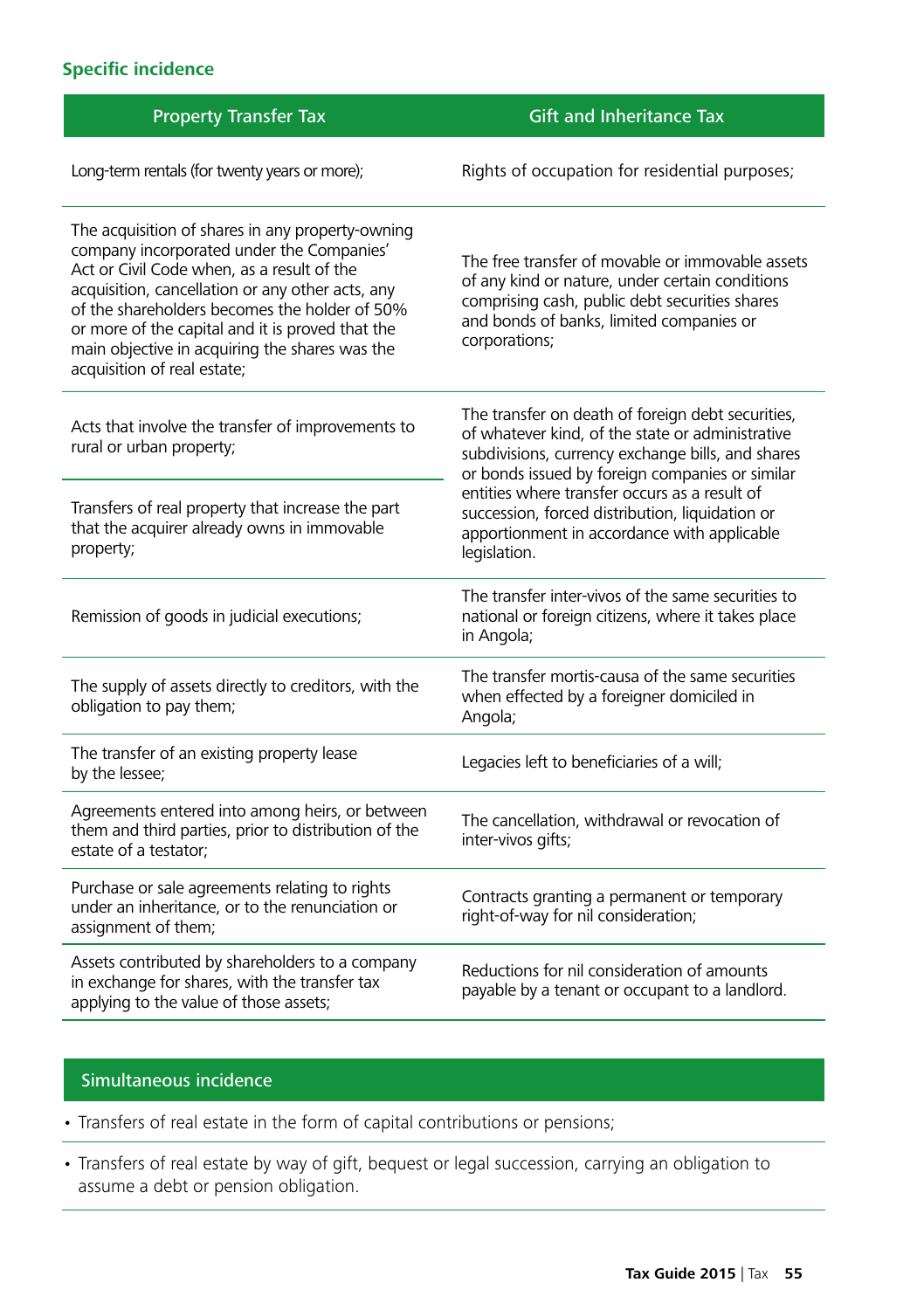| Entities and transactions exempt from<br><b>Gift and Inheritance Tax</b>                                                                                                                                                                                   | Entities and transactions exempt from<br><b>Property Transfer Tax</b>                                                                                                                                                        |
|------------------------------------------------------------------------------------------------------------------------------------------------------------------------------------------------------------------------------------------------------------|------------------------------------------------------------------------------------------------------------------------------------------------------------------------------------------------------------------------------|
| The National Treasury, in respect of all<br>acquisitions in any form, as long as they are in<br>accordance with by law or contract or accepted<br>in legal form;                                                                                           | The State, public institutes and associations<br>that enjoy public utility status;                                                                                                                                           |
| Administrative bodies, in respect of acquisitions<br>or exchanges made for welfare purposes,<br>sanitation, road and street-building, and buildings<br>for the provision of municipal services;                                                            | Foreign states <sup>2</sup> , where the premises are<br>dedicated to the relevant diplomatic or consular<br>representation, provided there is reciprocity;                                                                   |
| Administrative corporations, in respect of<br>acquisitions made for social welfare purposes;                                                                                                                                                               | Legally recognised religious institutions <sup>2</sup> , where the<br>premises are dedicated exclusively to religious use;                                                                                                   |
| Inheritances and bequests, donations and<br>acquisitions for the purposes of museums,<br>libraries, schools, institutes and services of<br>teaching, caring, and welfare that, under their<br>legal founding documents, ultimately belong to<br>the State. | Property with a value less than 78,000 UCF for<br>purposes of settlement of the Sisa transfer tax,<br>used by the acquirer as his own permanent<br>residence. However, this exemption applies only<br>on its first transfer. |
| The transfers of movable and immovable<br>property to mutual support associations, in<br>whatever form, with the prior authorisation of<br>the government;                                                                                                 |                                                                                                                                                                                                                              |
| Concessions over state land as well as their first<br>transfer at the end of the concession period;                                                                                                                                                        |                                                                                                                                                                                                                              |
| Transfers to descendants, parents or spouses,<br>where the value of assets transferred does not<br>exceed AKZ 500,000,000 <sup>3</sup> .                                                                                                                   |                                                                                                                                                                                                                              |
| Documents transferring literary or artistic<br>property;                                                                                                                                                                                                   |                                                                                                                                                                                                                              |
| Pensions paid by credit unions, social support<br>funds, mutual support associations and any<br>welfare establishments.                                                                                                                                    |                                                                                                                                                                                                                              |

3500,000 New Kwanzas, in accordance with Law No.15/92 of 3 July.

<sup>2</sup>Exemption of foreign states and legally recognised religious institutions, referred to above, is subject to recognition by the National Director of Taxation, in response to an application by the interested parties, after input from the Ministry of External Relations and the National Institute for Religious Affairs.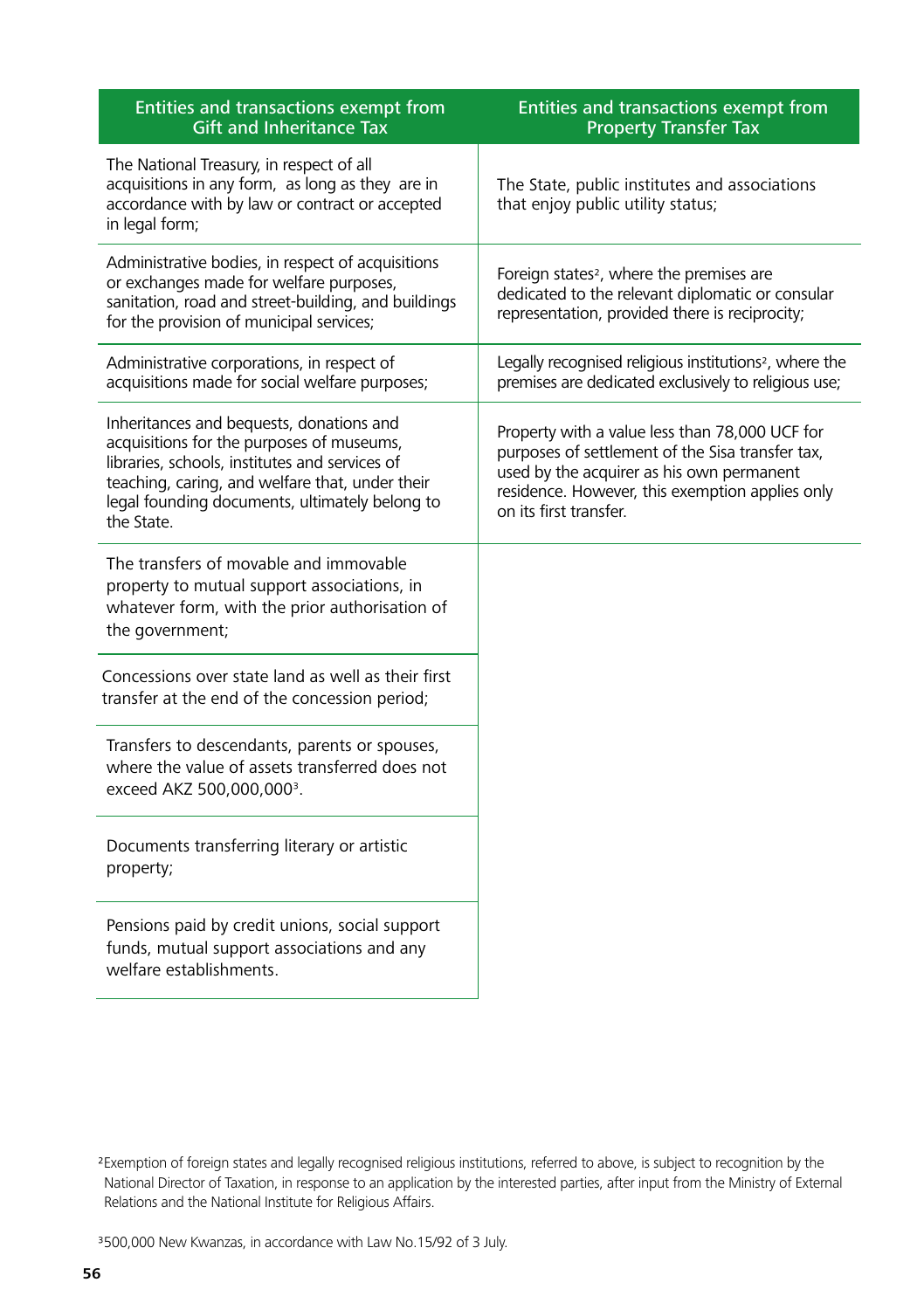## **Taxable base and rates**

| Tax                                | Taxable amount                                 | <b>Rates</b>                     |                                  |
|------------------------------------|------------------------------------------------|----------------------------------|----------------------------------|
| Property Transfer Tax              | Value of assets transferred;                   | 2%                               |                                  |
| Gift and<br><b>Inheritance Tax</b> | Value of assets transferred;                   | Value up to<br>AKZ 3,000,000,000 | Value over<br>AKZ 3,000,000,0005 |
|                                    | Between spouses and to<br>parents or children; | 10%                              | 15%                              |
|                                    | Between others.                                | 20%                              | 30%                              |

## **Settlement and payment**

| Tax                                | Competence                                                                                                                                                                                       | Responsibility<br>for payment                                                                                                                                           | <b>Deadline</b>                                                                                                                                         |
|------------------------------------|--------------------------------------------------------------------------------------------------------------------------------------------------------------------------------------------------|-------------------------------------------------------------------------------------------------------------------------------------------------------------------------|---------------------------------------------------------------------------------------------------------------------------------------------------------|
| Property<br><b>Transfer</b><br>Tax | Treasury Secretary of the<br>municipality where the<br>assets transferred are<br>located.                                                                                                        | Property Transfer Tax<br>and Gift and Inheritance<br>Tax when properly<br>computed, is payable<br>by those to whom<br>the property has been<br>transferred <sup>6</sup> | In transfers for valuable<br>consideration, payment shall<br>be made prior to signature<br>of the legal documentation<br>giving effect to the transfer. |
| Gift and<br>Tax                    | Treasury Secretary of<br>the parish or civil district<br>where the deceased was<br>Inheritance domiciled or where the<br>contract relating to the gift<br>or other type of donation<br>was made. |                                                                                                                                                                         | In transfers for nil<br>consideration, payment shall<br>be made when the actual<br>transfer takes place.                                                |

53,000,000 New Kwanzas, under Law No.15/92, of 3 July.

<sup>6</sup>In the case of property swaps, tax is payable by both parties and in auctions or restructuring under a court order, by the winning bidder or assignee.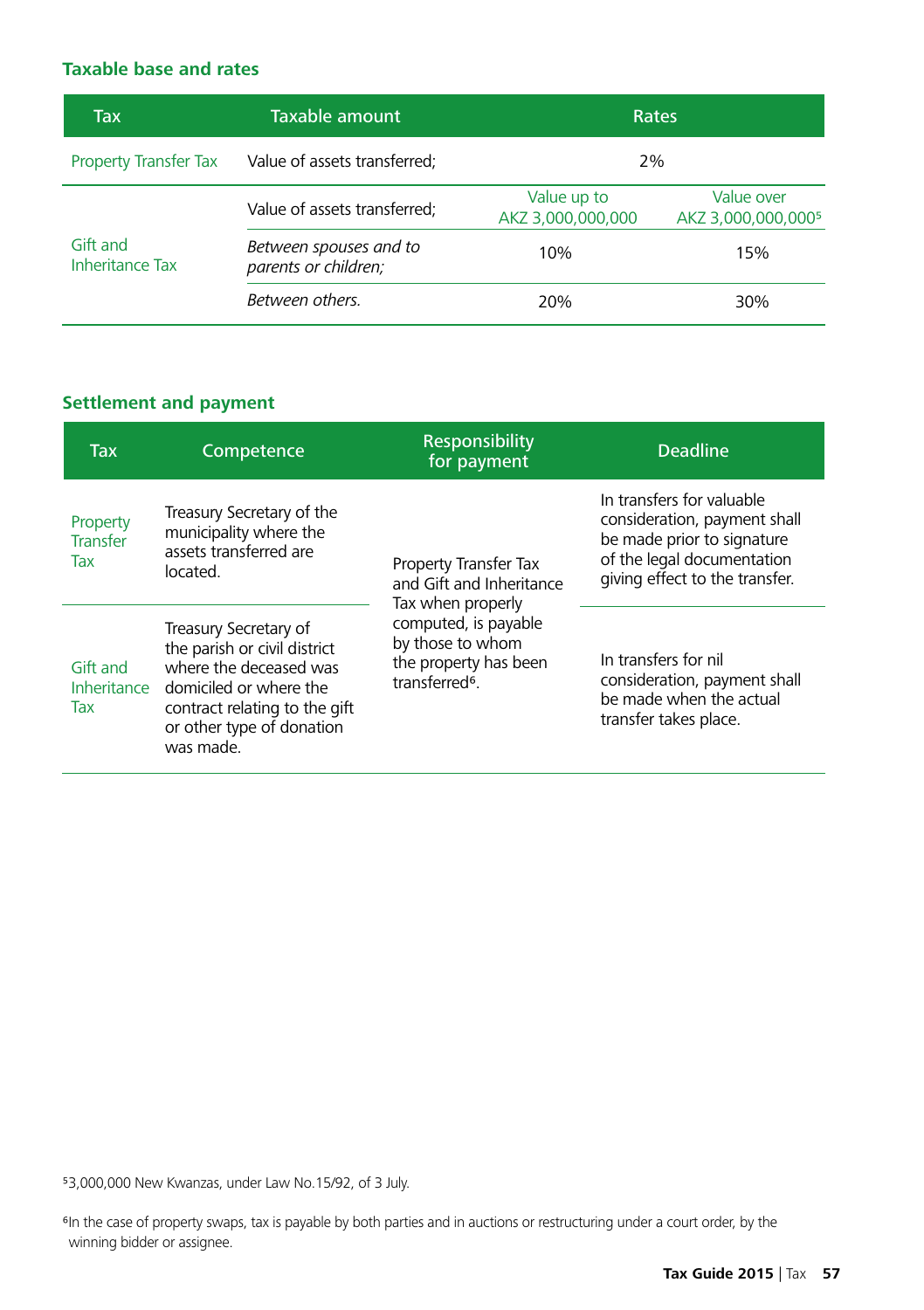